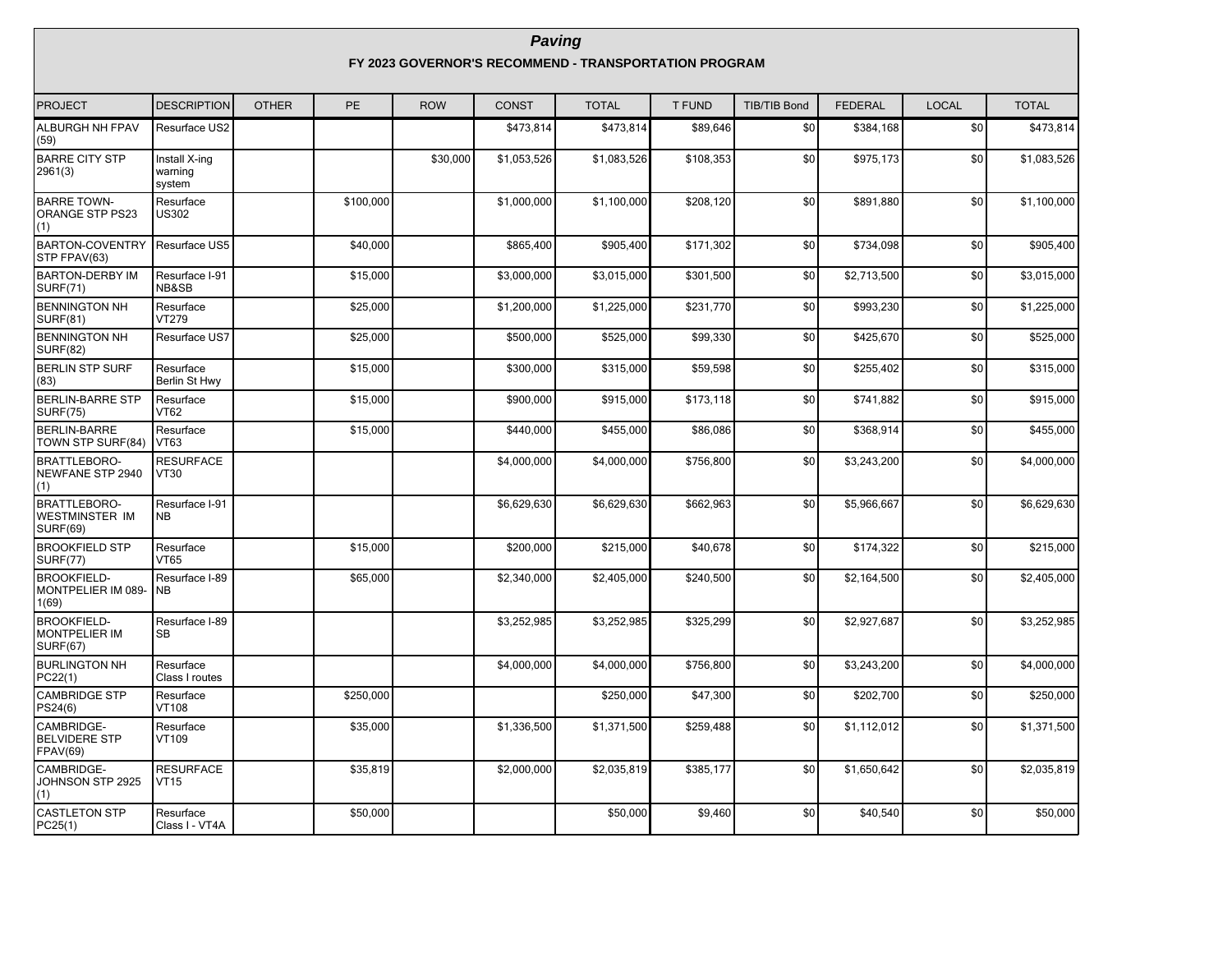| <b>PROJECT</b>                                                  | <b>DESCRIPTION</b>             | <b>OTHER</b> | PE        | <b>ROW</b> | <b>CONST</b> | <b>TOTAL</b> | T FUND    | <b>TIB/TIB Bond</b> | <b>FEDERAL</b> | <b>LOCAL</b> | <b>TOTAL</b> |
|-----------------------------------------------------------------|--------------------------------|--------------|-----------|------------|--------------|--------------|-----------|---------------------|----------------|--------------|--------------|
| CHARLOTTE-SOUTH<br><b>BURLINGTON NH</b><br>PS22(2)              | Resurface US7                  |              |           |            | \$4,000,000  | \$4,000,000  | \$756,800 | \$0                 | \$3,243,200    | \$0          | \$4,000,000  |
| CHELSEA-<br>THETFORD STP 2955<br>(1)                            | Resurface<br><b>VT113</b>      |              |           |            | \$3,337,108  | \$3,337,108  | \$464,525 | \$0                 | \$2,872,583    | \$0          | \$3,337,108  |
| CHELSEA-<br><b>WASHINGTON STP</b><br><b>FPAV(70)</b>            | Resurface<br>VT110             |              | \$40,000  |            |              | \$40,000     | \$7,568   | \$0                 | \$32,432       | \$0          | \$40,000     |
| CHESTER-<br><b>SPRINGFIELD STP</b><br>PS19(4)                   | Resurface<br><b>VT11</b>       |              |           |            | \$2,724,931  | \$2,724,931  | \$515,557 | \$0                 | \$2,209,374    | \$0          | \$2,724,931  |
| COLCHESTER-<br>ESSEX NH PS24(11)                                | Resurface<br><b>VT15</b>       |              | \$50,000  |            |              | \$50,000     | \$9,460   | \$0                 | \$40,540       | \$0          | \$50,000     |
| DANVILLE-ST.<br>JOHNSBURY NH<br>PS23(2)                         | Resurface US2                  |              | \$30,000  |            |              | \$30,000     | \$5,676   | \$0                 | \$24,324       | \$0          | \$30,000     |
| DERBY IM 091-3(56)                                              | Resurface I-91<br>NB & SB      |              | \$60,000  |            |              | \$60,000     | \$6,000   | \$0                 | \$54,000       | \$0          | \$60,000     |
| DERBY STP PC24(5)                                               | Resurface US5<br>and Alt US5   |              | \$60,000  |            |              | \$60,000     | \$11,352  | \$0                 | \$48,648       | \$0          | \$60,000     |
| <b>EAST MONTPELIER-</b><br><b>HARDWICK STP PS24 VT14</b><br>(5) | Resurface                      |              | \$450,000 |            |              | \$450,000    | \$85,140  | \$0                 | \$364,860      | \$0          | \$450,000    |
| <b>EAST MONTPLIER-</b><br><b>MARSHFIELD NH</b><br>PS22(1)       | Resurface US2                  |              | \$125,000 |            |              | \$125,000    | \$23,650  | \$0                 | \$101,350      | \$0          | \$125,000    |
| ESSEX NH 033-1(26)                                              | Resurface<br><b>VT289</b>      |              |           |            | \$3,174,393  | \$3,174,393  | \$600,595 | \$0                 | \$2,573,798    | \$0          | \$3,174,393  |
| <b>ESSEX-</b><br><b>COLCHESTER STP</b><br>0207(4)               | Resurface<br>VT <sub>2</sub> A |              |           |            | \$1,963,953  | \$1,963,953  | \$371,580 | \$0                 | \$1,592,373    | \$0          | \$1,963,953  |
| <b>FAIR HAVEN STP</b><br>PC25(2)                                | Resurface<br>Class I - VT4A    |              | \$100,000 |            |              | \$100,000    | \$18,920  | \$0                 | \$81,080       | \$0          | \$100,000    |
| <b>FAIR HAVEN-</b><br>ORWELL STP FPAV<br>(61)                   | Resurface<br>VT22A             |              |           |            | \$4,250,000  | \$4,250,000  | \$804,100 | \$0                 | \$3,445,900    | \$0          | \$4,250,000  |
| FERDINAND-<br><b>BLOOMFIELD STP</b><br><b>FPAV(67)</b>          | Resurface<br>VT105             |              | \$35,000  |            | \$761,100    | \$796,100    | \$150,622 | \$0                 | \$645,478      | \$0          | \$796,100    |
| <b>HARDWICK STP</b><br>PC23(1)                                  | Resurface<br>Class I's         |              |           |            | \$1,790,221  | \$1,790,221  | \$338,710 | \$0                 | \$1,451,511    | \$0          | \$1,790,221  |
| <b>HARTFORD NH PS24</b><br>(3)                                  | Resurface US5                  |              | \$50,000  |            |              | \$50,000     | \$9,460   | \$0                 | \$40,540       | \$0          | \$50,000     |
| <b>HARTFORD STP</b><br>PS24(2)                                  | Resurface US5                  |              | \$100,000 |            |              | \$100,000    | \$18,920  | \$0                 | \$81,080       | \$0          | \$100,000    |
| HARTLAND-<br>NORWICH IM 091-1<br>(84)                           | Resurface I-91<br>SB           |              |           |            | \$2,259,667  | \$2,259,667  | \$225,967 | \$0                 | \$2,033,700    | \$0          | \$2,259,667  |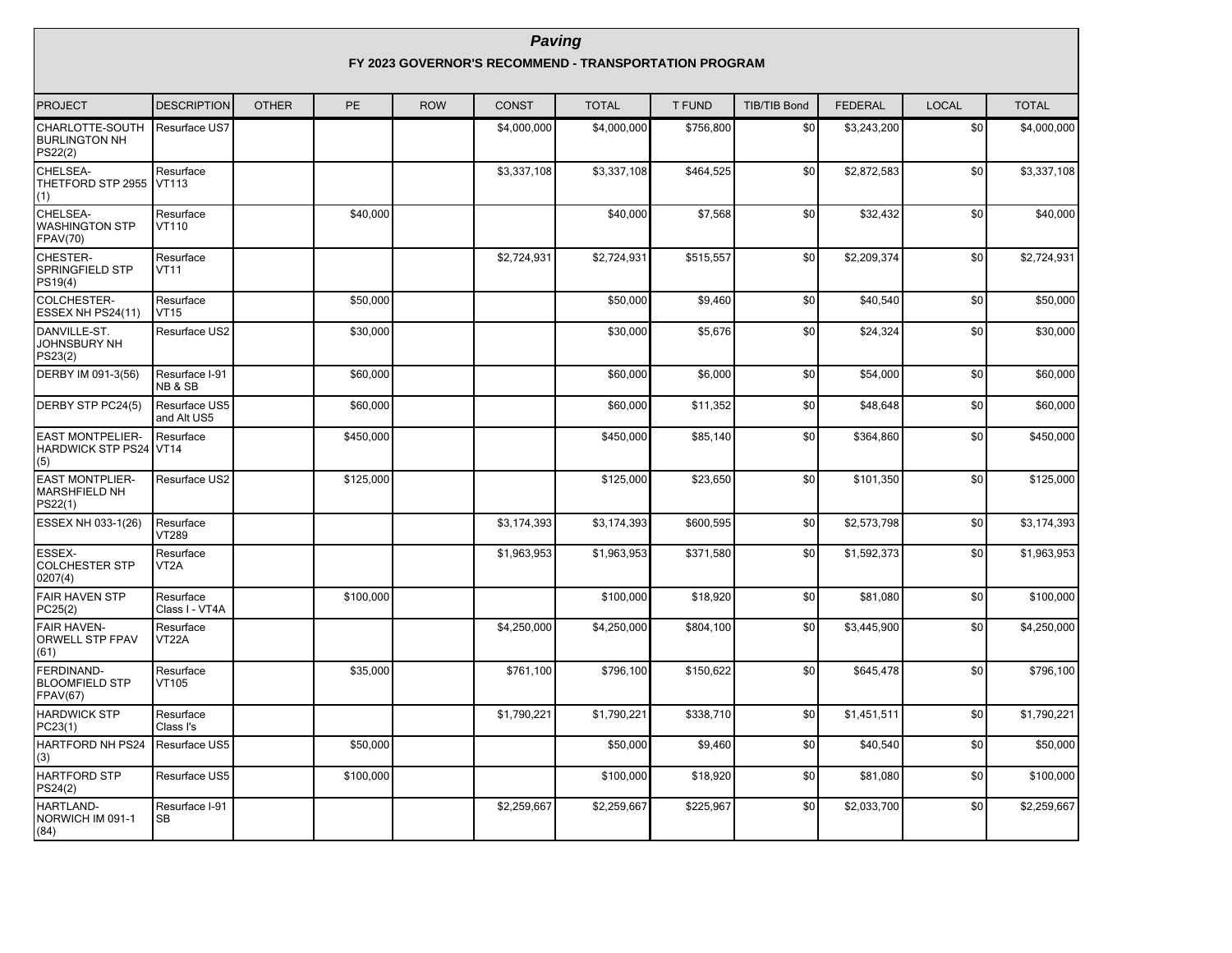| <b>PROJECT</b>                                        | <b>DESCRIPTION</b>                           | <b>OTHER</b> | <b>PE</b> | <b>ROW</b> | <b>CONST</b> | <b>TOTAL</b> | <b>T FUND</b> | <b>TIB/TIB Bond</b> | <b>FEDERAL</b> | <b>LOCAL</b> | <b>TOTAL</b> |
|-------------------------------------------------------|----------------------------------------------|--------------|-----------|------------|--------------|--------------|---------------|---------------------|----------------|--------------|--------------|
| HINESBURG-SOUTH<br><b>BURLINGTON STP</b><br>PS25(8)   | Resurface<br>VT116                           |              | \$50,000  |            |              | \$50,000     | \$9,460       | \$0                 | \$40.540       | \$0          | \$50,000     |
| JOHNSON-<br><b>MORRISTOWN STP</b><br>2919(1)          | <b>RESURFACE</b><br><b>VT15</b>              |              |           |            | \$8,514,461  | \$8,514,461  | \$0           | \$1,610,936         | \$6,903,525    | \$0          | \$8,514,461  |
| KILLINGTON-<br><b>STOCKBRIDGE ER</b><br>STP 022-1(25) | REHAB VT100<br><b>IRENE</b><br><b>DAMAGE</b> |              | \$52,797  |            | \$3,000,000  | \$3,052,797  | \$577,589     | \$0                 | \$2,475,208    | \$0          | \$3,052,797  |
| LUDLOW NH PC25(4)                                     | Resurface<br>Class I -<br>VT103              |              | \$100,000 |            |              | \$100,000    | \$18,920      | \$0                 | \$81,080       | \$0          | \$100,000    |
| <b>LUDLOW STP PC25</b><br>(3)                         | Resurface<br>Class I -<br>VT100              |              | \$50,000  |            |              | \$50,000     | \$9,460       | \$0                 | \$40,540       | \$0          | \$50,000     |
| LUDLOW-<br><b>BRIDGEWATER STP</b><br>FPAV(46)         | Resurface<br>VT100                           |              |           |            | \$4,144,704  | \$4,144,704  | \$784,178     | \$0                 | \$3,360,526    | \$0          | \$4,144,704  |
| <b>LYNDON STP FPAV</b><br>(55)                        | Resurface<br><b>VT122</b>                    |              |           |            | \$832,680    | \$832,680    | \$157,543     | \$0                 | \$675,137      | \$0          | \$832,680    |
| <b>LYNDON-BARTON IM</b><br>$091 - 3(55)$              | Resurface I-91<br><b>SB</b>                  |              |           |            | \$14,000,000 | \$14,000,000 | \$64,470      | \$1,335,530         | \$12,600,000   | \$0          | \$14,000,000 |
| LYNDON-SUTTON<br>STP FPAV(62)                         | Resurface US5                                |              | \$35,000  |            | \$672,800    | \$707,800    | \$133,916     | \$0                 | \$573,884      | \$0          | \$707,800    |
| MARSHFIELD-<br>DANVILLE NH PS19<br>(1)                | Resurface US2                                |              |           |            | \$9,000,000  | \$9,000,000  | \$1,702,800   | \$0                 | \$7,297,200    | \$0          | \$9,000,000  |
| MIDDLESEX-<br><b>WORCESTER STP</b><br>PS24(4)         | Resurface<br><b>VT12</b>                     |              | \$50,000  |            |              | \$50,000     | \$9,460       | \$0                 | \$40,540       | \$0          | \$50,000     |
| MONTGOMERY-<br><b>WESTFIELD STP</b><br>PS24(8)        | Resurface<br><b>VT242</b>                    |              | \$100,000 |            |              | \$100,000    | \$18,920      | \$0                 | \$81.080       | \$0          | \$100,000    |
| <b>MONTPELIER NH</b><br>PC24(2)                       | Resurface<br>Class I US2                     |              | \$50,000  |            | \$500,000    | \$550,000    | \$104,060     | \$0                 | \$445,940      | \$0          | \$550,000    |
| <b>MONTPELIER STP</b><br>2950(2)                      | Improve<br>crossing on<br>Main St.           |              | \$50,000  |            |              | \$50,000     | \$5,000       | \$0                 | \$45,000       | \$0          | \$50,000     |
| <b>MONTPELIER STP</b><br>PC24(3)                      | Resurface<br>Class I US302                   |              | \$50,000  |            | \$500,000    | \$550,000    | \$104,060     | \$0                 | \$445,940      | \$0          | \$550,000    |
| MORETOWN-<br>MIDDLESEX STP<br><b>FPAV(57)</b>         | Resurface US2                                |              |           |            | \$2,646,142  | \$2,646,142  | \$500,650     | \$0                 | \$2,145,492    | \$0          | \$2,646,142  |
| NORTHFIELD-BERLIN<br><b>STP PS24(1)</b>               | Resurface<br><b>VT12</b>                     |              | \$250,000 |            |              | \$250,000    | \$47,300      | \$0                 | \$202,700      | \$0          | \$250,000    |
| NORTHFIELD-<br>WILLIAMSTOWN STP<br><b>SURF(76)</b>    | Resurface<br><b>VT64</b>                     |              | \$15,000  |            | \$300,000    | \$315,000    | \$59,598      | \$0                 | \$255,402      | \$0          | \$315,000    |
| NORTON-CANAAN<br>STP FPAV(71)                         | Resurface<br><b>VT114</b>                    |              | \$35,000  |            | \$1,522,700  | \$1,557,700  | \$294,717     | \$0                 | \$1,262,983    | \$0          | \$1,557,700  |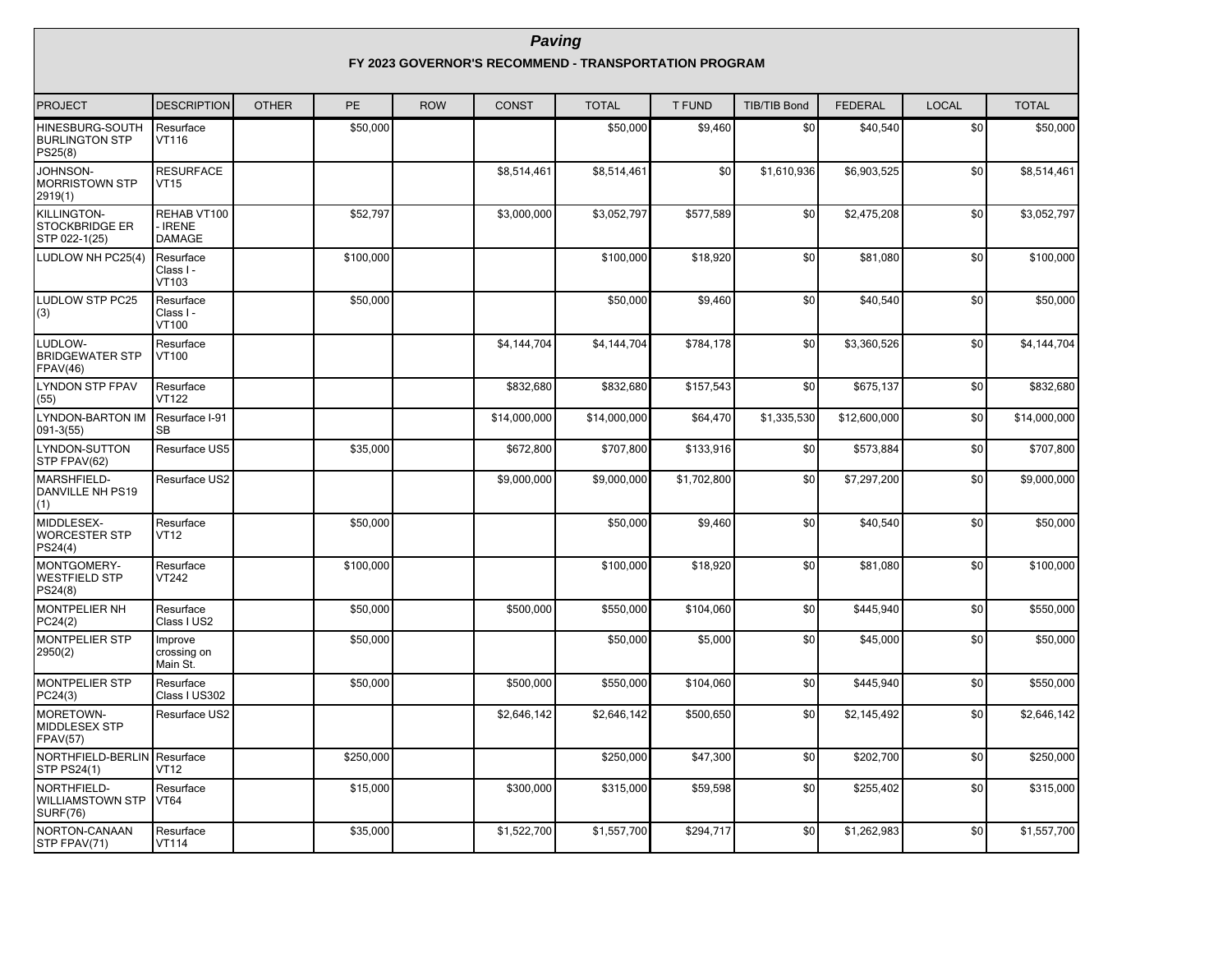| <b>PROJECT</b>                                            | <b>DESCRIPTION</b>                            | <b>OTHER</b> | <b>PE</b> | <b>ROW</b> | <b>CONST</b> | <b>TOTAL</b> | <b>T FUND</b> | <b>TIB/TIB Bond</b> | <b>FEDERAL</b> | <b>LOCAL</b>    | <b>TOTAL</b> |
|-----------------------------------------------------------|-----------------------------------------------|--------------|-----------|------------|--------------|--------------|---------------|---------------------|----------------|-----------------|--------------|
| ORANGE-TOPSHAM<br>STP FPAV(56)                            | Resurface<br><b>US302</b>                     |              | \$6,471   |            | \$200,000    | \$206,471    | \$39,064      | \$0                 | \$167,407      | $\overline{50}$ | \$206,471    |
| ORWELL-ADDISON<br><b>STP PS25(2)</b>                      | Resurface<br>VT22A                            |              | \$250,000 |            |              | \$250,000    | \$47,300      | \$0                 | \$202,700      | \$0             | \$250,000    |
| PEACHAM-<br><b>MARSHFIELD STP</b><br><b>FPAV(78)</b>      | Resurface<br>VT232                            |              | \$35,000  |            | \$559,800    | \$594,800    | \$112,536     | \$0                 | \$482,264      | \$0             | \$594,800    |
| PITTSFORD-<br><b>BRANDON NH FPAV</b><br>(49)              | Resurface US7                                 |              |           |            | \$1,571,219  | \$1,571,219  | \$297,275     | \$0                 | \$1,273,944    | \$0             | \$1,571,219  |
| POWNAL-<br><b>BENNINGTON NH</b><br><b>SURF(72)</b>        | Resurface US7                                 |              | \$15,000  |            | \$220,000    | \$235,000    | \$44,462      | \$0                 | \$190,538      | \$0             | \$235,000    |
| <b>RANDOLPH STP</b><br><b>SURF(78)</b>                    | Resurface<br><b>NT66</b>                      |              | \$15,000  |            | \$750,000    | \$765,000    | \$144,738     | \$0                 | \$620,262      | \$0             | \$765,000    |
| RANDOLPH-<br>NORTHFIELD STP<br><b>SURF(73)</b>            | Resurface<br><b>VT12A</b>                     |              |           |            | \$2,500,000  | \$2,500,000  | \$473,000     | \$0                 | \$2,027,000    | \$0             | \$2,500,000  |
| RICHMOND-BOLTON<br>STP 2924(1)                            | <b>RESURFACE</b><br>US <sub>2</sub>           |              |           |            | \$5,500,000  | \$5,500,000  | \$1,040,600   | \$0                 | \$4,459,400    | \$0             | \$5,500,000  |
| RUPERT-PAWLET<br>STP FPAV(80)                             | Resurface<br><b>VT30</b>                      |              | \$35,000  |            | \$1,040,300  | \$1,075,300  | \$203,447     | \$0                 | \$871,853      | \$0             | \$1,075,300  |
| <b>RUTLAND CITY NH</b><br>PC24(1)                         | Resurface<br>Class I's                        |              | \$325,000 |            | \$500,000    | \$825,000    | \$156,090     | \$0                 | \$668,910      | \$0             | \$825,000    |
| RYEGATE-ST.<br><b>JOHNSBURY IM</b><br><b>SURF(70)</b>     | Resurface I-91<br><b>NB</b>                   |              |           |            | \$3,559,278  | \$3,559,278  | \$355,928     | \$0                 | \$3,203,350    | \$0             | \$3,559,278  |
| <b>SHAFTSBURY STP</b><br>FPAV(54)                         | Resurface<br>VT7A                             |              |           |            | \$581,314    | \$581.314    | \$109.985     | \$0                 | \$471,329      | \$0             | \$581.314    |
| SPRINGFIELD-<br><b>HARTLAND IM SURF</b><br>(68)           | Resurface I-91<br>SB                          |              | \$11,148  |            |              | \$11,148     | \$1,115       | \$0                 | \$10,033       | \$0             | \$11,148     |
| SPRINGFIELD-<br><b>WINDSOR STP FPAV</b><br>(48)C/2        | Resurface US5                                 |              |           |            | \$283,071    | \$283,071    | \$53,557      | \$0                 | \$229,514      | \$0             | \$283,071    |
| <b>ST. ALBANS TOWN</b><br>STP FPAV(66)                    | Resurface<br>VT104                            |              | \$35,000  |            | \$1.053.100  | \$1.088.100  | \$205.869     | \$0                 | \$882.231      | \$0             | \$1,088,100  |
| <b>ST. ALBANS TOWN-</b><br><b>SWANTON STP PS25</b><br>(7) | Resurface US7                                 |              | \$50,000  |            |              | \$50,000     | \$9,460       | \$0                 | \$40,540       | \$0             | \$50,000     |
| ST. ALBANS-<br>SHELDON STP 2941<br>(1)                    | <b>RESURFACE</b><br>VT105                     |              | \$50,000  |            | \$500,000    | \$550,000    | \$104,060     | \$0                 | \$445,940      | \$0             | \$550,000    |
| ST. JOHNSBURY STP<br>PS23(3)                              | Resurface US2                                 |              | \$25,000  |            |              | \$25,000     | \$4,730       | \$0                 | \$20,270       | \$0             | \$25,000     |
| <b>STATEWIDE</b>                                          | <b>PROJECTS</b><br>TO BE<br><b>IDENTIFIED</b> |              | \$250,000 |            |              | \$250,000    | \$47,300      | \$0                 | \$202,700      | \$0             | \$250,000    |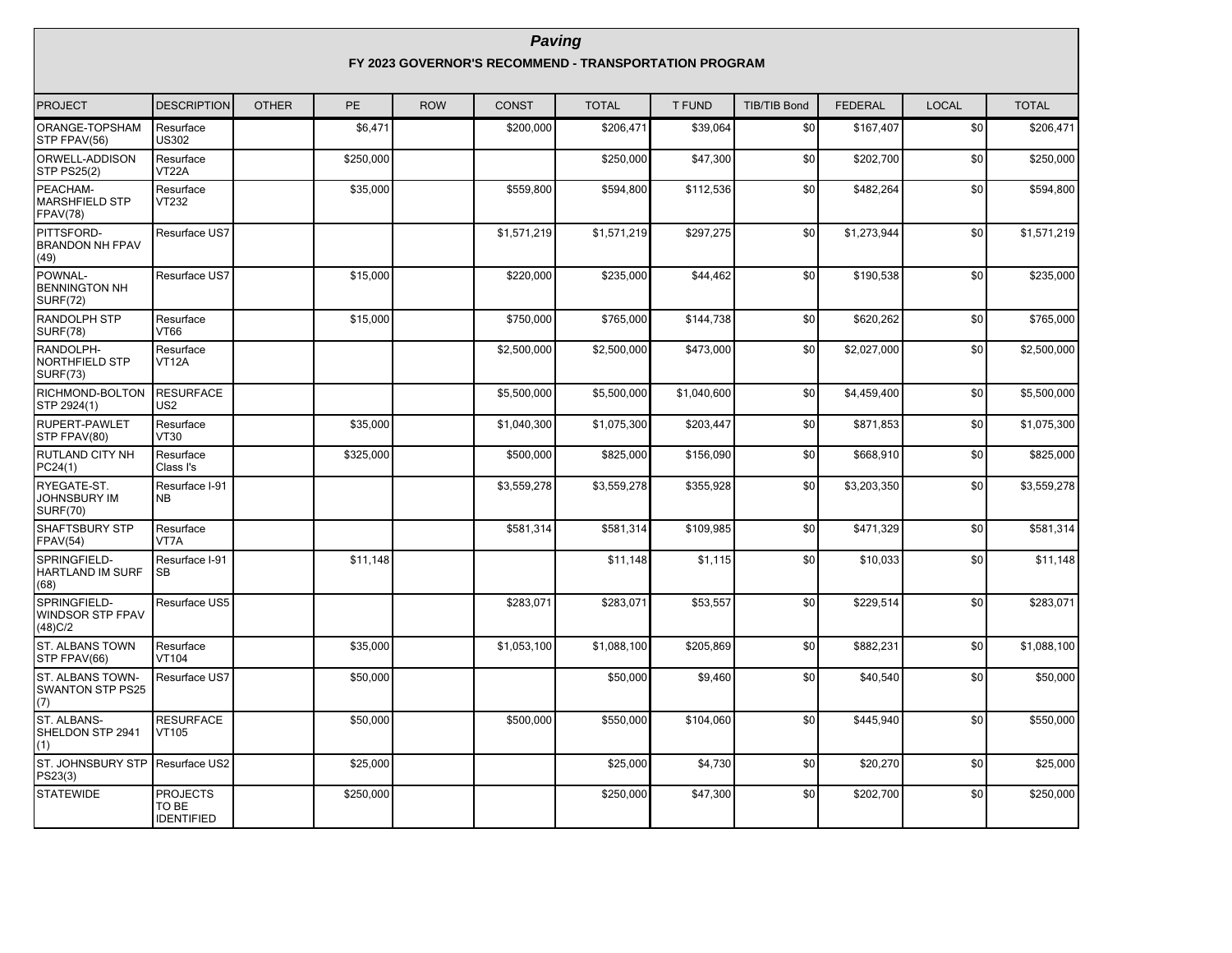| <b>PROJECT</b>                                          | <b>DESCRIPTION</b>                      | <b>OTHER</b> | <b>PE</b> | <b>ROW</b> | <b>CONST</b> | <b>TOTAL</b> | <b>T FUND</b> | <b>TIB/TIB Bond</b> | <b>FEDERAL</b> | <b>LOCAL</b> | <b>TOTAL</b> |
|---------------------------------------------------------|-----------------------------------------|--------------|-----------|------------|--------------|--------------|---------------|---------------------|----------------|--------------|--------------|
| <b>STATEWIDE</b>                                        | Preventive<br>maintenance<br><b>TBI</b> |              | \$300,000 |            |              | \$300,000    | \$56,760      | \$0                 | \$243,240      | \$0          | \$300,000    |
| <b>STATEWIDE</b>                                        | Pavement<br>analysis TBI                |              | \$100,000 |            |              | \$100,000    | \$18,920      | \$0                 | \$81,080       | \$0          | \$100,000    |
| <b>STATEWIDE Class 1</b><br>Paving                      | Future Class I<br>paving                |              | \$400,000 |            |              | \$400,000    | \$75,680      | \$0                 | \$324,320      | \$0          | \$400,000    |
| <b>STATEWIDE</b><br>Crackseal TBI                       | Crackseal<br>projects TBI               |              | \$50,000  |            | \$1,500,000  | \$1,550,000  | \$293,260     | \$0                 | \$1,256,740    | \$0          | \$1,550,000  |
| <b>STATEWIDE District</b><br><b>Culvert TBI</b>         | Culvert<br>projects TBI                 |              |           |            | \$250,000    | \$250,000    | \$250,000     | \$0                 | \$0            | \$0          | \$250,000    |
| <b>STATEWIDE STP</b><br>FWDT(21)                        | Falling Wt.<br>Deflectometer            |              | \$200,000 |            |              | \$200,000    | \$37,840      | \$0                 | \$162,160      | \$0          | \$200,000    |
| <b>STATEWIDE STP</b><br>PAVE(21)                        | Perform<br>Surface<br>Inventories       |              | \$700,000 |            |              | \$700,000    | \$132,440     | \$0                 | \$567,560      | \$0          | \$700,000    |
| STATEWIDE - TBI                                         | Leveling TBI -<br>100% state            |              |           |            | \$2,500,000  | \$2,500,000  | \$2,500,000   | \$0                 | \$0            | \$0          | \$2,500,000  |
| STOCKBRIDGE-<br><b>BETHEL STP SURF</b><br>(79)          | Resurface<br>VT107                      |              |           |            | \$2,000,000  | \$2,000,000  | \$378,400     | \$0                 | \$1,621,600    | \$0          | \$2,000,000  |
| STOCKBRIDGE-<br><b>ROCHESTER STP</b><br><b>FPAV(42)</b> | Resurface<br>VT100                      |              |           |            | \$2,543,155  | \$2,543,155  | \$481,165     | \$0                 | \$2,061,990    | \$0          | \$2,543,155  |
| <b>SWANTON NH FPAV</b><br>(58)                          | Resurface<br><b>VT78</b>                |              |           |            | \$1,840,551  | \$1,840,551  | \$348,232     | \$0                 | \$1,492,319    | \$0          | \$1,840,551  |
| SWANTON-<br>HIGHGATE IM 089-3<br>(81)                   | Resurface I-89<br>NB & SB               |              | \$9,405   |            |              | \$9,405      | \$941         | \$0                 | \$8,465        | \$0          | \$9,405      |
| SWANTON-<br><b>HIGHGATE STP PS22</b><br>(3)             | Resurface US7                           |              |           |            | \$750,000    | \$750,000    | \$141,900     | \$0                 | \$608,100      | \$0          | \$750,000    |
| THETFORD-FAIRLEE<br><b>STP PS24(9)</b>                  | Resurface<br>VT244                      |              | \$100,000 |            |              | \$100,000    | \$18,920      | \$0                 | \$81,080       | \$0          | \$100,000    |
| TROY STP FPAV(79)                                       | Resurface<br>VT243                      |              | \$35,000  |            |              | \$35,000     | \$6,622       | \$0                 | \$28,378       | \$0          | \$35,000     |
| TROY STP PC24(4)                                        | Resurface<br>VT105                      |              | \$100,000 |            |              | \$100,000    | \$18,920      | \$0                 | \$81,080       | \$0          | \$100,000    |
| TROY-NEWPORT<br><b>STP PS24(7)</b>                      | Resurface<br>VT105                      |              | \$250,000 |            |              | \$250,000    | \$47,300      | \$0                 | \$202,700      | \$0          | \$250,000    |
| <b>WARDSBORO-</b><br><b>JAMAICA STP SURF</b><br>(74)    | Resurface<br>VT100                      |              | \$35,000  |            | \$1,000,000  | \$1,035,000  | \$195,822     | \$0                 | \$839.178      | \$0          | \$1,035,000  |
| <b>WEATHERSFIELD NH</b><br><b>SURF(85)</b>              | Resurface<br>VT131 & VT12               |              |           |            | \$422,304    | \$422,304    | \$79,900      | \$0                 | \$342,404      | \$0          | \$422,304    |
| WEATHERSFIELD<br>STP SURF(80)                           | Resurface<br>VT131                      |              |           |            | \$1,260,595  | \$1,260,595  | \$238,505     | \$0                 | \$1,022,090    | \$0          | \$1,260,595  |
| <b>WESTMINSTER-</b><br>SPRINGFIELD IM 091- INB<br>1(86) | Resurface I-91                          |              | \$75,000  |            | \$2,235,000  | \$2,310,000  | \$231,000     | \$0                 | \$2,079,000    | \$0          | \$2,310,000  |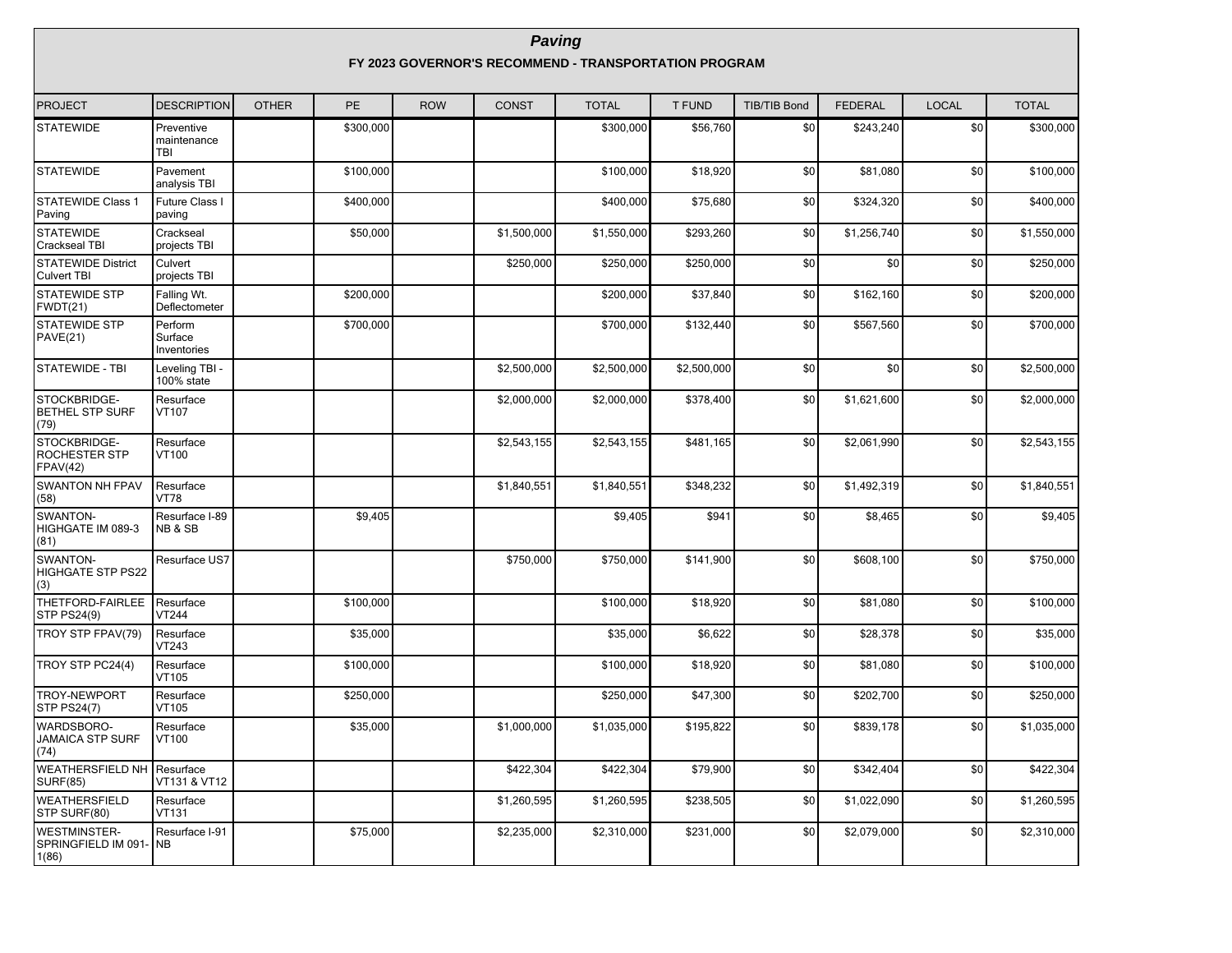|                                                        | <b>Paving</b><br>FY 2023 GOVERNOR'S RECOMMEND - TRANSPORTATION PROGRAM |              |             |            |               |                            |              |                     |                |              |               |  |
|--------------------------------------------------------|------------------------------------------------------------------------|--------------|-------------|------------|---------------|----------------------------|--------------|---------------------|----------------|--------------|---------------|--|
| <b>PROJECT</b>                                         | <b>DESCRIPTION</b>                                                     | <b>OTHER</b> | <b>PE</b>   | <b>ROW</b> | <b>CONST</b>  | <b>TOTAL</b>               | T FUND       | <b>TIB/TIB Bond</b> | <b>FEDERAL</b> | <b>LOCAL</b> | <b>TOTAL</b>  |  |
| <b>WILLIAMSTOWN STP</b><br>PS26(3)                     | Resurface<br><b>VT64</b>                                               |              | \$25,000    |            |               | \$25,000                   | \$4,730      | \$0                 | \$20,270       | \$0          | \$25,000      |  |
| <b>WILMINGTON-</b><br><b>BRATTLEBORO NH</b><br>2971(1) | Resurface VT9                                                          |              |             |            | \$11,741,697  | \$11,741,697               | \$1,634,444  | \$0                 | \$10,107,253   | \$0          | \$11,741,697  |  |
| WINOOSKI NH PC22<br>(2)                                | Resurface<br>Class I routes                                            |              |             |            | \$1,532,338   | \$1,532,338                | \$289,918    | \$0                 | \$1,242,420    | \$0          | \$1,532,338   |  |
| <b>WOODSTOCK-</b><br><b>HARTLAND NH FPAV</b><br>(50)   | Resurface US4                                                          |              |             |            | \$764,017     | \$764,017                  | \$144,552    | \$0                 | \$619,465      | \$0          | \$764,017     |  |
| <b>WORCESTER-</b><br><b>MORRISTOWN STP</b><br>PS25(1)  | Resurface<br><b>VT12</b>                                               |              | \$75,000    |            |               | \$75,000                   | \$14,190     | \$0                 | \$60,810       | \$0          | \$75,000      |  |
|                                                        | <b>TOTAL Paving</b>                                                    |              | \$6,245,640 | \$30,000   | \$152,544,454 | \$158,820,094              | \$25,130,865 | \$2,946,466         | \$130,742,764  | SO           | \$158,820,094 |  |
|                                                        |                                                                        |              |             |            |               | <b>Total Appropriation</b> | \$25,130,865 | \$2,946,466         | \$130,742,764  | \$0          | \$158,820,094 |  |
|                                                        |                                                                        |              |             |            |               |                            |              |                     |                |              |               |  |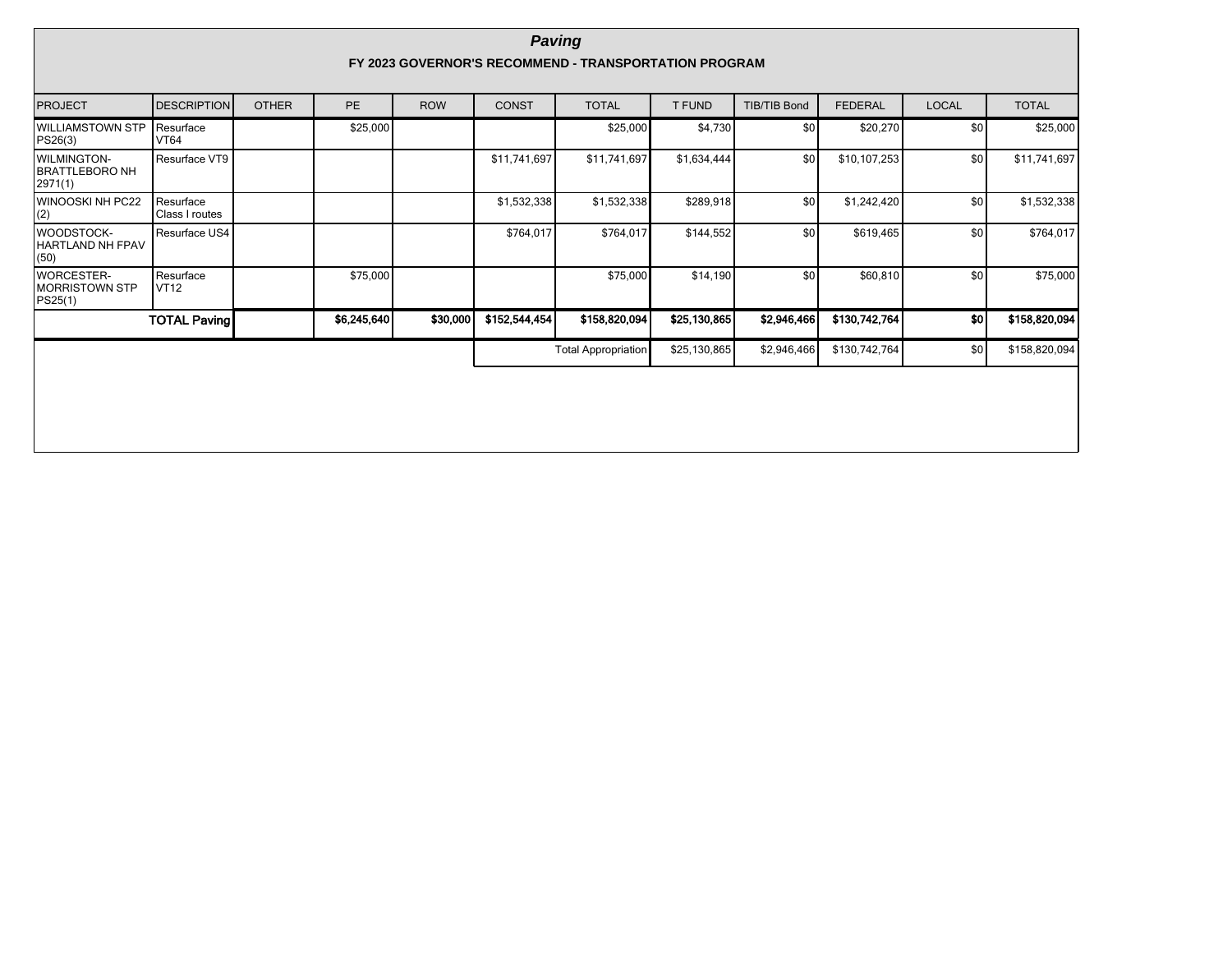# **PAVING**

|              | <b>Estimated</b><br><b>Budget Year</b><br>FY 2023 | <b>Projected</b><br>FY 2024 | Projected<br>FY 2025 | Projected<br>FY 2026 |
|--------------|---------------------------------------------------|-----------------------------|----------------------|----------------------|
| <b>PE</b>    | \$6,245,640                                       | \$5,067,096                 | \$4,120,000          | \$2,900,000          |
| <b>ROW</b>   | \$30,000                                          | \$0                         | \$0                  | \$0                  |
| <b>CONST</b> | \$152,544,454                                     | \$156,405,490               | \$158,665,288        | \$150,691,000        |
| <b>OTHER</b> | \$0                                               | \$0                         | \$0                  | \$0                  |
| <b>TOTAL</b> | \$158,820,094                                     | \$161,472,586               | \$162,785,288        | \$153,591,000        |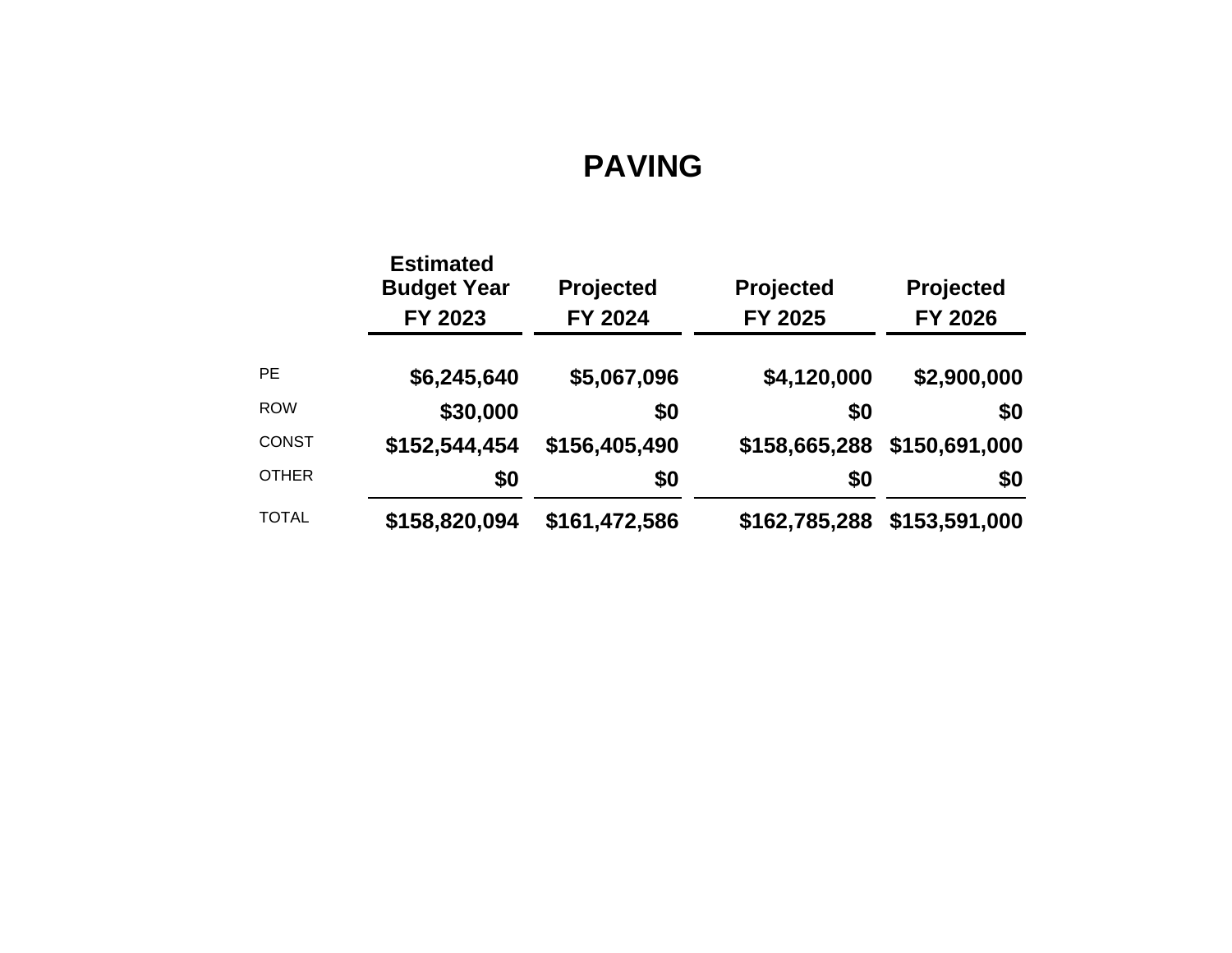| <b>PROJECT INFORMATION</b>                                                 | <b>PHASE</b><br><b>AND</b><br><b>FUNDING</b> | <b>ESTIMATED</b><br><b>TOTAL COST</b>                                                                                                                              | <b>ACTUAL</b><br><b>EXPENDED</b><br><b>THRU FY 2021</b> | <b>ESTIMATED</b><br><b>CURRENT YEAR   BUDGET YEAR</b><br>FY 2022 | <b>ESTIMATED</b><br>FY 2023 | <b>PROJECTED</b><br>FY 2024 | <b>PROJECTED</b><br>FY 2025 | <b>PROJECTED</b><br>FY 2026 | <b>ESTIMATED</b><br><b>COST TO</b><br><b>COMPLETE</b> |
|----------------------------------------------------------------------------|----------------------------------------------|--------------------------------------------------------------------------------------------------------------------------------------------------------------------|---------------------------------------------------------|------------------------------------------------------------------|-----------------------------|-----------------------------|-----------------------------|-----------------------------|-------------------------------------------------------|
| <b>PAVING</b>                                                              | PE                                           | 25,000                                                                                                                                                             | $\mathbf{0}$                                            | 25,000                                                           | $\bf{0}$                    | 0                           | 0                           | 0                           |                                                       |
| <b>ALBURGH</b>                                                             | <b>ROW</b>                                   | $\bf{0}$                                                                                                                                                           | 0                                                       | O                                                                |                             |                             |                             | Λ                           |                                                       |
| NH FPAV(59)                                                                | <b>CONST</b>                                 | 573,814                                                                                                                                                            | 0                                                       | 100,000                                                          | 473,814                     |                             |                             |                             |                                                       |
|                                                                            | <b>OTHER</b>                                 | $\Omega$                                                                                                                                                           | 0                                                       | $\bf{0}$                                                         | $\mathbf{0}$                | 0                           | 0                           | 0                           |                                                       |
|                                                                            | <b>TOTAL</b>                                 | 598,814                                                                                                                                                            | $\mathbf{0}$                                            | 125,000                                                          | 473,814                     | $\mathbf 0$                 | $\mathbf 0$                 | $\mathbf{0}$                | $\bf{0}$                                              |
| Route:<br>$US-2$                                                           |                                              | Description: District paving on US 2, beginning at MM 1.80 extending easterly 4.10 miles.                                                                          |                                                         |                                                                  |                             |                             |                             |                             |                                                       |
| YearAdded: 2023<br>Project Manager:<br>Matthew Bogaczyk<br>802-793-5321    | <b>Comments:</b>                             |                                                                                                                                                                    |                                                         |                                                                  |                             |                             |                             |                             |                                                       |
| <b>PAVING</b>                                                              | PE                                           | 270,000                                                                                                                                                            | 224,736                                                 | 45,264                                                           | $\mathbf{0}$                | 0                           | $\bf{0}$                    | $\overline{0}$              |                                                       |
| <b>BARRE CITY</b>                                                          | <b>ROW</b>                                   | 200,000                                                                                                                                                            | 0                                                       | 170,000                                                          | 30,000                      | O                           |                             |                             |                                                       |
| STP 2961(3)                                                                | <b>CONST</b>                                 | 1,253,526                                                                                                                                                          | 0                                                       | 0                                                                | 1,053,526                   | 200,000                     |                             |                             |                                                       |
|                                                                            | <b>OTHER</b>                                 | $\bf{0}$                                                                                                                                                           | 0                                                       | O                                                                | $\Omega$                    |                             |                             | 0                           | 0                                                     |
|                                                                            | <b>TOTAL</b>                                 | 1,723,526                                                                                                                                                          | 224,736                                                 | 215,264                                                          | 1,083,526                   | 200,000                     | $\bf{0}$                    | $\mathbf{0}$                | $\bf{0}$                                              |
| Route:<br><b>WACR Washington County Railroad</b><br>Montpelier & Ba        | Description:                                 | Install Active Signal Warning System for Rail Crossing # DOT 837-353C located at MM 0.95 on VT 14 in Barre City, and MP 8.11 on the<br>Washington County Railroad. |                                                         |                                                                  |                             |                             |                             |                             |                                                       |
| YearAdded: 2018<br>Project Manager:<br>Shaun Corbett<br>802-371-7943       | <b>Comments:</b>                             |                                                                                                                                                                    |                                                         |                                                                  |                             |                             |                             |                             |                                                       |
| <b>PAVING</b>                                                              | PE                                           | 300,000                                                                                                                                                            | 0                                                       | 200,000                                                          |                             | 0                           | $\bf{0}$                    | $\overline{0}$              | $\Omega$                                              |
| <b>BARRE TOWN-ORANGE</b>                                                   | <b>ROW</b>                                   | n                                                                                                                                                                  | 0                                                       | 0                                                                | 100,000<br>$\bf{0}$         |                             |                             |                             | n                                                     |
| <b>STP PS23(1)</b>                                                         | <b>CONST</b>                                 | 4,700,000                                                                                                                                                          | 0                                                       | 0                                                                | 1,000,000                   | 3,700,000                   |                             | n                           | 0                                                     |
|                                                                            | <b>OTHER</b>                                 | $\bf{0}$                                                                                                                                                           | 0                                                       |                                                                  | $\mathbf{0}$                |                             | 0                           | 0                           | $\bf{0}$                                              |
|                                                                            | <b>TOTAL</b>                                 | 5,000,000                                                                                                                                                          | $\mathbf{0}$                                            | 200.000                                                          | 1,100,000                   | 3,700,000                   | $\mathbf{0}$                | $\mathbf{0}$                | $\mathbf 0$                                           |
| Route:<br><b>US-302</b>                                                    |                                              | Description: Resurfacing on US 302 from Barre Town mm 0 to Orange mm 6.092.                                                                                        |                                                         |                                                                  |                             |                             |                             |                             |                                                       |
| YearAdded: 2021<br>Project Manager:<br><b>Brandon Kipp</b><br>802-224-6110 | <b>Comments:</b>                             |                                                                                                                                                                    |                                                         |                                                                  |                             |                             |                             |                             |                                                       |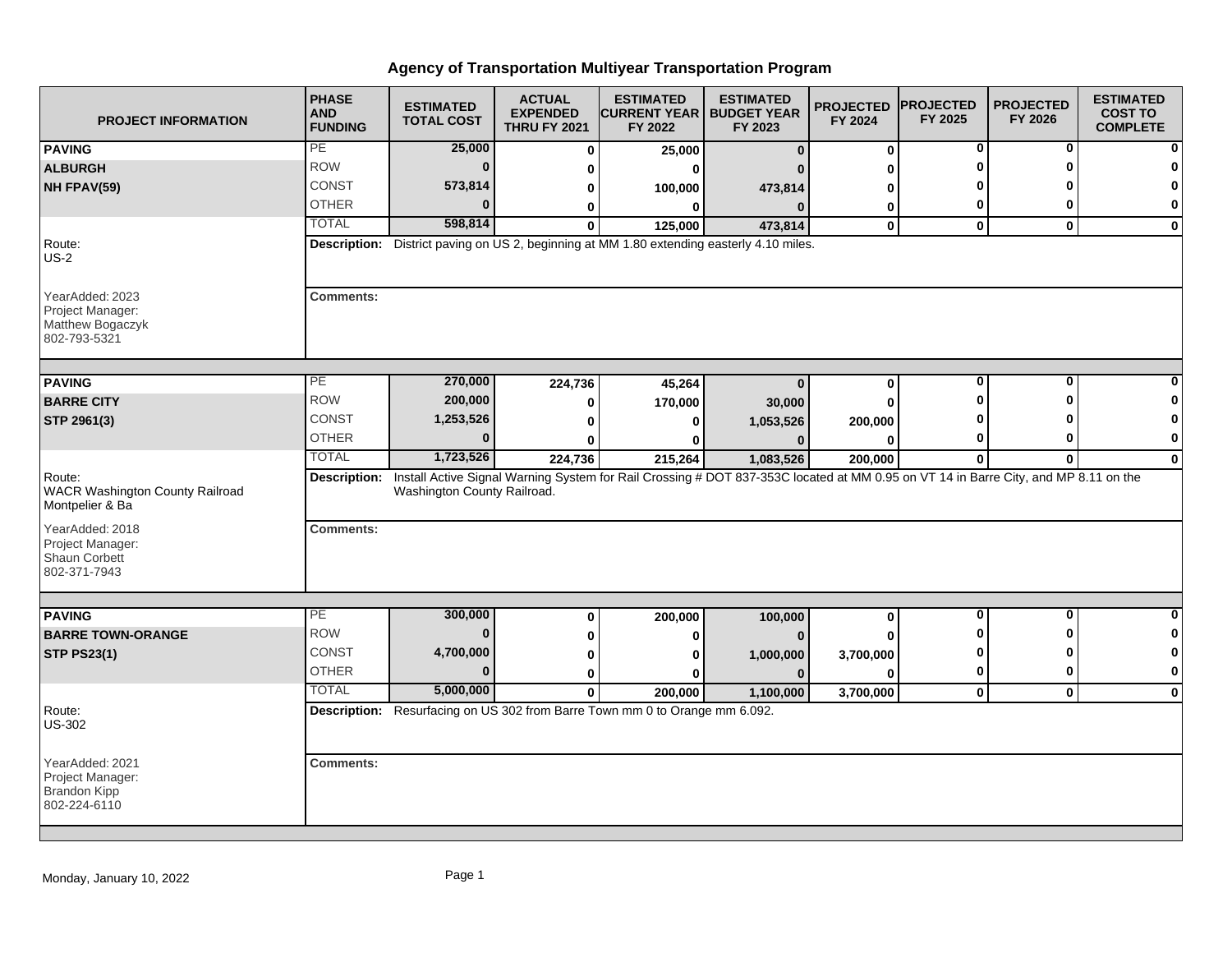| <b>PROJECT INFORMATION</b>                                              | <b>PHASE</b><br><b>AND</b><br><b>FUNDING</b> | <b>ESTIMATED</b><br><b>TOTAL COST</b> | <b>ACTUAL</b><br><b>EXPENDED</b><br><b>THRU FY 2021</b> | <b>ESTIMATED</b><br><b>CURRENT YEAR   BUDGET YEAR</b><br>FY 2022                            | <b>ESTIMATED</b><br>FY 2023 | <b>PROJECTED</b><br>FY 2024 | <b>PROJECTED</b><br>FY 2025 | <b>PROJECTED</b><br>FY 2026 | <b>ESTIMATED</b><br><b>COST TO</b><br><b>COMPLETE</b> |
|-------------------------------------------------------------------------|----------------------------------------------|---------------------------------------|---------------------------------------------------------|---------------------------------------------------------------------------------------------|-----------------------------|-----------------------------|-----------------------------|-----------------------------|-------------------------------------------------------|
| <b>PAVING</b>                                                           | PE                                           | 80,000                                | $\bf{0}$                                                | 40,000                                                                                      | 40,000                      | 0                           | 0                           | 0                           |                                                       |
| <b>BARTON-COVENTRY</b>                                                  | <b>ROW</b>                                   | $\bf{0}$                              | 0                                                       | 0                                                                                           |                             | ŋ                           |                             | ŋ                           |                                                       |
| STP FPAV(63)                                                            | <b>CONST</b>                                 | 2,885,400                             | 0                                                       | 0                                                                                           | 865,400                     | 2,020,000                   |                             |                             |                                                       |
|                                                                         | <b>OTHER</b>                                 | $\Omega$                              | 0                                                       | 0                                                                                           | $\bf{0}$                    | 0                           | 0                           | O                           | $\bf{0}$                                              |
|                                                                         | <b>TOTAL</b>                                 | 2,965,400                             | $\bf{0}$                                                | 40,000                                                                                      | 905,400                     | 2,020,000                   | $\mathbf 0$                 | $\mathbf{0}$                | $\mathbf 0$                                           |
| Route:<br>$US-5$                                                        |                                              |                                       |                                                         | Description: Paving along US 5 from Barton MM 5.984 to Coventry .065.                       |                             |                             |                             |                             |                                                       |
| YearAdded: 2023<br>Project Manager:<br>Jesse Devlin<br>802-793-0182     | <b>Comments:</b>                             |                                       |                                                         |                                                                                             |                             |                             |                             |                             |                                                       |
| <b>PAVING</b>                                                           | PЕ                                           | 50,000                                | 0                                                       | 35,000                                                                                      | 15,000                      | 0                           | $\bf{0}$                    | $\bf{0}$                    |                                                       |
| <b>BARTON-DERBY</b>                                                     | <b>ROW</b>                                   | $\mathbf{0}$                          | 0                                                       | 0                                                                                           | O                           | $\bf{0}$                    | ŋ                           | ∩                           |                                                       |
| IM SURF(71)                                                             | CONST                                        | 7,800,000                             | 0                                                       | 0                                                                                           |                             | 4,800,000                   |                             |                             | 0                                                     |
|                                                                         | <b>OTHER</b>                                 | $\Omega$                              |                                                         | ŋ                                                                                           | 3,000,000<br>$\Omega$       | $\bf{0}$                    | 0                           | 0                           | 0                                                     |
|                                                                         | <b>TOTAL</b>                                 | 7,850,000                             | 0<br>$\mathbf{0}$                                       | 35,000                                                                                      | 3,015,000                   | 4,800,000                   | $\mathbf{0}$                | $\mathbf 0$                 | $\mathbf 0$                                           |
| Route:<br>I-91<br>YearAdded: 2023                                       | <b>Comments:</b>                             |                                       |                                                         | Description: Resurfacing on I-91 NB and SB Barton ETE MM 156.5 to Derby ETE MM 169.385.     |                             |                             |                             |                             |                                                       |
| Project Manager:<br>Matthew Bogaczyk<br>802-793-5321                    |                                              |                                       |                                                         |                                                                                             |                             |                             |                             |                             |                                                       |
| <b>PAVING</b>                                                           | РE                                           | 50,000                                | 0                                                       | 25,000                                                                                      | 25,000                      | 0                           | 0                           | 0                           | $\bf{0}$                                              |
| <b>BENNINGTON</b>                                                       | <b>ROW</b>                                   | $\bf{0}$                              | 0                                                       | 0                                                                                           |                             |                             |                             | ŋ                           | 0                                                     |
| NH SURF(81)                                                             | CONST                                        | 3,700,000                             | 0                                                       | 0                                                                                           | 1,200,000                   | 2,500,000                   | O                           | ŋ                           | 0                                                     |
|                                                                         | <b>OTHER</b>                                 | $\Omega$                              | 0                                                       | ŋ                                                                                           | $\Omega$                    | 0                           | $\bf{0}$                    | $\bf{0}$                    | $\mathbf 0$                                           |
|                                                                         | <b>TOTAL</b>                                 | 3,750,000                             | $\mathbf{0}$                                            | 25,000                                                                                      | 1,225,000                   | 2,500,000                   | 0                           | $\mathbf 0$                 | $\mathbf 0$                                           |
| Route:<br>VT-279                                                        |                                              |                                       |                                                         | Description: Resurfacing of VT279 from Town MM 0.000 to Town MM 6.054, including approaches |                             |                             |                             |                             |                                                       |
| YearAdded: 2023<br>Project Manager:<br>Matthew Bogaczyk<br>802-793-5321 | <b>Comments:</b>                             |                                       |                                                         |                                                                                             |                             |                             |                             |                             |                                                       |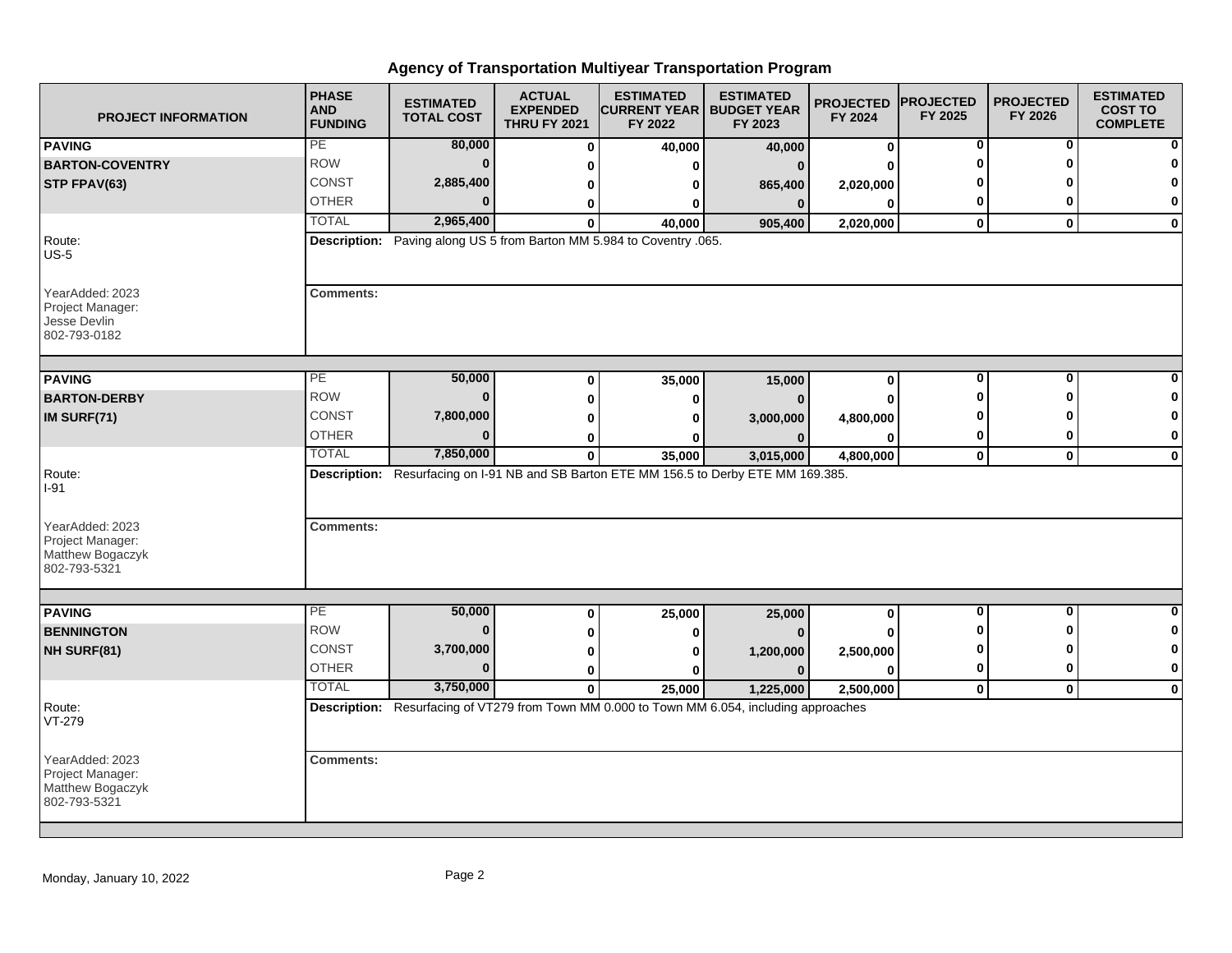| <b>PROJECT INFORMATION</b>                                              | <b>PHASE</b><br><b>AND</b><br><b>FUNDING</b> | <b>ESTIMATED</b><br><b>TOTAL COST</b> | <b>ACTUAL</b><br><b>EXPENDED</b><br><b>THRU FY 2021</b> | <b>ESTIMATED</b><br><b>CURRENT YEAR   BUDGET YEAR</b><br>FY 2022        | <b>ESTIMATED</b><br>FY 2023                                                                                 | <b>PROJECTED</b><br>FY 2024 | <b>PROJECTED</b><br>FY 2025 | <b>PROJECTED</b><br>FY 2026 | <b>ESTIMATED</b><br><b>COST TO</b><br><b>COMPLETE</b> |
|-------------------------------------------------------------------------|----------------------------------------------|---------------------------------------|---------------------------------------------------------|-------------------------------------------------------------------------|-------------------------------------------------------------------------------------------------------------|-----------------------------|-----------------------------|-----------------------------|-------------------------------------------------------|
| <b>PAVING</b>                                                           | PE                                           | 50,000                                | $\bf{0}$                                                | 25,000                                                                  | 25,000                                                                                                      | $\bf{0}$                    | 0                           | 0                           |                                                       |
| <b>BENNINGTON</b>                                                       | <b>ROW</b>                                   | $\bf{0}$                              | 0                                                       | U                                                                       | $\Omega$                                                                                                    | U                           | O                           | ŋ                           |                                                       |
| NH SURF(82)                                                             | CONST                                        | 1,615,000                             | 0                                                       | 0                                                                       | 500,000                                                                                                     | 1,115,000                   |                             |                             |                                                       |
|                                                                         | <b>OTHER</b>                                 | $\Omega$                              | 0                                                       | 0                                                                       | $\mathbf{0}$                                                                                                | $\bf{0}$                    | 0                           | O                           | 0                                                     |
|                                                                         | <b>TOTAL</b>                                 | 1,665,000                             | $\bf{0}$                                                | 25,000                                                                  | 525,000                                                                                                     | 1,115,000                   | $\mathbf 0$                 | $\mathbf{0}$                | $\mathbf 0$                                           |
| Route:<br>$US-7$                                                        |                                              |                                       |                                                         |                                                                         | Description: Resurfacing of US7 from Town MM 3.807 to Town MM 5.732, including approaches                   |                             |                             |                             |                                                       |
| YearAdded: 2023<br>Project Manager:<br>Matthew Bogaczyk<br>802-793-5321 | <b>Comments:</b>                             |                                       |                                                         |                                                                         |                                                                                                             |                             |                             |                             |                                                       |
|                                                                         | PE                                           | 100,000                               |                                                         |                                                                         |                                                                                                             |                             | 50,000                      | 50,000                      | n                                                     |
| <b>PAVING</b><br><b>BENNINGTON</b>                                      | <b>ROW</b>                                   | $\bf{0}$                              | $\bf{0}$                                                | $\bf{0}$                                                                | $\bf{0}$                                                                                                    | $\bf{0}$                    | 0                           | $\bf{0}$                    | $\bf{0}$                                              |
|                                                                         | CONST                                        | 1,078,500                             | 0                                                       | $\bf{0}$                                                                | n                                                                                                           | 0                           | 0                           | 328,500                     | 750,000                                               |
| <b>STP PS25(10)</b>                                                     | <b>OTHER</b>                                 | 0                                     | 0                                                       | ŋ                                                                       |                                                                                                             | O                           | 0                           | 0                           | $\bf{0}$                                              |
|                                                                         | <b>TOTAL</b>                                 | 1,178,500                             | 0<br>$\mathbf{0}$                                       | 0<br>$\bf{0}$                                                           | $\Omega$<br>$\bf{0}$                                                                                        | 0<br>$\mathbf{0}$           | 50,000                      | 378,500                     | 750,000                                               |
| Route:<br><b>VT-67A</b>                                                 |                                              |                                       |                                                         | Description: Resurfacing on VT 67A in Bennington from MM 0 to MM 2.157. |                                                                                                             |                             |                             |                             |                                                       |
| YearAdded: 2023<br>Project Manager:<br>Jesse Devlin<br>802-793-0182     | <b>Comments:</b>                             |                                       |                                                         |                                                                         |                                                                                                             |                             |                             |                             |                                                       |
|                                                                         |                                              |                                       |                                                         |                                                                         |                                                                                                             |                             |                             |                             |                                                       |
| <b>PAVING</b>                                                           | PE<br><b>ROW</b>                             | 50,000<br>$\bf{0}$                    | 0                                                       | 35,000                                                                  | 15,000                                                                                                      | 0                           | 0<br>ŋ                      | 0<br>ŋ                      | 0<br>0                                                |
| <b>BERLIN</b>                                                           | <b>CONST</b>                                 | 845,000                               | 0                                                       | 0                                                                       |                                                                                                             |                             | 0                           | ŋ                           | 0                                                     |
| STP SURF(83)                                                            | <b>OTHER</b>                                 | $\Omega$                              | 0                                                       | 0                                                                       | 300,000                                                                                                     | 545,000                     | $\mathbf 0$                 | $\bf{0}$                    | $\mathbf{0}$                                          |
|                                                                         | <b>TOTAL</b>                                 | 895,000                               | 0                                                       | ŋ                                                                       | n                                                                                                           | $\bf{0}$                    |                             |                             |                                                       |
| Route:                                                                  |                                              |                                       | $\mathbf{0}$                                            | 35,000                                                                  | 315,000<br>Description: Resurfacing Berlin State Hwy from Berlin MM 0.000 to MM 2.208, including approaches | 545,000                     | 0                           | $\mathbf 0$                 | $\bf{0}$                                              |
| <b>NSH-9030</b>                                                         |                                              |                                       |                                                         |                                                                         |                                                                                                             |                             |                             |                             |                                                       |
| YearAdded: 2023<br>Project Manager:<br>Brandon Kipp<br>802-224-6110     | <b>Comments:</b>                             |                                       |                                                         |                                                                         |                                                                                                             |                             |                             |                             |                                                       |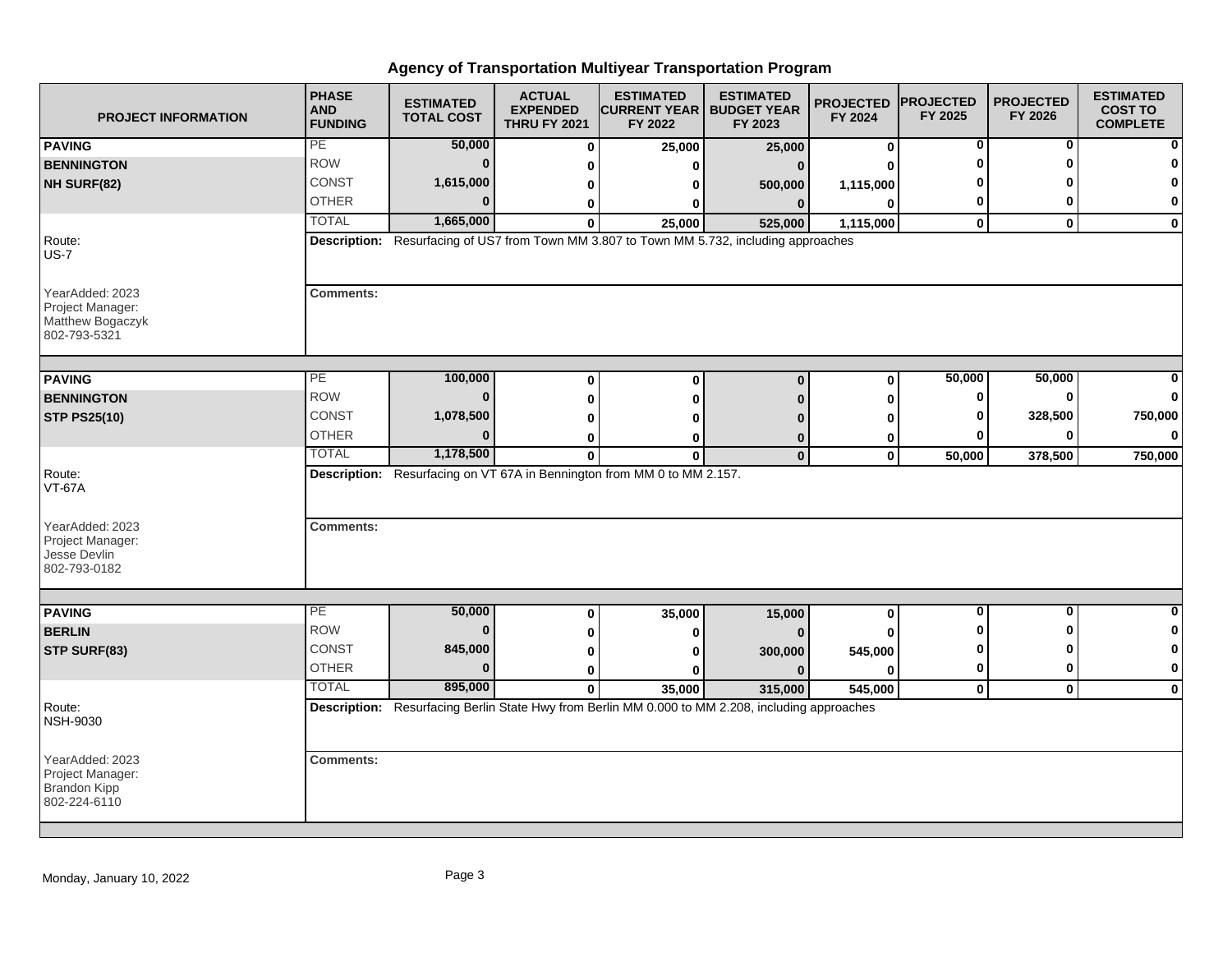| <b>PROJECT INFORMATION</b>                                                 | <b>PHASE</b><br><b>AND</b><br><b>FUNDING</b> | <b>ESTIMATED</b><br><b>TOTAL COST</b> | <b>ACTUAL</b><br><b>EXPENDED</b><br><b>THRU FY 2021</b> | <b>ESTIMATED</b><br><b>CURRENT YEAR   BUDGET YEAR</b><br>FY 2022                                      | <b>ESTIMATED</b><br>FY 2023 | <b>PROJECTED</b><br>FY 2024 | <b>PROJECTED</b><br>FY 2025 | <b>PROJECTED</b><br>FY 2026 | <b>ESTIMATED</b><br><b>COST TO</b><br><b>COMPLETE</b> |
|----------------------------------------------------------------------------|----------------------------------------------|---------------------------------------|---------------------------------------------------------|-------------------------------------------------------------------------------------------------------|-----------------------------|-----------------------------|-----------------------------|-----------------------------|-------------------------------------------------------|
| <b>PAVING</b>                                                              | PE                                           | 50,000                                | 0                                                       | 35,000                                                                                                | 15,000                      | 0                           | 0                           | 0                           |                                                       |
| <b>BERLIN-BARRE</b>                                                        | <b>ROW</b>                                   | $\Omega$                              | 0                                                       | ŋ                                                                                                     | $\Omega$                    | O                           | Ω                           | O                           |                                                       |
| STP SURF(75)                                                               | <b>CONST</b>                                 | 2,710,000                             | 0                                                       | ŋ                                                                                                     | 900,000                     | 1,810,000                   |                             |                             |                                                       |
|                                                                            | <b>OTHER</b>                                 | $\Omega$                              | ŋ                                                       | n                                                                                                     | n                           | $\Omega$                    | 0                           | 0                           | $\mathbf 0$                                           |
|                                                                            | <b>TOTAL</b>                                 | 2,760,000                             | 0                                                       | 35,000                                                                                                | 915,000                     | 1,810,000                   | $\mathbf 0$                 | $\mathbf 0$                 | $\mathbf 0$                                           |
| Route:<br><b>VT-62</b>                                                     |                                              |                                       |                                                         | Description: Resurfacing VT 62 from Berlin Twn MM 0.0 to Barre Twn MM 1.585                           |                             |                             |                             |                             |                                                       |
| YearAdded: 2023<br>Project Manager:<br>Brandon Kipp<br>802-224-6110        | <b>Comments:</b>                             |                                       |                                                         |                                                                                                       |                             |                             |                             |                             |                                                       |
| <b>PAVING</b>                                                              | PE                                           | 50,000                                | $\bf{0}$                                                | 35,000                                                                                                | 15,000                      | $\bf{0}$                    | $\bf{0}$                    | 0                           |                                                       |
| <b>BERLIN-BARRE TOWN</b>                                                   | <b>ROW</b>                                   | $\bf{0}$                              | ŋ                                                       | n                                                                                                     |                             | $\bf{0}$                    | Λ                           | ŋ                           |                                                       |
| STP SURF(84)                                                               | CONST                                        | 1,325,400                             | Ω                                                       |                                                                                                       | 440,000                     | 885,400                     |                             |                             |                                                       |
|                                                                            | <b>OTHER</b>                                 | $\Omega$                              | 0                                                       |                                                                                                       |                             | 0                           | 0                           | 0                           | $\mathbf 0$                                           |
|                                                                            | <b>TOTAL</b>                                 | 1,375,400                             | $\mathbf 0$                                             | 35,000                                                                                                | 455,000                     | 885,400                     | $\mathbf{0}$                | $\mathbf{0}$                | $\bf{0}$                                              |
| Route:<br>$VT-63$                                                          |                                              |                                       |                                                         | Description: Resurfacing VT63 from Berlin Town MM 0.000 to Berlin Town MM 2.910, including approaches |                             |                             |                             |                             |                                                       |
| YearAdded: 2023<br>Project Manager:<br><b>Brandon Kipp</b><br>802-224-6110 | <b>Comments:</b>                             |                                       |                                                         |                                                                                                       |                             |                             |                             |                             |                                                       |
|                                                                            |                                              |                                       |                                                         |                                                                                                       |                             |                             |                             |                             |                                                       |
| <b>PAVING</b>                                                              | PE<br><b>ROW</b>                             | 200,000<br>$\bf{0}$                   | $\bf{0}$                                                | $\bf{0}$                                                                                              | $\mathbf 0$                 | 100,000                     | 100,000                     | $\bf{0}$<br>ŋ               | $\Omega$                                              |
| <b>BRATTLEBORO</b>                                                         |                                              |                                       | 0                                                       |                                                                                                       |                             | 0                           | 0                           |                             | $\mathbf{0}$                                          |
| <b>NH PC25(5)</b>                                                          | <b>CONST</b>                                 | 1,725,000                             | 0                                                       |                                                                                                       |                             | 0                           | 500,000                     | 1,225,000                   | $\mathbf 0$                                           |
|                                                                            | <b>OTHER</b>                                 | $\Omega$                              | 0                                                       | 0                                                                                                     | $\mathbf 0$                 | 0                           | 0                           | $\bf{0}$                    | $\bf{0}$                                              |
|                                                                            | <b>TOTAL</b>                                 | 1,925,000                             | $\mathbf{0}$                                            | $\bf{0}$                                                                                              | $\mathbf{0}$                | 100,000                     | 600,000                     | 1,225,000                   | $\mathbf 0$                                           |
| Route:<br>$VT-9$                                                           |                                              |                                       |                                                         | Description: Class 1 paving on VT 9 in Brattleboro from MM 4.178 to 5.903.                            |                             |                             |                             |                             |                                                       |
| YearAdded: 2023<br>Project Manager:<br>Jesse Devlin<br>802-793-0182        | <b>Comments:</b>                             |                                       |                                                         |                                                                                                       |                             |                             |                             |                             |                                                       |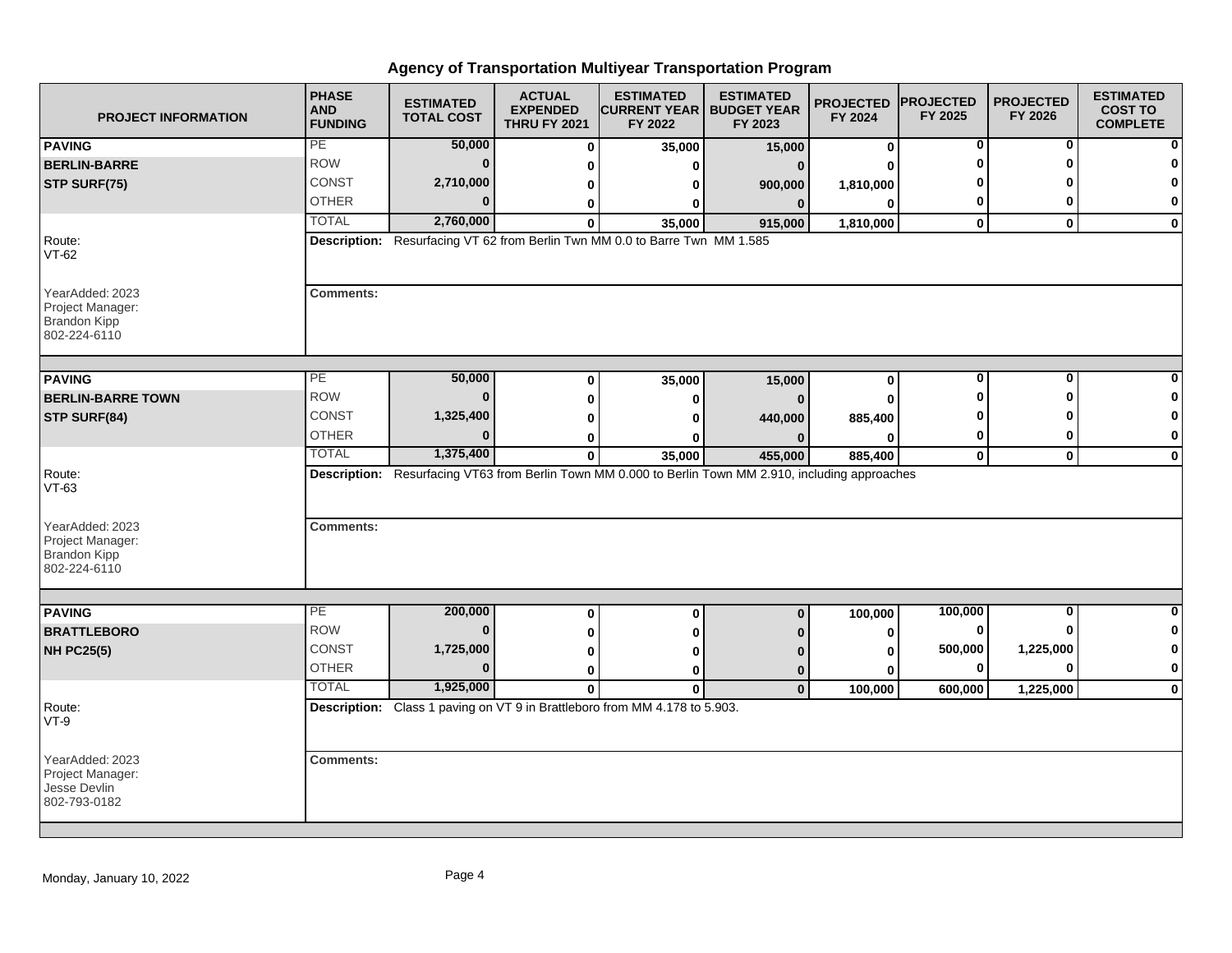| <b>PROJECT INFORMATION</b>                                              | <b>PHASE</b><br><b>AND</b><br><b>FUNDING</b> | <b>ESTIMATED</b><br><b>TOTAL COST</b>                                       | <b>ACTUAL</b><br><b>EXPENDED</b><br><b>THRU FY 2021</b> | <b>ESTIMATED</b><br><b>CURRENT YEAR   BUDGET YEAR</b><br>FY 2022 | <b>ESTIMATED</b><br>FY 2023                                                                                            | <b>PROJECTED</b><br>FY 2024 | <b>PROJECTED</b><br>FY 2025 | <b>PROJECTED</b><br>FY 2026 | <b>ESTIMATED</b><br><b>COST TO</b><br><b>COMPLETE</b> |
|-------------------------------------------------------------------------|----------------------------------------------|-----------------------------------------------------------------------------|---------------------------------------------------------|------------------------------------------------------------------|------------------------------------------------------------------------------------------------------------------------|-----------------------------|-----------------------------|-----------------------------|-------------------------------------------------------|
| <b>PAVING</b>                                                           | PE                                           | 150,000                                                                     | $\Omega$                                                | $\bf{0}$                                                         | $\Omega$                                                                                                               | 150,000                     | 0                           | 0                           | 0                                                     |
| <b>BRATTLEBORO</b>                                                      | <b>ROW</b>                                   | $\bf{0}$                                                                    | U                                                       |                                                                  |                                                                                                                        | 0                           |                             |                             | 0                                                     |
| <b>STP PC25(6)</b>                                                      | CONST                                        | 6,000,000                                                                   | ŋ                                                       |                                                                  |                                                                                                                        | 0                           | 1,275,000                   | 2,975,000                   | 1,750,000                                             |
|                                                                         | <b>OTHER</b>                                 | ŋ                                                                           | 0                                                       | 0                                                                | 0                                                                                                                      |                             | $\bf{0}$                    |                             | $\Omega$                                              |
|                                                                         | <b>TOTAL</b>                                 | 6,150,000                                                                   | $\Omega$                                                | O                                                                | $\bf{0}$                                                                                                               | 150,000                     | 1,275,000                   | 2,975,000                   | 1,750,000                                             |
| Route:<br>$VT-9$                                                        |                                              | Description: Class 1 paving in Brattleboro on US 5, VT 9, VT 30 and VT 142. |                                                         |                                                                  |                                                                                                                        |                             |                             |                             |                                                       |
| YearAdded: 2023<br>Project Manager:<br>Jesse Devlin<br>802-793-0182     | <b>Comments:</b>                             |                                                                             |                                                         |                                                                  |                                                                                                                        |                             |                             |                             |                                                       |
| <b>PAVING</b>                                                           | PE                                           | 950,000                                                                     | 581,622                                                 | 368,378                                                          | $\Omega$                                                                                                               | $\bf{0}$                    | 0                           |                             | 0                                                     |
| <b>BRATTLEBORO-NEWFANE</b>                                              | <b>ROW</b>                                   | $\bf{0}$                                                                    |                                                         | o                                                                |                                                                                                                        |                             |                             |                             | 0                                                     |
| STP 2940(1)                                                             | CONST                                        | 18,471,326                                                                  | O                                                       |                                                                  | 4,000,000                                                                                                              | 14,471,326                  |                             |                             | 0                                                     |
|                                                                         | <b>OTHER</b>                                 | $\bf{0}$                                                                    |                                                         |                                                                  |                                                                                                                        |                             |                             |                             | $\mathbf{0}$                                          |
|                                                                         | <b>TOTAL</b>                                 | 19,421,326                                                                  | 581,622                                                 | 368,378                                                          | 4,000,000                                                                                                              | 14,471,326                  | $\mathbf 0$                 | 0                           | $\mathbf{0}$                                          |
| Route:<br>$VT-30$                                                       |                                              | AND EXTENDING NORTHERLY 9.948 MILES.                                        |                                                         |                                                                  | Description: RESURFACE VT30 IN BRATTLEBORO, DUMMERSTON AND NEWFANE, BEGINNING 0.326 MILE NORTH OF THE US5 INTERSECTION |                             |                             |                             |                                                       |
| YearAdded: 2012<br>Project Manager:<br>Matthew Bogaczyk<br>802-793-5321 | <b>Comments:</b>                             |                                                                             |                                                         |                                                                  |                                                                                                                        |                             |                             |                             |                                                       |
| <b>PAVING</b>                                                           | PE                                           | 50,000                                                                      | 0                                                       | 50,000                                                           | $\Omega$                                                                                                               | 0                           | $\bf{0}$                    | 0                           | $\mathbf{0}$                                          |
| <b>BRATTLEBORO-WESTMINSTER</b>                                          | <b>ROW</b>                                   | $\bf{0}$                                                                    | 0                                                       |                                                                  |                                                                                                                        |                             |                             |                             | $\mathbf{0}$                                          |
| IM SURF(69)                                                             | <b>CONST</b>                                 | 7,379,630                                                                   | 0                                                       | 750,000                                                          | 6,629,630                                                                                                              |                             |                             |                             | $\mathbf{0}$                                          |
|                                                                         | <b>OTHER</b>                                 | $\Omega$                                                                    | 0                                                       |                                                                  |                                                                                                                        | 0                           | $\bf{0}$                    |                             | $\mathbf{0}$                                          |
|                                                                         | <b>TOTAL</b>                                 | 7,429,630                                                                   | $\mathbf{0}$                                            | 800,000                                                          | 6,629,630                                                                                                              | $\bf{0}$                    | $\mathbf 0$                 | $\mathbf{0}$                | $\mathbf{0}$                                          |
| Route:<br>$I-91$                                                        |                                              |                                                                             |                                                         |                                                                  | Description: Resurfacing on I-91 NB from Brattleboro ETE MM 11.941 to Westminster ETE MM 30.015.                       |                             |                             |                             |                                                       |
| YearAdded: 2023<br>Project Manager:<br>Brandon Kipp<br>802-224-6110     | <b>Comments:</b>                             |                                                                             |                                                         |                                                                  |                                                                                                                        |                             |                             |                             |                                                       |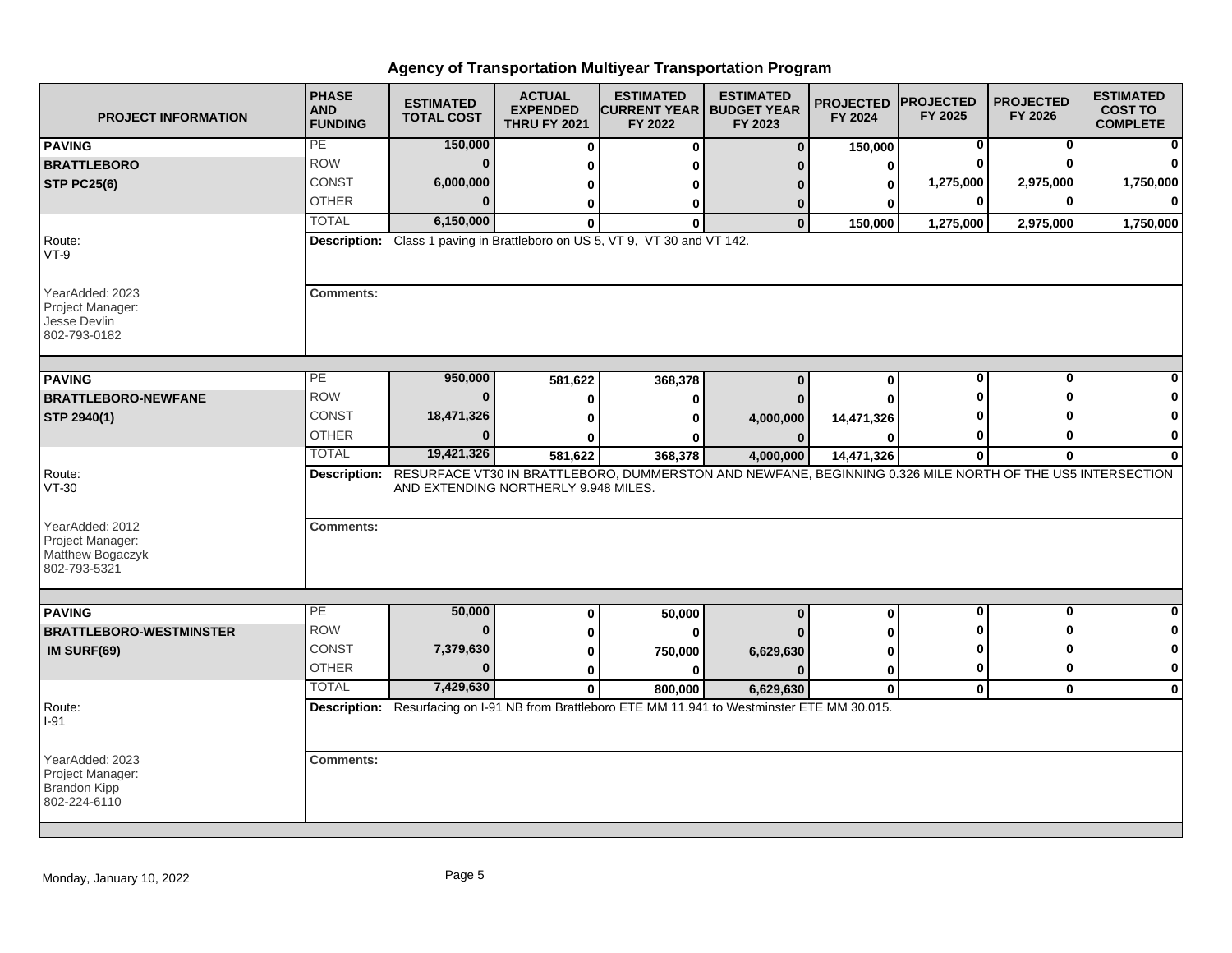| <b>PROJECT INFORMATION</b>                                                 | <b>PHASE</b><br><b>AND</b><br><b>FUNDING</b> | <b>ESTIMATED</b><br><b>TOTAL COST</b>                       | <b>ACTUAL</b><br><b>EXPENDED</b><br><b>THRU FY 2021</b> | <b>ESTIMATED</b><br><b>CURRENT YEAR   BUDGET YEAR</b><br>FY 2022                                 | <b>ESTIMATED</b><br>FY 2023 | <b>PROJECTED</b><br>FY 2024 | <b>PROJECTED</b><br>FY 2025 | <b>PROJECTED</b><br>FY 2026 | <b>ESTIMATED</b><br><b>COST TO</b><br><b>COMPLETE</b> |
|----------------------------------------------------------------------------|----------------------------------------------|-------------------------------------------------------------|---------------------------------------------------------|--------------------------------------------------------------------------------------------------|-----------------------------|-----------------------------|-----------------------------|-----------------------------|-------------------------------------------------------|
| <b>PAVING</b>                                                              | PE                                           | 50,000                                                      | $\bf{0}$                                                | 35,000                                                                                           | 15,000                      | 0                           | 0                           | 0                           | ŋ                                                     |
| <b>BROOKFIELD</b>                                                          | <b>ROW</b>                                   | $\bf{0}$                                                    | 0                                                       | 0                                                                                                | $\Omega$                    | 0                           | ŋ                           | ŋ                           |                                                       |
| STP SURF(77)                                                               | <b>CONST</b>                                 | 600,000                                                     | 0                                                       | 0                                                                                                | 200,000                     | 400,000                     |                             |                             | O                                                     |
|                                                                            | <b>OTHER</b>                                 | $\Omega$                                                    | 0                                                       | 0                                                                                                | $\bf{0}$                    | 0                           | 0                           | 0                           | 0                                                     |
|                                                                            | <b>TOTAL</b>                                 | 650,000                                                     | $\bf{0}$                                                | 35,000                                                                                           | 215,000                     | 400,000                     | $\mathbf 0$                 | $\mathbf{0}$                | $\mathbf 0$                                           |
| Route:<br>$VT-65$                                                          |                                              | Description: Resurfacing VT 65 ETE MM 3.204 to ETE MM 5.222 |                                                         |                                                                                                  |                             |                             |                             |                             |                                                       |
| YearAdded: 2023<br>Project Manager:<br><b>Brandon Kipp</b><br>802-224-6110 | <b>Comments:</b>                             |                                                             |                                                         |                                                                                                  |                             |                             |                             |                             |                                                       |
| <b>PAVING</b>                                                              | PЕ                                           | 125,000                                                     | $\bf{0}$                                                | 60,000                                                                                           | 65,000                      | 0                           | $\bf{0}$                    | $\bf{0}$                    |                                                       |
| <b>BROOKFIELD-MONTPELIER</b>                                               | <b>ROW</b>                                   | $\bf{0}$                                                    | 0                                                       | 0                                                                                                |                             | 0                           | ŋ                           | ŋ                           |                                                       |
| IM 089-1(69)                                                               | CONST                                        | 7,800,000                                                   | 0                                                       | 0                                                                                                | 2,340,000                   | 5,460,000                   |                             |                             | 0                                                     |
|                                                                            | <b>OTHER</b>                                 | $\Omega$                                                    | 0                                                       | o                                                                                                |                             | 0                           | 0                           | 0                           | 0                                                     |
|                                                                            | <b>TOTAL</b>                                 | 7,925,000                                                   | $\mathbf{0}$                                            | 60,000                                                                                           | 2,405,000                   | 5,460,000                   | $\mathbf{0}$                | $\mathbf 0$                 | $\mathbf 0$                                           |
| Route:<br>I-89                                                             |                                              |                                                             |                                                         | Description: Resurface I89 NB from Brookfield MM 36.9 to Montpelier MM 52.5 including ramps.     |                             |                             |                             |                             |                                                       |
| YearAdded: 2023<br>Project Manager:<br>Jesse Devlin<br>802-793-0182        | <b>Comments:</b>                             |                                                             |                                                         |                                                                                                  |                             |                             |                             |                             |                                                       |
|                                                                            | PE                                           |                                                             |                                                         |                                                                                                  |                             |                             | $\mathbf 0$                 | $\mathbf{0}$                | $\bf{0}$                                              |
| <b>PAVING</b>                                                              | <b>ROW</b>                                   | 10,000<br>$\bf{0}$                                          | 1,854                                                   | 8,146                                                                                            | $\bf{0}$                    | 0                           | O                           | ŋ                           | 0                                                     |
| <b>BROWNINGTON-CHARLESTON</b>                                              | <b>CONST</b>                                 | 2,172,709                                                   | 0                                                       | 0                                                                                                |                             | 0                           | ŋ                           | ŋ                           | 0                                                     |
| STP FPAV(53)                                                               | <b>OTHER</b>                                 | $\bf{0}$                                                    | 0                                                       | 2,172,709                                                                                        | n                           | 0                           | 0                           | 0                           | 0                                                     |
|                                                                            | <b>TOTAL</b>                                 | 2,182,709                                                   | $\bf{0}$                                                | $\bf{0}$                                                                                         | $\bf{0}$                    | 0                           |                             |                             |                                                       |
|                                                                            |                                              |                                                             | 1,854                                                   | 2,180,855<br>Description: District paving on VT 5A from Brownington MM 0.7 to Charleston MM 3.8. | $\mathbf{0}$                | 0                           | $\mathbf{0}$                | $\mathbf{0}$                | $\mathbf 0$                                           |
| Route:<br>VT-5A                                                            |                                              |                                                             |                                                         |                                                                                                  |                             |                             |                             |                             |                                                       |
| YearAdded: 2023<br>Project Manager:<br>Matthew Bogaczyk<br>802-793-5321    | <b>Comments:</b>                             |                                                             |                                                         |                                                                                                  |                             |                             |                             |                             |                                                       |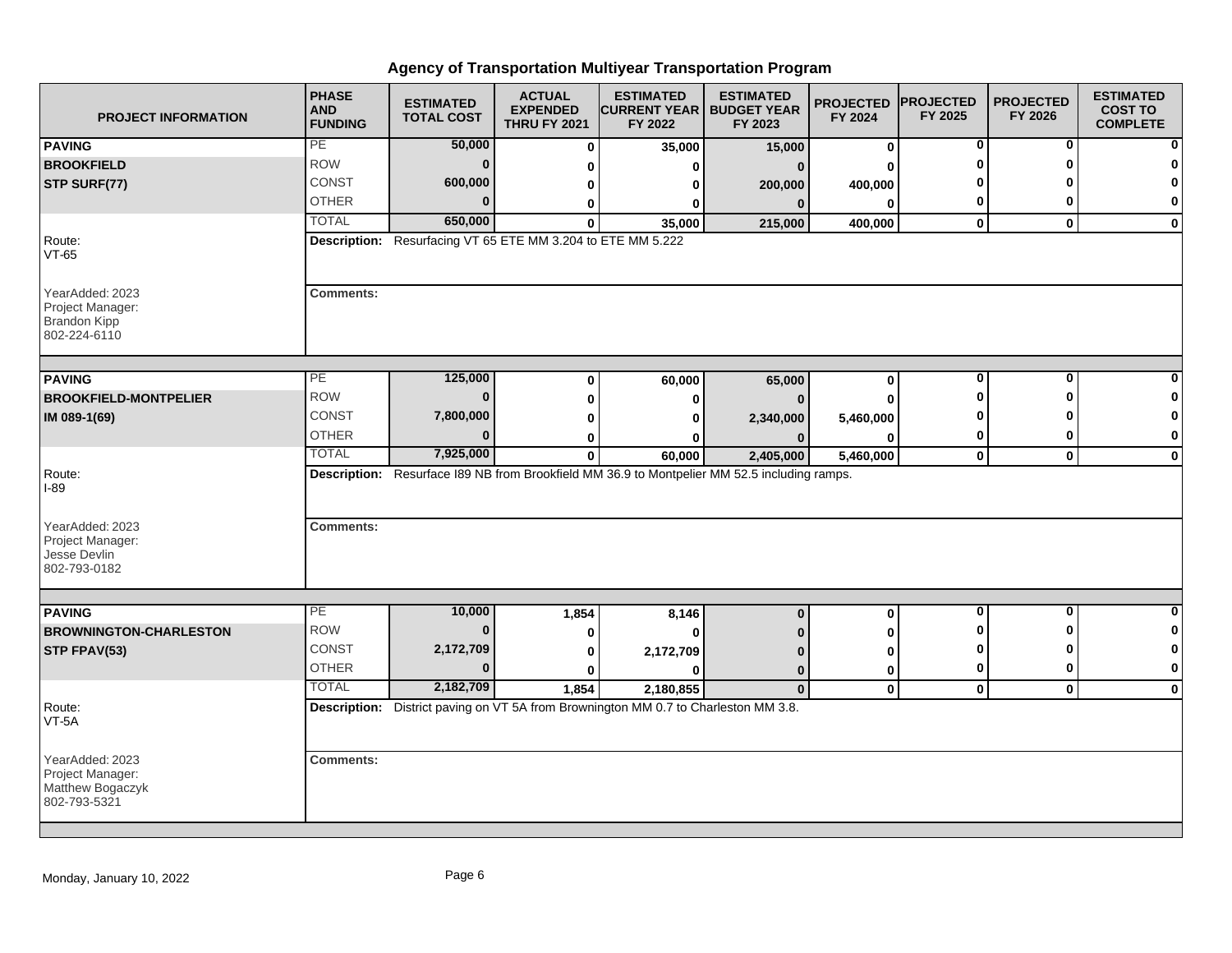| <b>PROJECT INFORMATION</b>                                              | <b>PHASE</b><br><b>AND</b><br><b>FUNDING</b> | <b>ESTIMATED</b><br><b>TOTAL COST</b> | <b>ACTUAL</b><br><b>EXPENDED</b><br><b>THRU FY 2021</b> | <b>ESTIMATED</b><br><b>CURRENT YEAR   BUDGET YEAR</b><br>FY 2022                                 | <b>ESTIMATED</b><br>FY 2023 | <b>PROJECTED</b><br>FY 2024 | <b>PROJECTED</b><br>FY 2025 | <b>PROJECTED</b><br>FY 2026 | <b>ESTIMATED</b><br><b>COST TO</b><br><b>COMPLETE</b> |
|-------------------------------------------------------------------------|----------------------------------------------|---------------------------------------|---------------------------------------------------------|--------------------------------------------------------------------------------------------------|-----------------------------|-----------------------------|-----------------------------|-----------------------------|-------------------------------------------------------|
| <b>PAVING</b>                                                           | PE                                           | 725,000                               | 563,447                                                 | 161,553                                                                                          | $\Omega$                    | $\bf{0}$                    | $\mathbf 0$                 | 0                           |                                                       |
| <b>BURLINGTON</b>                                                       | <b>ROW</b>                                   | $\bf{0}$                              | 0                                                       | 0                                                                                                |                             | O                           | ŋ                           | ŋ                           |                                                       |
| <b>NH PC22(1)</b>                                                       | CONST                                        | 7,804,665                             | 0                                                       | 1,500,000                                                                                        | 4,000,000                   | 2,304,665                   |                             |                             |                                                       |
|                                                                         | <b>OTHER</b>                                 | $\bf{0}$                              | 0                                                       | $\bf{0}$                                                                                         | $\mathbf{0}$                | $\bf{0}$                    | 0                           | 0                           | 0                                                     |
|                                                                         | <b>TOTAL</b>                                 | 8,529,665                             | 563,447                                                 | 1,661,553                                                                                        | 4,000,000                   | 2,304,665                   | $\mathbf{0}$                | $\mathbf{0}$                | $\mathbf{0}$                                          |
| Route:<br>$US-7$                                                        |                                              |                                       |                                                         | <b>Description:</b> Class 1 bituminous concrete paving along US 2, US 7 and US 7 ALT             |                             |                             |                             |                             |                                                       |
| YearAdded: 2020<br>Project Manager:<br>Matthew Bogaczyk<br>802-793-5321 | <b>Comments:</b>                             |                                       |                                                         |                                                                                                  |                             |                             |                             |                             |                                                       |
| <b>PAVING</b>                                                           | PE                                           | 600,000                               | 2,337                                                   | 200,000                                                                                          | 250,000                     | 147,663                     | 0                           | 0                           |                                                       |
| <b>CAMBRIDGE</b>                                                        | <b>ROW</b>                                   | 0                                     | 0                                                       | $\bf{0}$                                                                                         | $\Omega$                    | $\bf{0}$                    | 0                           | ŋ                           |                                                       |
| <b>STP PS24(6)</b>                                                      | CONST                                        | 10,762,500                            | O                                                       | U                                                                                                |                             | 2,000,000                   | 8,762,500                   |                             |                                                       |
|                                                                         | <b>OTHER</b>                                 | $\bf{0}$                              |                                                         | n                                                                                                |                             | 0                           | 0                           | 0                           | $\mathbf 0$                                           |
|                                                                         | <b>TOTAL</b>                                 | 11,362,500                            | 2,337                                                   | 200,000                                                                                          | 250,000                     | 2,147,663                   | 8,762,500                   | $\mathbf 0$                 | $\mathbf 0$                                           |
| Route:<br>$VT-108$<br>YearAdded: 2021<br>Project Manager:               | <b>Comments:</b>                             |                                       |                                                         | Description: Reclamation along VT 108 in Cambridge from mm 2.17 to mm 9.07 including approaches. |                             |                             |                             |                             |                                                       |
| Matthew Bogaczyk<br>802-793-5321                                        |                                              |                                       |                                                         |                                                                                                  |                             |                             |                             |                             |                                                       |
| <b>PAVING</b>                                                           | PE                                           | 75,000                                | $\bf{0}$                                                | 40,000                                                                                           | 35,000                      | $\mathbf{0}$                | $\mathbf 0$                 | $\mathbf{0}$                | $\bf{0}$                                              |
| <b>CAMBRIDGE-BELVIDERE</b>                                              | <b>ROW</b>                                   | $\bf{0}$                              | 0                                                       | 0                                                                                                |                             |                             | O                           | ŋ                           | 0                                                     |
| STP FPAV(69)                                                            | <b>CONST</b>                                 | 4,456,500                             | 0                                                       | 0                                                                                                | 1,336,500                   | 3,120,000                   | O                           | ŋ                           | $\mathbf 0$                                           |
|                                                                         | <b>OTHER</b>                                 | $\bf{0}$                              | 0                                                       | 0                                                                                                | $\Omega$                    | O                           | 0                           | 0                           | 0                                                     |
|                                                                         | <b>TOTAL</b>                                 | 4,531,500                             | $\mathbf{0}$                                            | 40,000                                                                                           | 1,371,500                   | 3,120,000                   | $\mathbf 0$                 | $\mathbf 0$                 | $\mathbf 0$                                           |
| Route:<br>VT-109                                                        |                                              |                                       |                                                         | Description: Paving on VT 109 from Cambridge MM 0 to Belvidere MM 6.758.                         |                             |                             |                             |                             |                                                       |
| YearAdded: 2023<br>Project Manager:<br>Jesse Devlin<br>802-793-0182     | <b>Comments:</b>                             |                                       |                                                         |                                                                                                  |                             |                             |                             |                             |                                                       |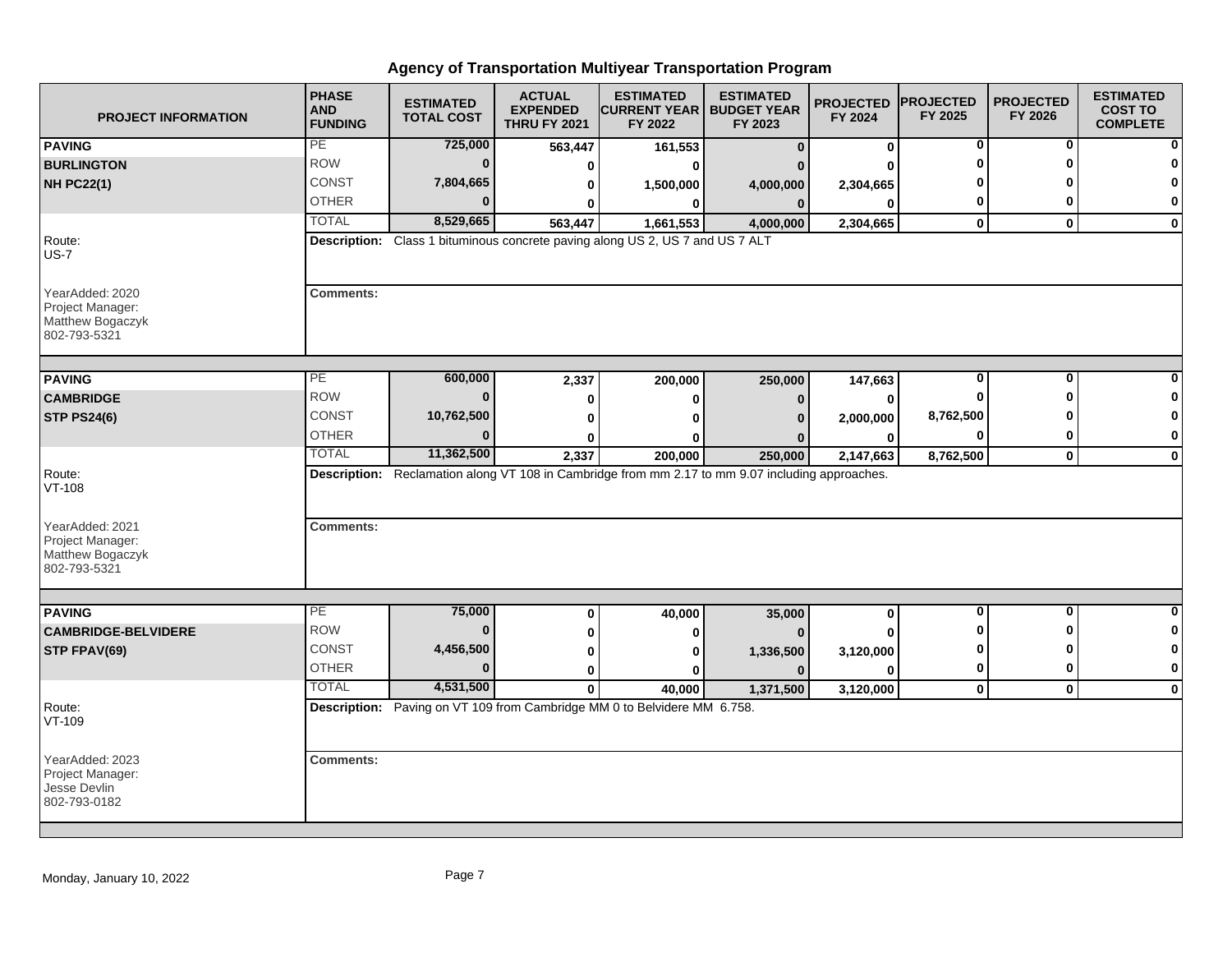| <b>PROJECT INFORMATION</b>                                                 | <b>PHASE</b><br><b>AND</b><br><b>FUNDING</b> | <b>ESTIMATED</b><br><b>TOTAL COST</b> | <b>ACTUAL</b><br><b>EXPENDED</b><br><b>THRU FY 2021</b> | <b>ESTIMATED</b><br><b>ICURRENT YEAR I BUDGET YEAR</b><br>FY 2022                                                                                                           | <b>ESTIMATED</b><br>FY 2023 | <b>PROJECTED</b><br>FY 2024 | <b>PROJECTED</b><br>FY 2025 | <b>PROJECTED</b><br>FY 2026 | <b>ESTIMATED</b><br><b>COST TO</b><br><b>COMPLETE</b> |
|----------------------------------------------------------------------------|----------------------------------------------|---------------------------------------|---------------------------------------------------------|-----------------------------------------------------------------------------------------------------------------------------------------------------------------------------|-----------------------------|-----------------------------|-----------------------------|-----------------------------|-------------------------------------------------------|
| <b>PAVING</b>                                                              | PE                                           | 400,000                               | 289,181                                                 | 75,000                                                                                                                                                                      | 35,819                      | 0                           | 0                           | 0                           |                                                       |
| <b>CAMBRIDGE-JOHNSON</b>                                                   | <b>ROW</b>                                   | $\bf{0}$                              | O                                                       | 0                                                                                                                                                                           | $\Omega$                    | ŋ                           |                             |                             |                                                       |
| STP 2925(1)                                                                | <b>CONST</b>                                 | 11,020,000                            | 0                                                       | 0                                                                                                                                                                           | 2,000,000                   | 9,020,000                   |                             |                             |                                                       |
|                                                                            | <b>OTHER</b>                                 | $\Omega$                              | 0                                                       | 0                                                                                                                                                                           | $\bf{0}$                    | 0                           | 0                           | n                           | $\bf{0}$                                              |
|                                                                            | <b>TOTAL</b>                                 | 11,420,000                            | 289,181                                                 | 75,000                                                                                                                                                                      | 2,035,819                   | 9,020,000                   | $\bf{0}$                    | $\bf{0}$                    | O                                                     |
| Route:<br>$VT-15$                                                          |                                              |                                       |                                                         | Description: RESURFACE VT15 IN CAMBRIDGE AND JOHNSON, BEGINNING 5.01 MILES EAST OF THE WESTFORD TOWN LINE AND EXTENDING<br>EASTERLY 9.254 MILES TO THE VT100C INTERSECTION. |                             |                             |                             |                             |                                                       |
| YearAdded: 2012<br>Project Manager:<br><b>Brandon Kipp</b><br>802-224-6110 | <b>Comments:</b>                             |                                       |                                                         |                                                                                                                                                                             |                             |                             |                             |                             |                                                       |
| <b>PAVING</b>                                                              | PЕ                                           | 175,000                               | 0                                                       | 25,000                                                                                                                                                                      | 50,000                      | 100,000                     | $\bf{0}$                    | $\bf{0}$                    |                                                       |
| <b>CASTLETON</b>                                                           | <b>ROW</b>                                   | $\bf{0}$                              | 0                                                       | 0                                                                                                                                                                           | 0                           | 0                           | ŋ                           | ∩                           |                                                       |
| <b>STP PC25(1)</b>                                                         | <b>CONST</b>                                 | 1,500,000                             | 0                                                       | O                                                                                                                                                                           |                             | 200,000                     | 1,300,000                   |                             | ŋ                                                     |
|                                                                            | <b>OTHER</b>                                 | $\Omega$                              | 0                                                       | ŋ                                                                                                                                                                           |                             | 0                           | 0                           | 0                           | 0                                                     |
|                                                                            | <b>TOTAL</b>                                 | 1,675,000                             | $\mathbf{0}$                                            | 25,000                                                                                                                                                                      | 50,000                      | 300,000                     | 1,300,000                   | $\mathbf 0$                 | $\mathbf 0$                                           |
| Route:<br>VT-4A<br>YearAdded: 2021                                         | <b>Comments:</b>                             |                                       |                                                         | Description: Class 1 paving in Castleton on VT-4A from mm 2.762 to mm 3.858.                                                                                                |                             |                             |                             |                             |                                                       |
| Project Manager:<br><b>Brandon Kipp</b><br>802-224-6110                    |                                              |                                       |                                                         |                                                                                                                                                                             |                             |                             |                             |                             |                                                       |
| <b>PAVING</b>                                                              | PE                                           | 475,000                               | 409,679                                                 | 65,321                                                                                                                                                                      | $\bf{0}$                    | 0                           | 0                           | 0                           | O                                                     |
| <b>CHARLOTTE-SOUTH BURLINGTON</b>                                          | <b>ROW</b>                                   | $\bf{0}$                              | 0                                                       | 0                                                                                                                                                                           |                             |                             |                             | ŋ                           | 0                                                     |
| <b>NH PS22(2)</b>                                                          | CONST                                        | 9,849,396                             | 0                                                       | 0                                                                                                                                                                           | 4,000,000                   | 5,849,396                   | O                           | ŋ                           | 0                                                     |
|                                                                            | <b>OTHER</b>                                 | $\Omega$                              | 0                                                       | ŋ                                                                                                                                                                           | $\Omega$                    | 0                           | $\mathbf 0$                 | $\bf{0}$                    | $\mathbf 0$                                           |
|                                                                            | <b>TOTAL</b>                                 | 10,324,396                            | 409,679                                                 | 65,321                                                                                                                                                                      | 4,000,000                   | 5,849,396                   | $\mathbf 0$                 | $\mathbf{0}$                | $\mathbf 0$                                           |
| Route:<br>$US-7$                                                           |                                              |                                       |                                                         | Description: Resurfacing along US 7 from Charlotte mm 2.939 to South Burlington mm 1.738.                                                                                   |                             |                             |                             |                             |                                                       |
| YearAdded: 2021<br>Project Manager:<br>Matthew Bogaczyk<br>802-793-5321    | <b>Comments:</b>                             |                                       |                                                         |                                                                                                                                                                             |                             |                             |                             |                             |                                                       |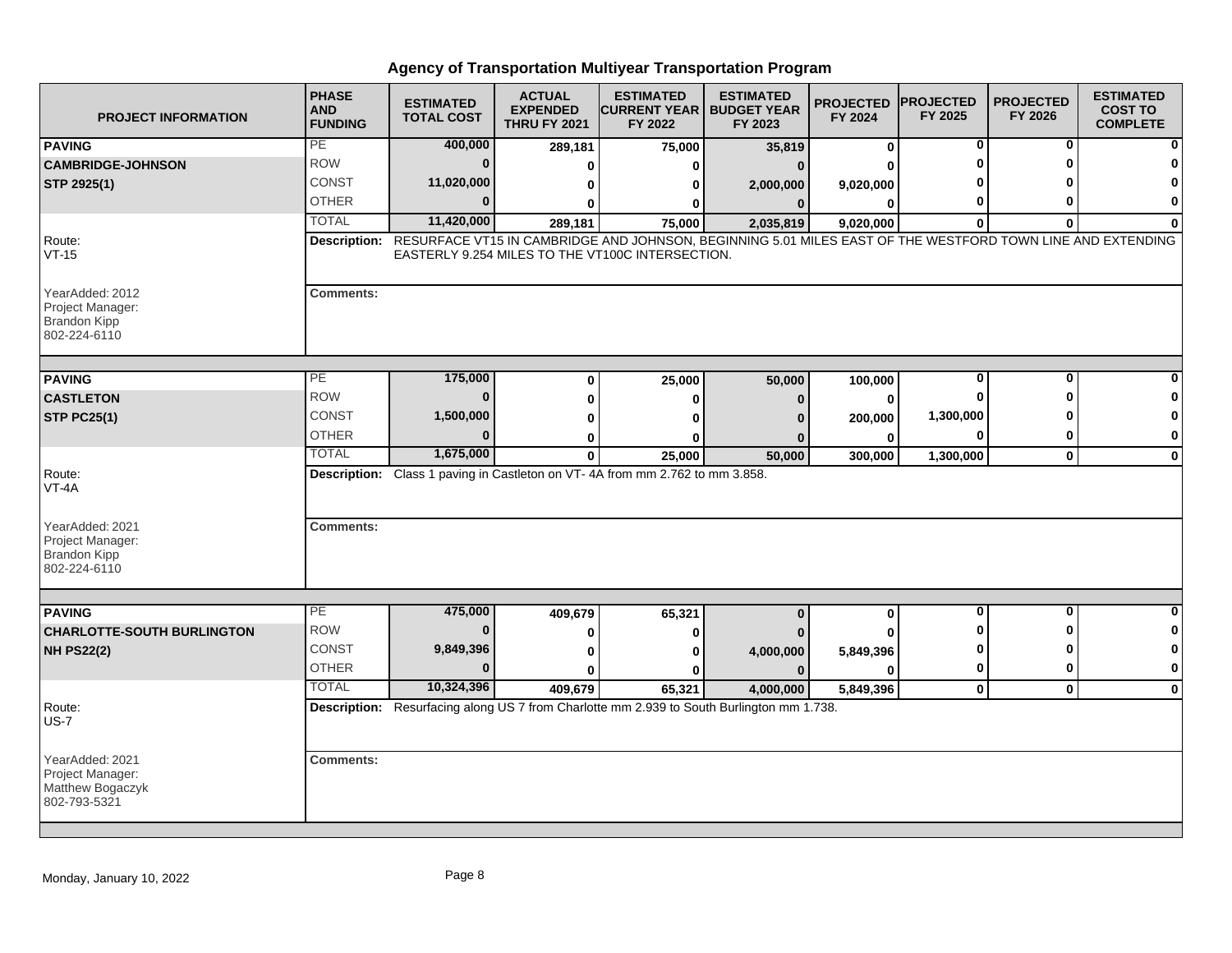| <b>PROJECT INFORMATION</b>                                                 | <b>PHASE</b><br><b>AND</b><br><b>FUNDING</b> | <b>ESTIMATED</b><br><b>TOTAL COST</b>                                                                          | <b>ACTUAL</b><br><b>EXPENDED</b><br><b>THRU FY 2021</b> | <b>ESTIMATED</b><br><b>CURRENT YEAR I</b><br>FY 2022                | <b>ESTIMATED</b><br><b>BUDGET YEAR</b><br>FY 2023 | <b>PROJECTED</b><br>FY 2024 | <b>PROJECTED</b><br>FY 2025 | <b>PROJECTED</b><br>FY 2026 | <b>ESTIMATED</b><br><b>COST TO</b><br><b>COMPLETE</b> |
|----------------------------------------------------------------------------|----------------------------------------------|----------------------------------------------------------------------------------------------------------------|---------------------------------------------------------|---------------------------------------------------------------------|---------------------------------------------------|-----------------------------|-----------------------------|-----------------------------|-------------------------------------------------------|
| <b>PAVING</b>                                                              | PE                                           | 341,920                                                                                                        | 341,088                                                 | 832                                                                 | $\bf{0}$                                          | $\Omega$                    | 0                           | 0                           | 0                                                     |
| <b>CHELSEA-THETFORD</b>                                                    | <b>ROW</b>                                   | n                                                                                                              | $\Omega$                                                | 0                                                                   |                                                   |                             | $\bf{0}$                    | O                           |                                                       |
| STP 2955(1)                                                                | <b>CONST</b>                                 | 19,118,416                                                                                                     | 1,781,307                                               | 14,000,000                                                          | 3,337,108                                         |                             | 0                           |                             |                                                       |
|                                                                            | <b>OTHER</b>                                 |                                                                                                                | 0                                                       | $\bf{0}$                                                            | $\Omega$                                          | O                           | 0                           | 0                           |                                                       |
|                                                                            | <b>TOTAL</b>                                 | 19,460,336                                                                                                     | 2,122,395                                               | 14,000,832                                                          | 3,337,108                                         | $\Omega$                    | $\Omega$                    | $\mathbf{0}$                |                                                       |
| Route:<br>$VT-113$                                                         | <b>Description:</b>                          | RESURFACE VT113 IN CHELSEA, VERSHIRE, WEST FAIRLEE AND THETFORD, BEGINNING AT THE VT110/VT113 INTERSECTION ANI |                                                         | EXTENDING EASTERLY 14.824 MILES TO THE INTERSECTION OF VT113/VT244. |                                                   |                             |                             |                             |                                                       |
| YearAdded: 2016<br>Project Manager:<br><b>Brandon Kipp</b><br>802-224-6110 | <b>Comments:</b>                             |                                                                                                                |                                                         |                                                                     |                                                   |                             |                             |                             |                                                       |
| <b>PAVING</b>                                                              | PE                                           | 75,000                                                                                                         | $\bf{0}$                                                | $\bf{0}$                                                            | 40,000                                            | 35,000                      | 0                           | $\bf{0}$                    |                                                       |
| <b>CHELSEA-WASHINGTON</b>                                                  | <b>ROW</b>                                   |                                                                                                                | ŋ                                                       | 0                                                                   | $\Omega$                                          | $\Omega$                    | 0                           | O                           |                                                       |
| STP FPAV(70)                                                               | CONST                                        | 2,913,600                                                                                                      |                                                         |                                                                     |                                                   | 873,600                     | 2,040,000                   |                             | 0                                                     |
|                                                                            | <b>OTHER</b>                                 |                                                                                                                | ŋ                                                       | 0                                                                   |                                                   | ŋ                           | 0                           | 0                           | 0                                                     |
|                                                                            | <b>TOTAL</b>                                 | 2,988,600                                                                                                      | $\bf{0}$                                                | $\mathbf 0$                                                         | 40,000                                            | 908,600                     | 2,040,000                   | $\mathbf{0}$                | $\mathbf 0$                                           |
| Route:<br>$VT-110$                                                         |                                              | Description: Paving on VT 110 from Chelsea MM 2.726 to Washington MM 5.478.                                    |                                                         |                                                                     |                                                   |                             |                             |                             |                                                       |
| YearAdded: 2023<br>Project Manager:<br>Jesse Devlin<br>802-793-0182        | <b>Comments:</b>                             |                                                                                                                |                                                         |                                                                     |                                                   |                             |                             |                             |                                                       |
|                                                                            |                                              |                                                                                                                |                                                         |                                                                     |                                                   |                             |                             |                             |                                                       |
| <b>PAVING</b>                                                              | PE<br><b>ROW</b>                             | 200,000                                                                                                        | 196,141                                                 | 3,859                                                               | $\bf{0}$                                          | $\bf{0}$                    | $\overline{\mathbf{0}}$     | $\mathbf 0$                 | U                                                     |
| <b>CHESTER-SPRINGFIELD</b>                                                 |                                              | n                                                                                                              | $\Omega$                                                | $\bf{0}$                                                            |                                                   |                             | 0                           | 0                           | 0                                                     |
| <b>STP PS19(4)</b>                                                         | CONST                                        | 5,451,005                                                                                                      | 251,074                                                 | 2,475,001                                                           | 2,724,931                                         |                             | 0                           | ŋ                           | 0                                                     |
|                                                                            | <b>OTHER</b>                                 |                                                                                                                | $\Omega$                                                | O                                                                   | $\Omega$                                          | $\bf{0}$                    | $\bf{0}$                    | 0                           | $\bf{0}$                                              |
|                                                                            | <b>TOTAL</b>                                 | 5,651,005                                                                                                      | 447,214                                                 | 2,478,860                                                           | 2,724,931                                         | $\mathbf{0}$                | $\mathbf{0}$                | $\mathbf 0$                 | $\bf{0}$                                              |
| Route:<br>$VT-11$                                                          |                                              | Description: Resurfacing of VT 11 beginning in Chester at MM 5.206 and continuing until Springfield MM 3.528.  |                                                         |                                                                     |                                                   |                             |                             |                             |                                                       |
| YearAdded: 2018<br>Project Manager:<br>Matthew Bogaczyk<br>802-793-5321    | <b>Comments:</b>                             |                                                                                                                |                                                         |                                                                     |                                                   |                             |                             |                             |                                                       |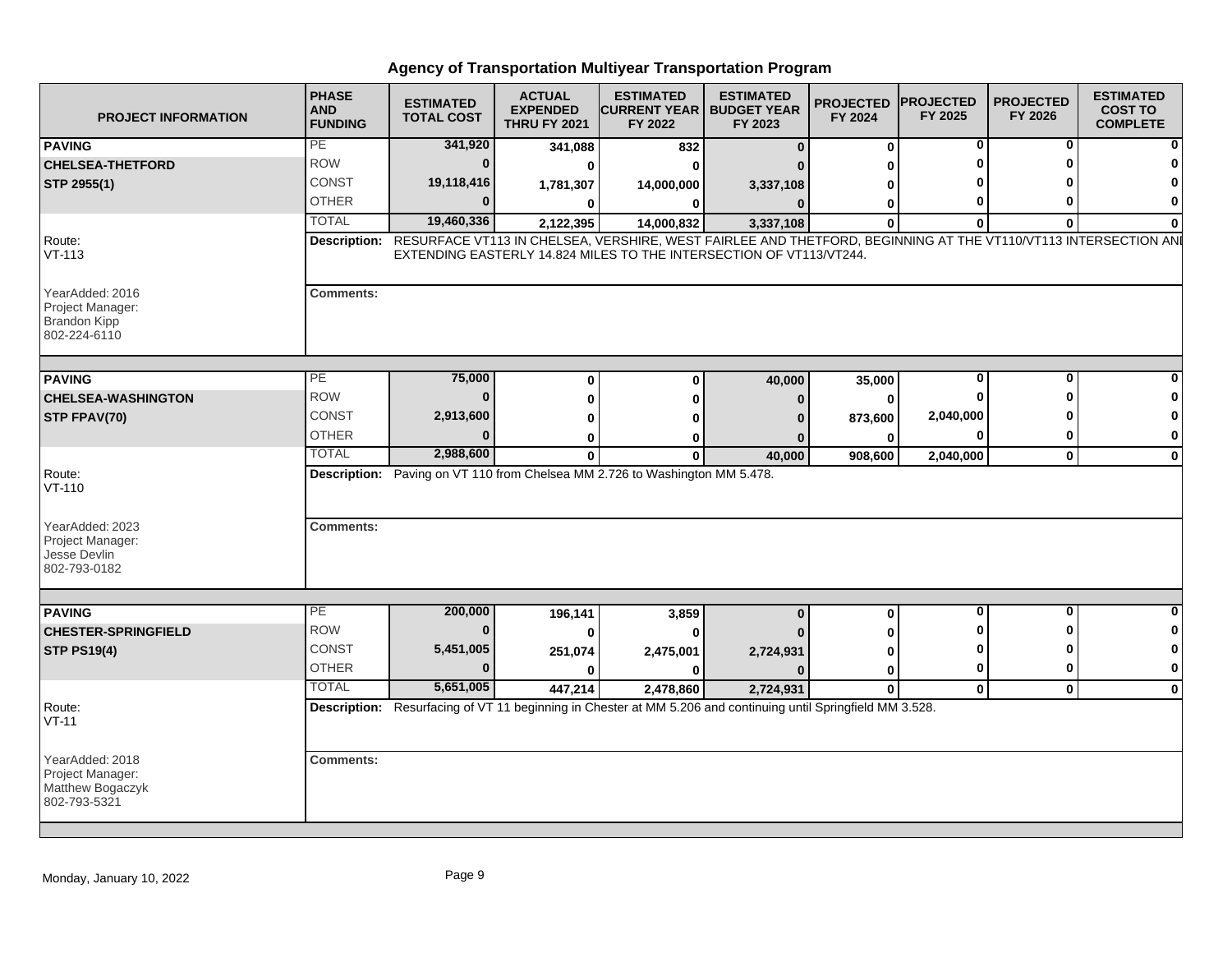| <b>PROJECT INFORMATION</b>                                          | <b>PHASE</b><br><b>AND</b><br><b>FUNDING</b> | <b>ESTIMATED</b><br><b>TOTAL COST</b> | <b>ACTUAL</b><br><b>EXPENDED</b><br><b>THRU FY 2021</b> | <b>ESTIMATED</b><br><b>CURRENT YEAR   BUDGET YEAR</b><br>FY 2022                        | <b>ESTIMATED</b><br>FY 2023 | <b>PROJECTED</b><br>FY 2024 | <b>PROJECTED</b><br>FY 2025 | <b>PROJECTED</b><br>FY 2026 | <b>ESTIMATED</b><br><b>COST TO</b><br><b>COMPLETE</b> |
|---------------------------------------------------------------------|----------------------------------------------|---------------------------------------|---------------------------------------------------------|-----------------------------------------------------------------------------------------|-----------------------------|-----------------------------|-----------------------------|-----------------------------|-------------------------------------------------------|
| <b>PAVING</b>                                                       | PE                                           | 150,000                               | 0                                                       | 50,000                                                                                  | 50,000                      | 50,000                      | 0                           | 0                           | n                                                     |
| <b>COLCHESTER-ESSEX</b>                                             | <b>ROW</b>                                   | $\bf{0}$                              | 0                                                       | U                                                                                       | $\mathbf{0}$                | 0                           | $\Omega$                    | O                           |                                                       |
| <b>NH PS24(11)</b>                                                  | <b>CONST</b>                                 | 1,577,000                             | 0                                                       | 0                                                                                       | n                           | 472,000                     | 1,105,000                   |                             | O                                                     |
|                                                                     | <b>OTHER</b>                                 | $\bf{0}$                              | 0                                                       | 0                                                                                       |                             | $\bf{0}$                    | $\bf{0}$                    | 0                           | 0                                                     |
|                                                                     | <b>TOTAL</b>                                 | 1,727,000                             | 0                                                       | 50,000                                                                                  | 50,000                      | 522,000                     | 1,105,000                   | $\mathbf{0}$                | $\mathbf 0$                                           |
| Route:<br>$VT-15$                                                   |                                              |                                       |                                                         | Description: Resurfacing VT 15 from Colchester MM 0 to Essex MM 0.566.                  |                             |                             |                             |                             |                                                       |
| YearAdded: 2023<br>Project Manager:<br>Jesse Devlin<br>802-793-0182 | <b>Comments:</b>                             |                                       |                                                         |                                                                                         |                             |                             |                             |                             |                                                       |
| <b>PAVING</b>                                                       | PE                                           | 150,000                               |                                                         | $\bf{0}$                                                                                |                             |                             | 60,000                      | 0                           |                                                       |
| DANVILLE-ST. JOHNSBURY                                              | <b>ROW</b>                                   | $\bf{0}$                              | $\bf{0}$                                                |                                                                                         | 30,000                      | 60,000                      | 0                           | $\bf{0}$                    |                                                       |
|                                                                     | CONST                                        | 8,173,400                             | $\bf{0}$                                                | $\bf{0}$                                                                                | n                           | $\mathbf 0$                 | 2,493,400                   | 5,680,000                   | O                                                     |
| <b>NH PS23(2)</b>                                                   | <b>OTHER</b>                                 | $\bf{0}$                              | $\bf{0}$                                                | ŋ                                                                                       |                             | $\mathbf 0$                 | 0                           | $\bf{0}$                    | 0                                                     |
|                                                                     | <b>TOTAL</b>                                 | 8,323,400                             | 0<br>$\bf{0}$                                           | 0<br>$\bf{0}$                                                                           | 30,000                      | 0<br>60,000                 | 2,553,400                   | 5,680,000                   | $\mathbf 0$                                           |
| Route:<br>$US-2$                                                    |                                              |                                       |                                                         | Description: Paving on US 2 from Danville MM 1.855 to St Johnsbury MM 2.313.            |                             |                             |                             |                             |                                                       |
| YearAdded: 2023<br>Project Manager:<br>Jesse Devlin<br>802-793-0182 | <b>Comments:</b>                             |                                       |                                                         |                                                                                         |                             |                             |                             |                             |                                                       |
| <b>PAVING</b>                                                       | PE                                           | 150,000                               |                                                         |                                                                                         |                             |                             | $\mathbf 0$                 | $\mathbf{0}$                | $\bf{0}$                                              |
| <b>DERBY</b>                                                        | <b>ROW</b>                                   | $\bf{0}$                              | $\bf{0}$                                                | 30,000                                                                                  | 60,000                      | 60,000                      | ŋ                           | ŋ                           | 0                                                     |
|                                                                     | <b>CONST</b>                                 | 8,047,000                             | 0                                                       | 0                                                                                       |                             | $\bf{0}$                    | 5,640,000                   | ŋ                           | 0                                                     |
| IM 091-3(56)                                                        | <b>OTHER</b>                                 | $\Omega$                              | 0                                                       | 0                                                                                       |                             | 2,407,000                   | $\mathbf 0$                 | $\bf{0}$                    | $\bf{0}$                                              |
|                                                                     | <b>TOTAL</b>                                 | 8,197,000                             | 0                                                       | ŋ                                                                                       | $\Omega$                    | $\bf{0}$                    |                             |                             |                                                       |
|                                                                     |                                              |                                       | $\mathbf{0}$                                            | 30,000                                                                                  | 60,000                      | 2,467,000                   | 5,640,000                   | $\mathbf 0$                 | $\mathbf 0$                                           |
| Route:<br>I-91                                                      |                                              |                                       |                                                         | Description: Resurfacing I91 NB and SB in Derby from 169.385 to 17.432 including ramps. |                             |                             |                             |                             |                                                       |
| YearAdded: 2023<br>Project Manager:<br>Jesse Devlin<br>802-793-0182 | <b>Comments:</b>                             |                                       |                                                         |                                                                                         |                             |                             |                             |                             |                                                       |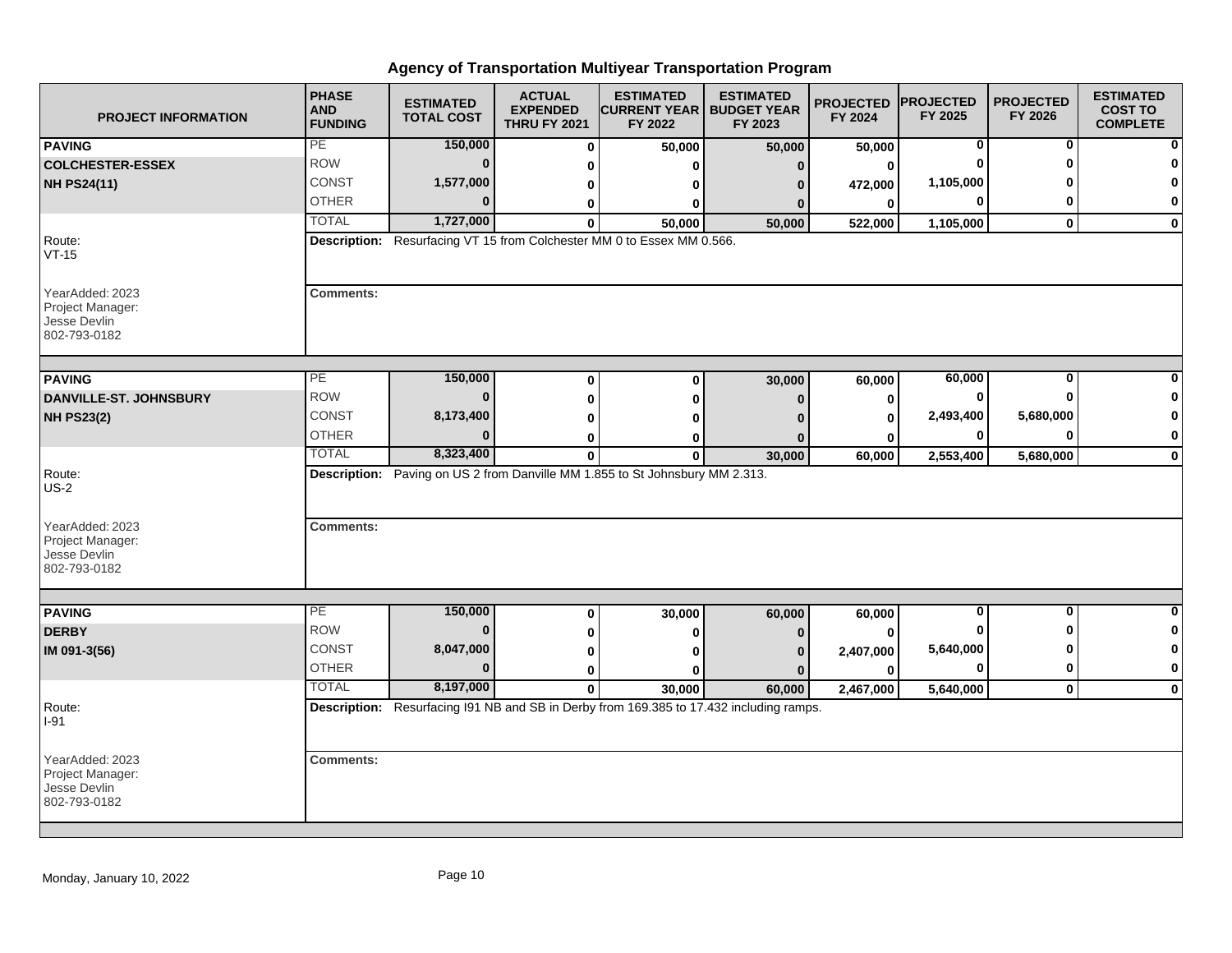| <b>PROJECT INFORMATION</b>                                              | <b>PHASE</b><br><b>AND</b><br><b>FUNDING</b> | <b>ESTIMATED</b><br><b>TOTAL COST</b> | <b>ACTUAL</b><br><b>EXPENDED</b><br><b>THRU FY 2021</b> | <b>ESTIMATED</b><br><b>CURRENT YEAR   BUDGET YEAR</b><br>FY 2022                               | <b>ESTIMATED</b><br>FY 2023 | <b>PROJECTED</b><br>FY 2024 | <b>PROJECTED</b><br>FY 2025 | <b>PROJECTED</b><br>FY 2026 | <b>ESTIMATED</b><br><b>COST TO</b><br><b>COMPLETE</b> |
|-------------------------------------------------------------------------|----------------------------------------------|---------------------------------------|---------------------------------------------------------|------------------------------------------------------------------------------------------------|-----------------------------|-----------------------------|-----------------------------|-----------------------------|-------------------------------------------------------|
| <b>PAVING</b>                                                           | PE                                           | 150,000                               | $\bf{0}$                                                | 30,000                                                                                         | 60,000                      | 60,000                      | 0                           | 0                           |                                                       |
| <b>DERBY</b>                                                            | <b>ROW</b>                                   | $\bf{0}$                              | 0                                                       | ŋ                                                                                              | $\mathbf{0}$                | 0                           | O                           | ŋ                           |                                                       |
| <b>STP PC24(5)</b>                                                      | <b>CONST</b>                                 | 1,423,000                             | 0                                                       | ŋ                                                                                              | n                           | 423,000                     | 1,000,000                   |                             |                                                       |
|                                                                         | <b>OTHER</b>                                 | $\Omega$                              | 0                                                       | 0                                                                                              |                             | 0                           | 0                           | ŋ                           | 0                                                     |
|                                                                         | <b>TOTAL</b>                                 | 1,573,000                             | $\mathbf{0}$                                            | 30,000                                                                                         | 60,000                      | 483,000                     | 1,000,000                   | $\mathbf{0}$                | $\mathbf{0}$                                          |
| Route:<br>$US-5$                                                        |                                              |                                       |                                                         | Description: Class 1 mill and fill on US 5 from MM 5.118 to 5.937 and Alt 5 MM 0.604 in Derby. |                             |                             |                             |                             |                                                       |
| YearAdded: 2023<br>Project Manager:<br>Jesse Devlin<br>802-793-0182     | <b>Comments:</b>                             |                                       |                                                         |                                                                                                |                             |                             |                             |                             |                                                       |
|                                                                         | PE                                           | 75,000                                |                                                         |                                                                                                |                             |                             | 35,000                      |                             |                                                       |
| <b>PAVING</b>                                                           |                                              |                                       | 0                                                       | $\bf{0}$                                                                                       | $\Omega$                    | 40,000                      |                             | 0                           |                                                       |
| <b>DERBY-NEWPORT</b>                                                    | <b>ROW</b>                                   | $\bf{0}$                              | $\bf{0}$                                                | 0                                                                                              | n                           | 0                           | 0                           | $\bf{0}$                    | n                                                     |
| STP FPAV(76)                                                            | <b>CONST</b>                                 | 985,800                               | 0                                                       | 0                                                                                              |                             | 0                           | 295,800                     | 690,000                     | 0                                                     |
|                                                                         | <b>OTHER</b>                                 | $\Omega$                              | 0                                                       | 0                                                                                              | $\bf{0}$                    | O                           | 0                           | $\bf{0}$                    | 0                                                     |
|                                                                         | <b>TOTAL</b>                                 | 1,060,800                             | $\mathbf{0}$                                            | $\bf{0}$                                                                                       | $\mathbf{0}$                | 40,000                      | 330,800                     | 690,000                     | $\mathbf 0$                                           |
| Route:<br>VT-191                                                        |                                              |                                       |                                                         | Description: Paving on VT 191 from Derby MM 0.0 to Newport MM 1.289.                           |                             |                             |                             |                             |                                                       |
| YearAdded: 2023<br>Project Manager:<br>Jesse Devlin<br>802-793-0182     | <b>Comments:</b>                             |                                       |                                                         |                                                                                                |                             |                             |                             |                             |                                                       |
|                                                                         | $\overline{PE}$                              |                                       |                                                         |                                                                                                |                             |                             | 0                           | $\bf{0}$                    |                                                       |
| <b>PAVING</b>                                                           | <b>ROW</b>                                   | 1,000,000<br>$\bf{0}$                 | 93,838                                                  | 456,162                                                                                        | 450,000                     | $\bf{0}$                    | 0                           |                             | 0                                                     |
| <b>EAST MONTPELIER-HARDWICK</b>                                         | CONST                                        |                                       | 0                                                       | 0                                                                                              | 0                           |                             |                             |                             |                                                       |
| <b>STP PS24(5)</b>                                                      |                                              | 24,625,000<br>$\Omega$                | 0                                                       | 0                                                                                              |                             | 3,000,000                   | 12,000,000                  | 9,625,000<br>$\bf{0}$       | 0<br>$\bf{0}$                                         |
|                                                                         | <b>OTHER</b><br><b>TOTAL</b>                 |                                       | U                                                       |                                                                                                |                             | 0                           | 0                           |                             |                                                       |
|                                                                         |                                              | 25,625,000                            | 93,838                                                  | 456,162                                                                                        | 450,000                     | 3,000,000                   | 12,000,000                  | 9,625,000                   | $\mathbf 0$                                           |
| Route:<br>VT-14                                                         |                                              |                                       |                                                         | Description: Reclamation along VT 14 from East Montpelier mm 2.45 to Hardwick mm 1.001.        |                             |                             |                             |                             |                                                       |
| YearAdded: 2021<br>Project Manager:<br>Matthew Bogaczyk<br>802-793-5321 | <b>Comments:</b>                             |                                       |                                                         |                                                                                                |                             |                             |                             |                             |                                                       |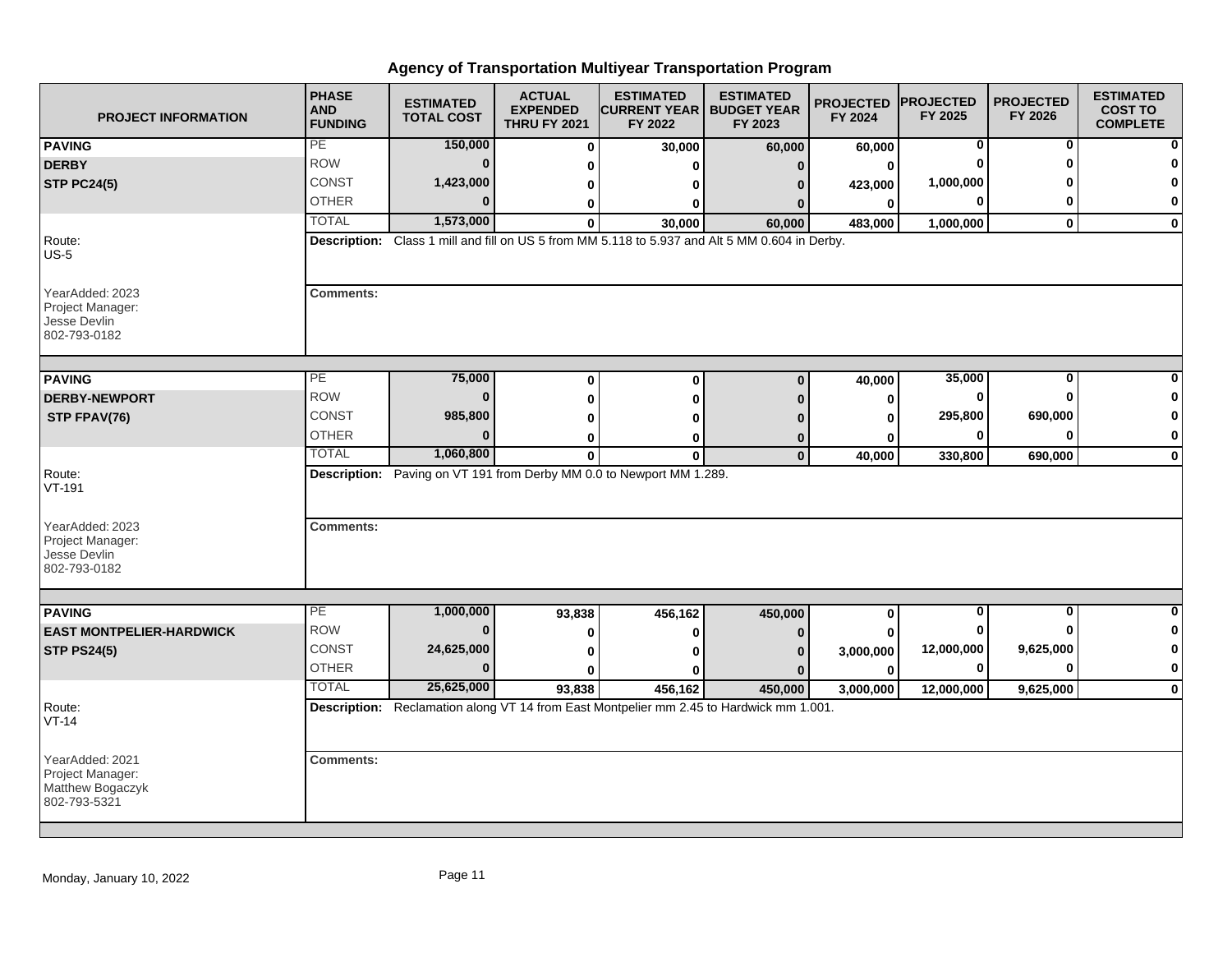| <b>PROJECT INFORMATION</b>                                                 | <b>PHASE</b><br><b>AND</b><br><b>FUNDING</b> | <b>ESTIMATED</b><br><b>TOTAL COST</b> | <b>ACTUAL</b><br><b>EXPENDED</b><br><b>THRU FY 2021</b> | <b>ESTIMATED</b><br><b>CURRENT YEAR   BUDGET YEAR</b><br>FY 2022                                        | <b>ESTIMATED</b><br>FY 2023 | <b>PROJECTED</b><br>FY 2024 | <b>PROJECTED</b><br>FY 2025 | <b>PROJECTED</b><br>FY 2026 | <b>ESTIMATED</b><br><b>COST TO</b><br><b>COMPLETE</b> |
|----------------------------------------------------------------------------|----------------------------------------------|---------------------------------------|---------------------------------------------------------|---------------------------------------------------------------------------------------------------------|-----------------------------|-----------------------------|-----------------------------|-----------------------------|-------------------------------------------------------|
| <b>PAVING</b>                                                              | PE                                           | 261,000                               | 10,562                                                  | 50,000                                                                                                  | 125,000                     | 75,438                      | 0                           | 0                           |                                                       |
| <b>EAST MONTPLIER-MARSHFIELD</b>                                           | <b>ROW</b>                                   | $\bf{0}$                              | 0                                                       | ŋ                                                                                                       | $\Omega$                    | 0                           |                             | ŋ                           |                                                       |
| <b>NH PS22(1)</b>                                                          | <b>CONST</b>                                 | 6,000,000                             | 0                                                       | 0                                                                                                       | 0                           | 2,000,000                   | 4,000,000                   |                             |                                                       |
|                                                                            | <b>OTHER</b>                                 | $\Omega$                              | 0                                                       | 0                                                                                                       |                             | 0                           | $\bf{0}$                    | ŋ                           | 0                                                     |
|                                                                            | <b>TOTAL</b>                                 | 6,261,000                             | 10,562                                                  | 50,000                                                                                                  | 125,000                     | 2,075,438                   | 4,000,000                   | $\mathbf{0}$                | $\mathbf 0$                                           |
| Route:<br>$US-2$                                                           |                                              |                                       |                                                         | Description: Paving along US 2 from East Montpelier twn mm 3.141 to Marshfield twn mm 0.047.            |                             |                             |                             |                             |                                                       |
| YearAdded: 2021<br>Project Manager:<br><b>Brandon Kipp</b><br>802-224-6110 | <b>Comments:</b>                             |                                       |                                                         |                                                                                                         |                             |                             |                             |                             |                                                       |
| <b>PAVING</b>                                                              | PE                                           | 50,000                                | 0                                                       | 50,000                                                                                                  | $\bf{0}$                    | 0                           | 0                           | 0                           |                                                       |
| <b>ESSEX</b>                                                               | <b>ROW</b>                                   | $\bf{0}$                              | $\bf{0}$                                                | 0                                                                                                       |                             | O                           | ŋ                           | ŋ                           | n                                                     |
| NH 033-1(26)                                                               | CONST                                        | 3,674,393                             | $\bf{0}$                                                | 500,000                                                                                                 | 3,174,393                   | ŋ                           | ŋ                           |                             | 0                                                     |
|                                                                            | <b>OTHER</b>                                 | $\bf{0}$                              | 0                                                       | n                                                                                                       |                             | 0                           | 0                           | 0                           | 0                                                     |
|                                                                            | <b>TOTAL</b>                                 | 3,724,393                             | $\mathbf 0$                                             | 550,000                                                                                                 | 3,174,393                   | $\mathbf 0$                 | $\mathbf 0$                 | $\mathbf 0$                 | $\mathbf 0$                                           |
| Route:<br>$VT-2A$                                                          |                                              |                                       |                                                         | Description: Resurfacing of VT289 ETE MM 7.860 to ETE MM 11.800, including associated ramps and spurs.  |                             |                             |                             |                             |                                                       |
| YearAdded: 2023<br>Project Manager:<br>Matthew Bogaczyk<br>802-793-5321    | <b>Comments:</b>                             |                                       |                                                         |                                                                                                         |                             |                             |                             |                             |                                                       |
|                                                                            |                                              |                                       |                                                         |                                                                                                         |                             |                             |                             |                             |                                                       |
| <b>PAVING</b>                                                              | PE                                           | 50,000                                | 0                                                       | 50,000                                                                                                  | $\bf{0}$                    | 0                           | $\overline{\mathbf{0}}$     | $\overline{\mathbf{0}}$     | $\bf{0}$                                              |
| <b>ESSEX-COLCHESTER</b>                                                    | <b>ROW</b>                                   | $\bf{0}$                              | 0                                                       | 0                                                                                                       |                             | U                           | n                           | ŋ                           | 0                                                     |
| STP 0207(4)                                                                | CONST                                        | 2,213,953                             | 0                                                       | 250,000                                                                                                 | 1,963,953                   | 0                           | ŋ                           | ŋ                           | 0                                                     |
|                                                                            | <b>OTHER</b>                                 | $\bf{0}$                              | $\bf{0}$                                                | $\bf{0}$                                                                                                | n                           | $\bf{0}$                    | 0                           | 0                           | $\mathbf 0$                                           |
|                                                                            | <b>TOTAL</b>                                 | 2,263,953                             | $\mathbf 0$                                             | 300,000                                                                                                 | 1,963,953                   | 0                           | $\mathbf 0$                 | $\mathbf 0$                 | $\mathbf 0$                                           |
| Route:<br>$VT-2A$                                                          |                                              |                                       |                                                         | Description: Resurfacing of VT2A from ETE MM 9.015 to ETE MM 13.840. Also includes 0.140 mile of VT127. |                             |                             |                             |                             |                                                       |
| YearAdded: 2023<br>Project Manager:<br>Matthew Bogaczyk<br>802-793-5321    | <b>Comments:</b>                             |                                       |                                                         |                                                                                                         |                             |                             |                             |                             |                                                       |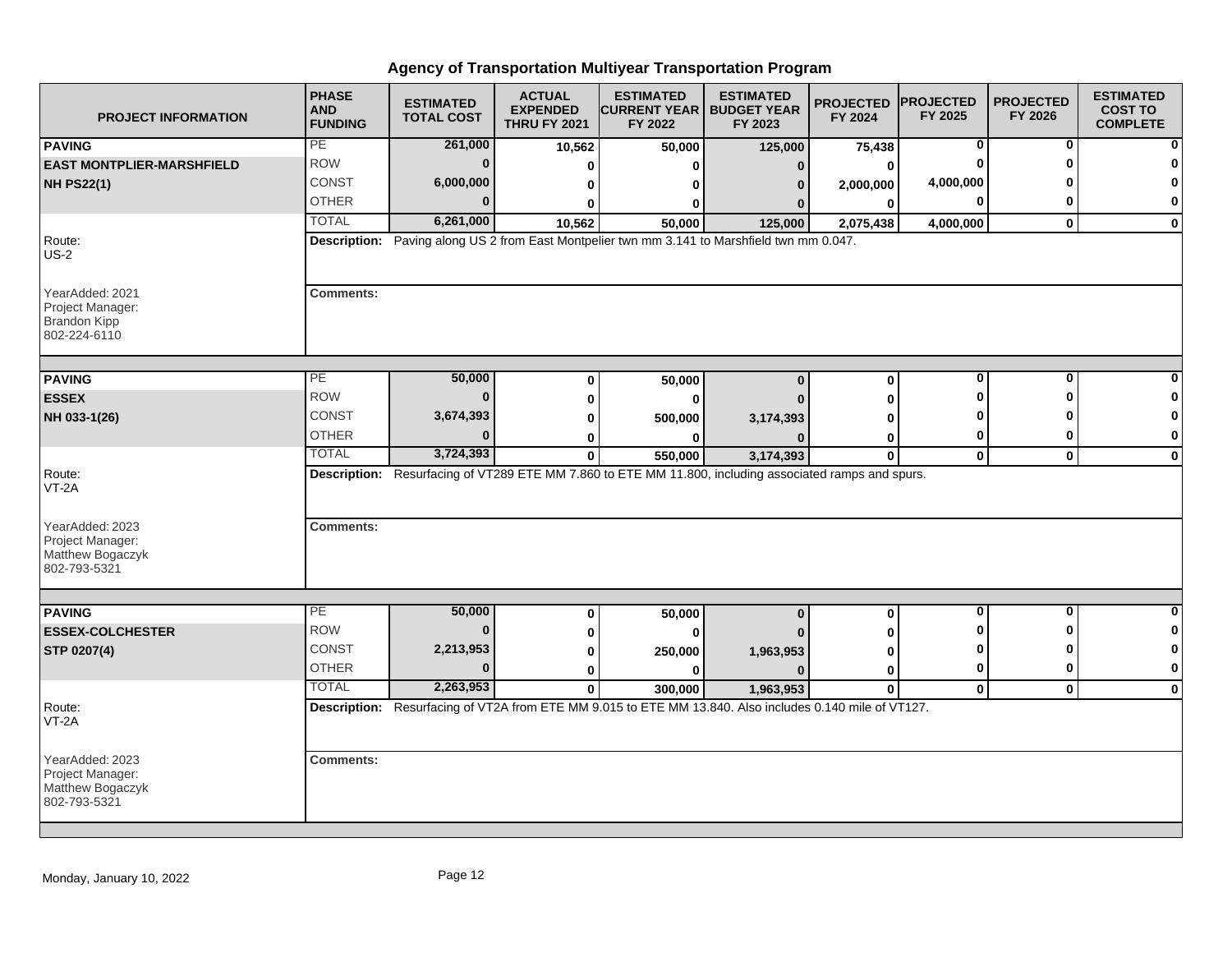| <b>PROJECT INFORMATION</b>                                                 | <b>PHASE</b><br><b>AND</b><br><b>FUNDING</b> | <b>ESTIMATED</b><br><b>TOTAL COST</b>                           | <b>ACTUAL</b><br><b>EXPENDED</b><br><b>THRU FY 2021</b> | <b>ESTIMATED</b><br><b>CURRENT YEAR   BUDGET YEAR</b><br>FY 2022                       | <b>ESTIMATED</b><br>FY 2023 | <b>PROJECTED</b><br>FY 2024 | <b>PROJECTED</b><br>FY 2025 | <b>PROJECTED</b><br>FY 2026 | <b>ESTIMATED</b><br><b>COST TO</b><br><b>COMPLETE</b> |
|----------------------------------------------------------------------------|----------------------------------------------|-----------------------------------------------------------------|---------------------------------------------------------|----------------------------------------------------------------------------------------|-----------------------------|-----------------------------|-----------------------------|-----------------------------|-------------------------------------------------------|
| <b>PAVING</b>                                                              | PE                                           | 175,000                                                         | 0                                                       | 25,000                                                                                 | 100,000                     | 50,000                      | 0                           | 0                           |                                                       |
| <b>FAIR HAVEN</b>                                                          | ROW                                          | $\Omega$                                                        | U                                                       | ŋ                                                                                      | $\Omega$                    | $\bf{0}$                    | O                           | ŋ                           |                                                       |
| <b>STP PC25(2)</b>                                                         | CONST                                        | 1,500,010                                                       | 0                                                       | o                                                                                      | n                           | 300,000                     | 1,200,010                   |                             |                                                       |
|                                                                            | <b>OTHER</b>                                 | $\Omega$                                                        | 0                                                       | 0                                                                                      |                             | 0                           | 0                           | O                           | 0                                                     |
|                                                                            | <b>TOTAL</b>                                 | 1,675,010                                                       | $\bf{0}$                                                | 25,000                                                                                 | 100,000                     | 350,000                     | 1,200,010                   | $\mathbf 0$                 | $\mathbf 0$                                           |
| Route:<br>VT-4A                                                            |                                              | Description: Class 1 paving on VT 4A from mm 0.924 to mm 2.458. |                                                         |                                                                                        |                             |                             |                             |                             |                                                       |
| YearAdded: 2021<br>Project Manager:<br><b>Brandon Kipp</b><br>802-224-6110 | <b>Comments:</b>                             |                                                                 |                                                         |                                                                                        |                             |                             |                             |                             |                                                       |
| <b>PAVING</b>                                                              | PE                                           | 30,000                                                          | $\bf{0}$                                                | 30,000                                                                                 | $\bf{0}$                    | $\bf{0}$                    | $\bf{0}$                    | $\bf{0}$                    |                                                       |
| <b>FAIR HAVEN-ORWELL</b>                                                   | <b>ROW</b>                                   | $\Omega$                                                        | 0                                                       | 0                                                                                      |                             | 0                           | Ω                           | ∩                           | n                                                     |
| STP FPAV(61)                                                               | CONST                                        | 5,000,000                                                       | 0                                                       | 750,000                                                                                | 4,250,000                   | O                           |                             |                             | 0                                                     |
|                                                                            | <b>OTHER</b>                                 | $\Omega$                                                        | 0                                                       |                                                                                        |                             | $\bf{0}$                    | 0                           | 0                           | 0                                                     |
|                                                                            | <b>TOTAL</b>                                 | 5,030,000                                                       | $\mathbf 0$                                             | 780,000                                                                                | 4,250,000                   | $\mathbf 0$                 | $\mathbf{0}$                | $\mathbf 0$                 | $\mathbf 0$                                           |
| Route:<br><b>VT-22A</b>                                                    |                                              |                                                                 |                                                         | Description: Paving along VT 22A from Fair Haven MM 2.234 to Orwell MM 3.23.           |                             |                             |                             |                             |                                                       |
| YearAdded: 2023<br>Project Manager:<br>Matthew Bogaczyk<br>802-793-5321    | <b>Comments:</b>                             |                                                                 |                                                         |                                                                                        |                             |                             |                             |                             |                                                       |
|                                                                            | PE                                           |                                                                 |                                                         |                                                                                        |                             |                             | 0                           | 0                           | 0                                                     |
| <b>PAVING</b>                                                              | <b>ROW</b>                                   | 75,000<br>$\bf{0}$                                              | 0                                                       | 40,000                                                                                 | 35,000                      | 0                           | ŋ                           | ŋ                           | 0                                                     |
| <b>FERDINAND-BLOOMFIELD</b>                                                | <b>CONST</b>                                 | 2,531,100                                                       | 0                                                       |                                                                                        | $\Omega$                    |                             | 0                           | ŋ                           | 0                                                     |
| STP FPAV(67)                                                               | <b>OTHER</b>                                 | $\Omega$                                                        | 0                                                       | o                                                                                      | 761,100                     | 1,770,000                   | $\bf{0}$                    | $\bf{0}$                    | $\mathbf{0}$                                          |
|                                                                            | <b>TOTAL</b>                                 | 2,606,100                                                       | 0                                                       |                                                                                        | n                           | O                           |                             |                             |                                                       |
|                                                                            |                                              |                                                                 | $\mathbf{0}$                                            | 40,000<br>Description: Resurfacing on VT 105 from Ferdinand MM 2.02 to Bloomfield4.24. | 796,100                     | 1,770,000                   | $\mathbf 0$                 | $\mathbf 0$                 | $\bf{0}$                                              |
| Route:<br>$VT-105$                                                         |                                              |                                                                 |                                                         |                                                                                        |                             |                             |                             |                             |                                                       |
| YearAdded: 2023<br>Project Manager:<br>Jesse Devlin<br>802-793-0182        | <b>Comments:</b>                             |                                                                 |                                                         |                                                                                        |                             |                             |                             |                             |                                                       |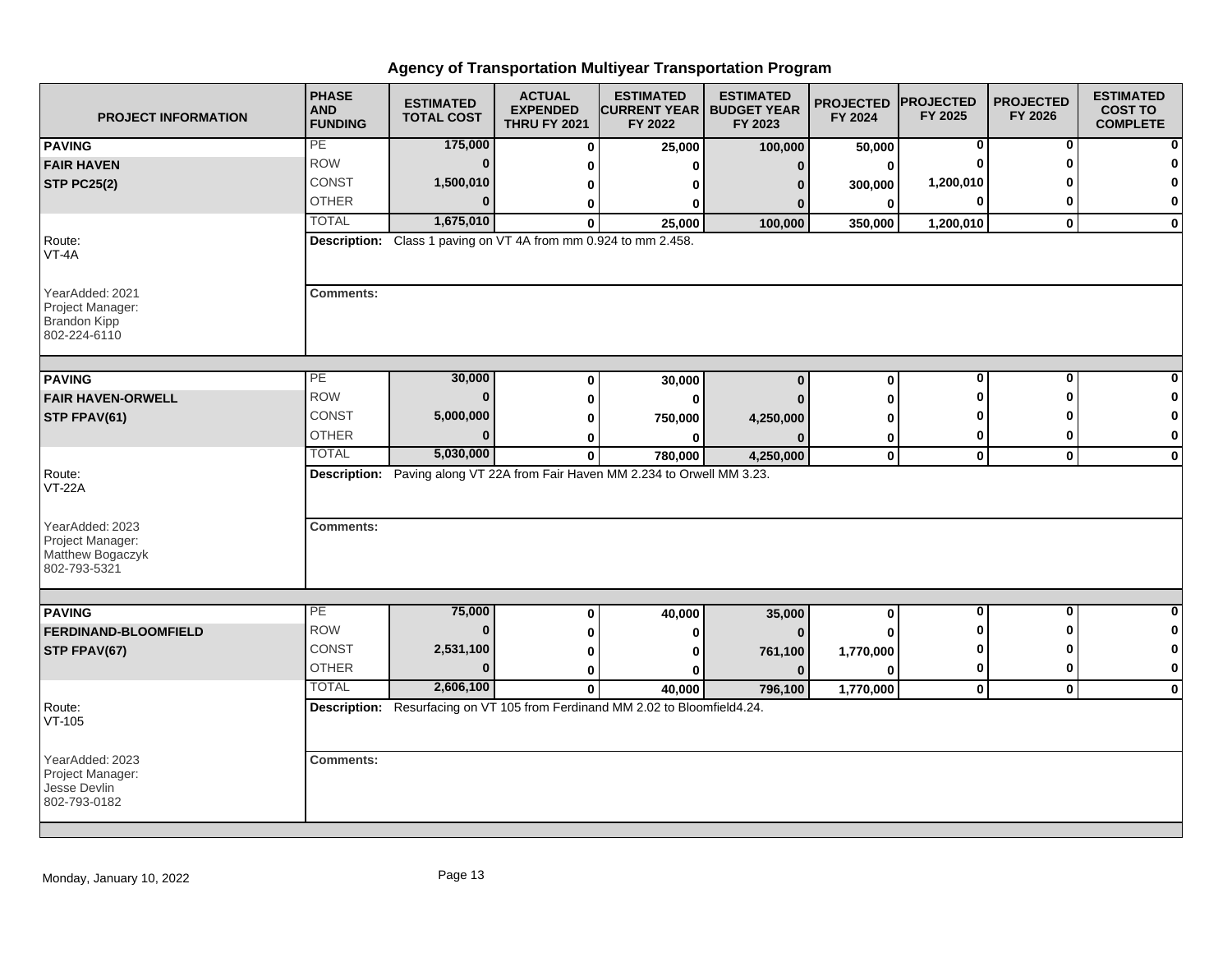| <b>PROJECT INFORMATION</b>                                              | <b>PHASE</b><br><b>AND</b><br><b>FUNDING</b> | <b>ESTIMATED</b><br><b>TOTAL COST</b> | <b>ACTUAL</b><br><b>EXPENDED</b><br><b>THRU FY 2021</b> | <b>ESTIMATED</b><br><b>CURRENT YEAR   BUDGET YEAR</b><br>FY 2022                                                  | <b>ESTIMATED</b><br>FY 2023 | <b>PROJECTED</b><br>FY 2024 | <b>PROJECTED</b><br>FY 2025 | <b>PROJECTED</b><br>FY 2026 | <b>ESTIMATED</b><br><b>COST TO</b><br><b>COMPLETE</b> |
|-------------------------------------------------------------------------|----------------------------------------------|---------------------------------------|---------------------------------------------------------|-------------------------------------------------------------------------------------------------------------------|-----------------------------|-----------------------------|-----------------------------|-----------------------------|-------------------------------------------------------|
| <b>PAVING</b>                                                           | PE                                           | 160,000                               | 46,870                                                  | 113,130                                                                                                           | $\bf{0}$                    | 0                           | 0                           | 0                           | 0                                                     |
| <b>HARDWICK</b>                                                         | <b>ROW</b>                                   | $\bf{0}$                              | 0                                                       | O                                                                                                                 |                             |                             |                             |                             | 0                                                     |
| <b>STP PC23(1)</b>                                                      | <b>CONST</b>                                 | 2,040,221                             | 0                                                       | 250,000                                                                                                           | 1,790,221                   |                             |                             |                             | $\mathbf 0$                                           |
|                                                                         | <b>OTHER</b>                                 | $\Omega$                              | 0                                                       | 0                                                                                                                 | $\bf{0}$                    | 0                           | 0                           | ŋ                           | 0                                                     |
|                                                                         | <b>TOTAL</b>                                 | 2,200,221                             | 46,870                                                  | 363,130                                                                                                           | 1,790,221                   | $\bf{0}$                    | $\bf{0}$                    | $\bf{0}$                    | 0                                                     |
| Route:<br>$VT-15$                                                       |                                              |                                       |                                                         | Description: Class 1 paving in Hardwick on VT-14 from mm 1.001 to mm 1.515 and on VT-15 from mm 2.69 to mm 3.676. |                             |                             |                             |                             |                                                       |
| YearAdded: 2021<br>Project Manager:<br>Matthew Bogaczyk<br>802-793-5321 | <b>Comments:</b>                             |                                       |                                                         |                                                                                                                   |                             |                             |                             |                             |                                                       |
|                                                                         | PE                                           | 75,000                                |                                                         |                                                                                                                   |                             |                             | 35,000                      | 0                           |                                                       |
| <b>PAVING</b>                                                           | <b>ROW</b>                                   | $\bf{0}$                              | $\bf{0}$                                                | $\bf{0}$                                                                                                          | $\bf{0}$                    | 40,000                      | 0                           | ŋ                           | 0                                                     |
| <b>HARDWICK-BARTON</b>                                                  | CONST                                        |                                       | $\bf{0}$                                                | 0                                                                                                                 | $\Omega$                    | 0                           |                             |                             | 0                                                     |
| STP FPAV(74)                                                            | <b>OTHER</b>                                 | 3,072,900<br>$\bf{0}$                 | 0                                                       | O                                                                                                                 |                             | $\bf{0}$                    | 922,900                     | 2,150,000<br>$\Omega$       | 0                                                     |
|                                                                         | <b>TOTAL</b>                                 | 3,147,900                             | 0                                                       | ŋ                                                                                                                 | $\bf{0}$<br>$\mathbf 0$     | ŋ                           | 0                           |                             |                                                       |
| Route:<br>$VT-16$                                                       |                                              |                                       | $\mathbf 0$                                             | $\bf{0}$<br>Description: Paving on VT 16 from Hardwick MM 0.0 to Barton MM 1.739.                                 |                             | 40,000                      | 957,900                     | 2,150,000                   | $\pmb{0}$                                             |
| YearAdded: 2023<br>Project Manager:<br>Jesse Devlin<br>802-793-0182     | <b>Comments:</b>                             |                                       |                                                         |                                                                                                                   |                             |                             |                             |                             |                                                       |
| <b>PAVING</b>                                                           | PE                                           | 150,000                               | 0                                                       | 55,000                                                                                                            | 50,000                      | 45,000                      | $\overline{\mathbf{0}}$     | $\Omega$                    | 0                                                     |
| <b>HARTFORD</b>                                                         | <b>ROW</b>                                   | $\bf{0}$                              | 0                                                       | 0                                                                                                                 |                             | $\bf{0}$                    |                             | ŋ                           | 0                                                     |
| <b>NH PS24(3)</b>                                                       | <b>CONST</b>                                 | 1,900,000                             | 0                                                       | O                                                                                                                 |                             | 700,000                     | 1,200,000                   | ŋ                           | 0                                                     |
|                                                                         | <b>OTHER</b>                                 | $\bf{0}$                              | $\bf{0}$                                                | 0                                                                                                                 | $\mathbf{0}$                | $\bf{0}$                    | 0                           | $\mathbf 0$                 | 0                                                     |
|                                                                         | <b>TOTAL</b>                                 | 2,050,000                             | $\mathbf 0$                                             | 55,000                                                                                                            | 50,000                      | 745,000                     | 1,200,000                   | $\mathbf 0$                 | $\mathbf 0$                                           |
| Route:<br>$US-5$                                                        |                                              |                                       |                                                         | Description: Resurfacing along US 5 on the NHS portion between mm 2.81 to mm 3.875.                               |                             |                             |                             |                             |                                                       |
| YearAdded: 2021<br>Project Manager:<br>Matthew Bogaczyk<br>802-793-5321 | <b>Comments:</b>                             |                                       |                                                         |                                                                                                                   |                             |                             |                             |                             |                                                       |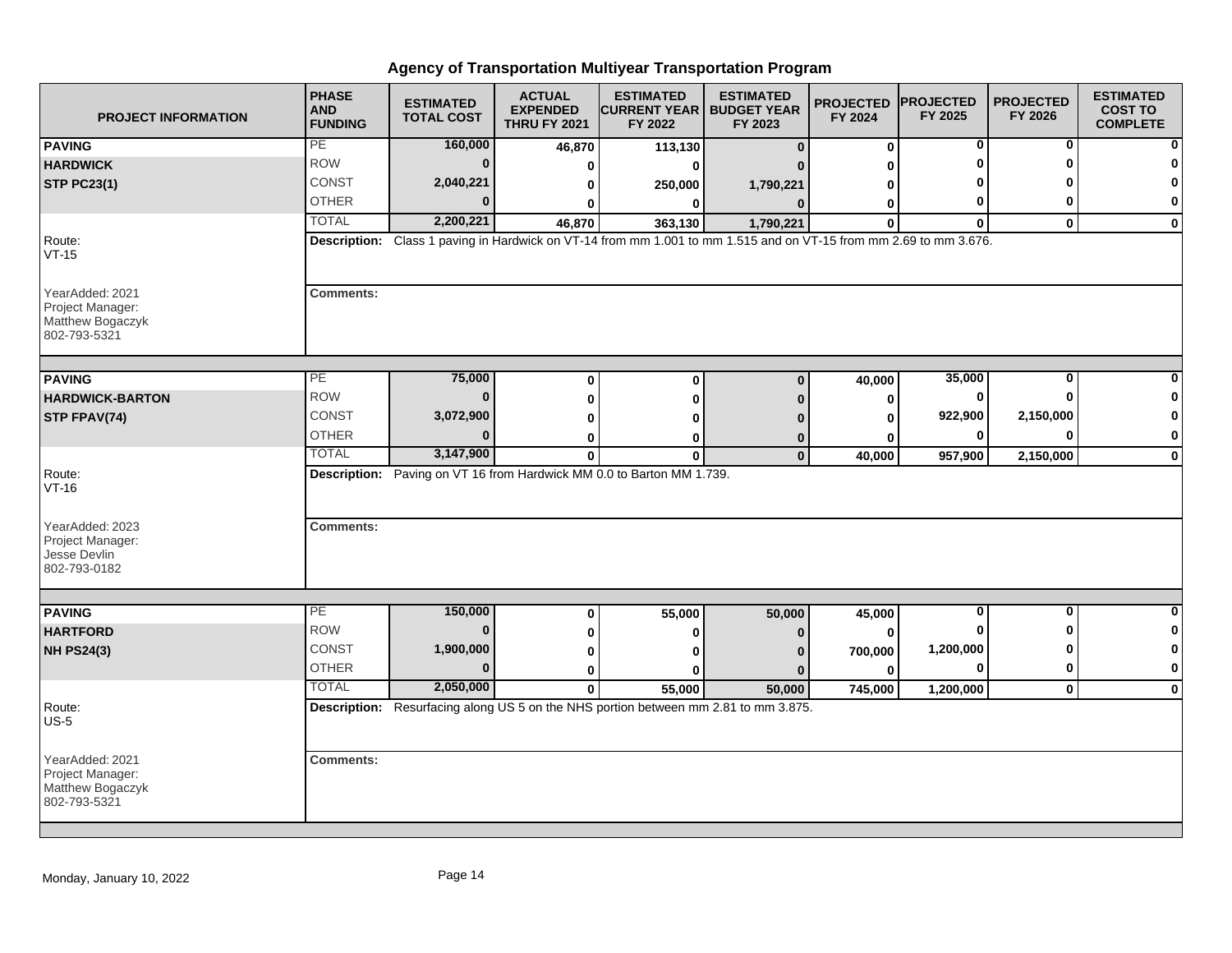| <b>PROJECT INFORMATION</b>                                              | <b>PHASE</b><br><b>AND</b><br><b>FUNDING</b> | <b>ESTIMATED</b><br><b>TOTAL COST</b>                     | <b>ACTUAL</b><br><b>EXPENDED</b><br><b>THRU FY 2021</b> | <b>ESTIMATED</b><br><b>CURRENT YEAR   BUDGET YEAR</b><br>FY 2022                                               | <b>ESTIMATED</b><br>FY 2023 | <b>PROJECTED</b><br>FY 2024 | <b>PROJECTED</b><br>FY 2025 | <b>PROJECTED</b><br>FY 2026 | <b>ESTIMATED</b><br><b>COST TO</b><br><b>COMPLETE</b> |
|-------------------------------------------------------------------------|----------------------------------------------|-----------------------------------------------------------|---------------------------------------------------------|----------------------------------------------------------------------------------------------------------------|-----------------------------|-----------------------------|-----------------------------|-----------------------------|-------------------------------------------------------|
| <b>PAVING</b>                                                           | PE                                           | 250,000                                                   | 241,567                                                 | 8,433                                                                                                          | $\bf{0}$                    | $\bf{0}$                    | 0                           | 0                           |                                                       |
| <b>HARTFORD</b>                                                         | <b>ROW</b>                                   | $\bf{0}$                                                  | 0                                                       | $\bf{0}$                                                                                                       |                             | ŋ                           | O                           | ŋ                           |                                                       |
| <b>STP PC21(4)</b>                                                      | <b>CONST</b>                                 | 3,316,778                                                 | 295,859                                                 | 3,020,920                                                                                                      |                             | U                           |                             |                             | O                                                     |
|                                                                         | <b>OTHER</b>                                 | $\Omega$                                                  | 0                                                       | $\bf{0}$                                                                                                       | 0                           | 0                           | 0                           | 0                           | 0                                                     |
|                                                                         | <b>TOTAL</b>                                 | 3,566,778                                                 | 537,426                                                 | 3,029,353                                                                                                      | $\mathbf{0}$                | $\mathbf 0$                 | $\mathbf 0$                 | $\mathbf{0}$                | $\mathbf 0$                                           |
| Route:<br>$VT-14$                                                       |                                              | Description: Class 1 paving in Hartford on US 4 and VT 14 |                                                         |                                                                                                                |                             |                             |                             |                             |                                                       |
| YearAdded: 2020<br>Project Manager:<br>Matthew Bogaczyk<br>802-793-5321 | <b>Comments:</b>                             |                                                           |                                                         |                                                                                                                |                             |                             |                             |                             |                                                       |
| <b>PAVING</b>                                                           | PE                                           | 200,000                                                   | $\bf{0}$                                                | 55,000                                                                                                         | 100,000                     | 45,000                      | 0                           | 0                           |                                                       |
| <b>HARTFORD</b>                                                         | <b>ROW</b>                                   | 0                                                         | $\bf{0}$                                                | $\bf{0}$                                                                                                       | $\Omega$                    | $\bf{0}$                    | 0                           | O                           |                                                       |
| <b>STP PS24(2)</b>                                                      | <b>CONST</b>                                 | 5,000,000                                                 | 0                                                       | ŋ                                                                                                              |                             | 1,000,000                   | 4,000,000                   |                             | 0                                                     |
|                                                                         | <b>OTHER</b>                                 | $\bf{0}$                                                  | 0                                                       | ŋ                                                                                                              |                             | 0                           | $\bf{0}$                    | 0                           | 0                                                     |
|                                                                         | <b>TOTAL</b>                                 | 5,200,000                                                 | $\bf{0}$                                                | 55,000                                                                                                         | 100,000                     | 1,045,000                   | 4,000,000                   | $\mathbf 0$                 | $\mathbf 0$                                           |
| Route:<br>$US-5$                                                        |                                              |                                                           |                                                         | Description: Resurfacing along US 5 on the non-NHS portions between mm 0 to 2.81 and between mm 3.875 to 4.75. |                             |                             |                             |                             |                                                       |
| YearAdded: 2021<br>Project Manager:<br>Matthew Bogaczyk<br>802-793-5321 | <b>Comments:</b>                             |                                                           |                                                         |                                                                                                                |                             |                             |                             |                             |                                                       |
| <b>PAVING</b>                                                           | PE                                           | 41,155                                                    | 41,155                                                  | $\bf{0}$                                                                                                       | $\bf{0}$                    | 0                           | $\overline{\mathbf{0}}$     | $\mathbf{0}$                | 0                                                     |
| <b>HARTLAND-NORWICH</b>                                                 | <b>ROW</b>                                   | $\bf{0}$                                                  |                                                         | 0                                                                                                              |                             | 0                           | ŋ                           | <sup>0</sup>                | 0                                                     |
| IM 091-1(84)                                                            | <b>CONST</b>                                 | 5,468,189                                                 | 208,521                                                 | 3,000,000                                                                                                      | 2,259,667                   | 0                           | ŋ                           | ŋ                           | 0                                                     |
|                                                                         | <b>OTHER</b>                                 | $\bf{0}$                                                  | $\bf{0}$                                                | $\bf{0}$                                                                                                       | n                           | $\mathbf 0$                 | 0                           | 0                           | $\mathbf 0$                                           |
|                                                                         | <b>TOTAL</b>                                 | 5,509,343                                                 | 249,676                                                 | 3,000,000                                                                                                      | 2,259,667                   | $\mathbf{0}$                | $\mathbf 0$                 | $\mathbf{0}$                | $\mathbf 0$                                           |
| Route:<br>$I-91$                                                        |                                              |                                                           |                                                         | Description: Paving along I91 from MM 66.2 to MM 74.9 NB and from MM 66.2 to MM 74.95 SB.                      |                             |                             |                             |                             |                                                       |
| YearAdded: 2022<br>Project Manager:<br>Brandon Kipp<br>802-224-6110     | <b>Comments:</b>                             |                                                           |                                                         |                                                                                                                |                             |                             |                             |                             |                                                       |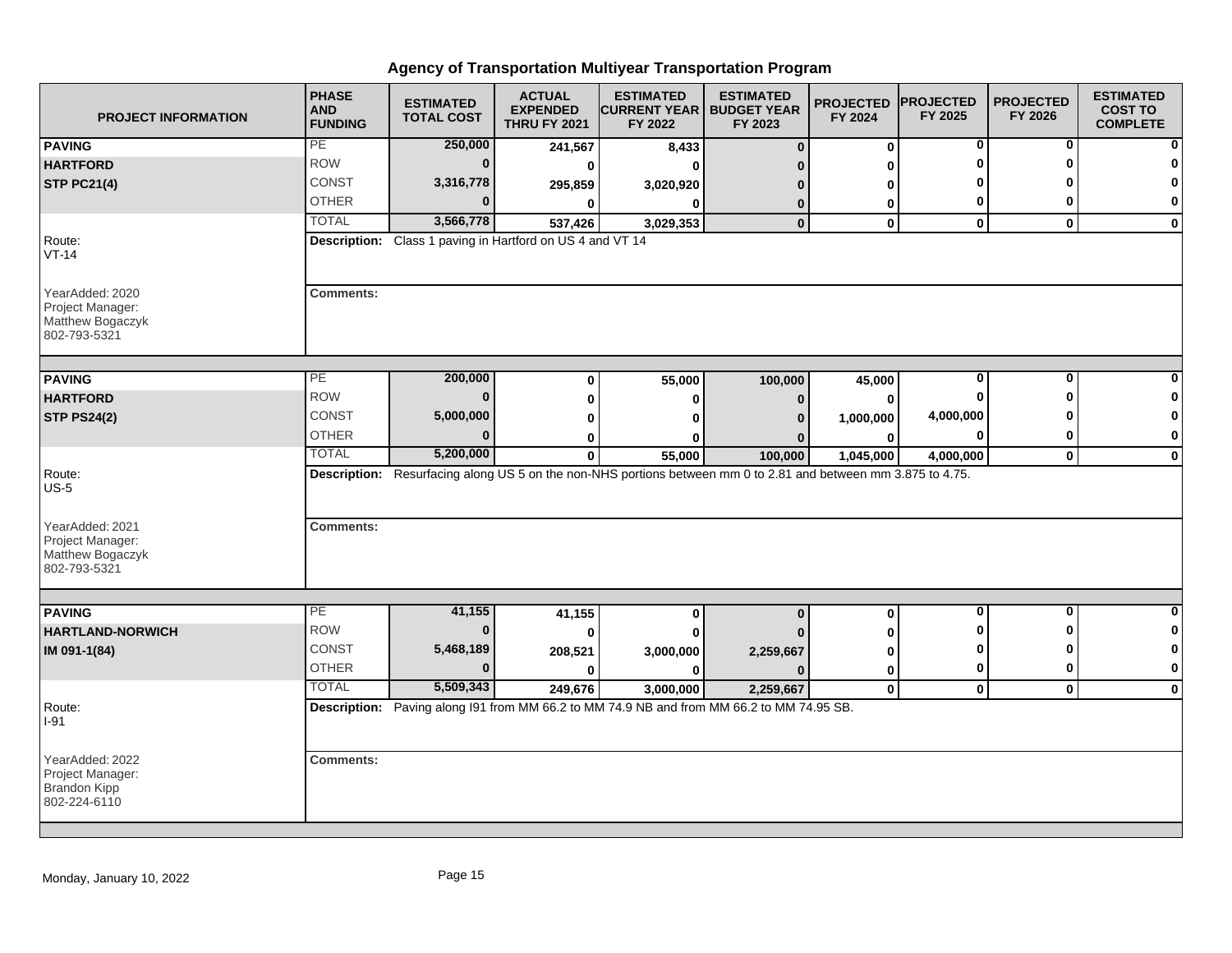| <b>PROJECT INFORMATION</b>                                                 | <b>PHASE</b><br><b>AND</b><br><b>FUNDING</b> | <b>ESTIMATED</b><br><b>TOTAL COST</b> | <b>ACTUAL</b><br><b>EXPENDED</b><br><b>THRU FY 2021</b> | <b>ESTIMATED</b><br><b>ICURRENT YEAR   BUDGET YEAR</b><br>FY 2022                                                                                                                                                                            | <b>ESTIMATED</b><br>FY 2023 | <b>PROJECTED</b><br>FY 2024 | <b>PROJECTED</b><br>FY 2025 | <b>PROJECTED</b><br>FY 2026 | <b>ESTIMATED</b><br><b>COST TO</b><br><b>COMPLETE</b> |
|----------------------------------------------------------------------------|----------------------------------------------|---------------------------------------|---------------------------------------------------------|----------------------------------------------------------------------------------------------------------------------------------------------------------------------------------------------------------------------------------------------|-----------------------------|-----------------------------|-----------------------------|-----------------------------|-------------------------------------------------------|
| <b>PAVING</b>                                                              | PE                                           | 200,000                               | $\bf{0}$                                                | $\bf{0}$                                                                                                                                                                                                                                     | 50,000                      | 100,000                     | 50,000                      | 0                           |                                                       |
| <b>HINESBURG-SOUTH BURLINGTON</b>                                          | <b>ROW</b>                                   | $\Omega$                              | 0                                                       | Λ                                                                                                                                                                                                                                            |                             | 0                           | $\bf{0}$                    |                             |                                                       |
| <b>STP PS25(8)</b>                                                         | <b>CONST</b>                                 | 4,016,000                             | 0                                                       | o                                                                                                                                                                                                                                            |                             | 0                           | 1,206,000                   | 2,810,000                   |                                                       |
|                                                                            | <b>OTHER</b>                                 | U                                     | 0                                                       | 0                                                                                                                                                                                                                                            |                             |                             | 0                           | ŋ                           | 0                                                     |
|                                                                            | <b>TOTAL</b>                                 | 4,216,000                             | O.                                                      | 0                                                                                                                                                                                                                                            | 50,000                      | 100,000                     | 1,256,000                   | 2,810,000                   | $\bf{0}$                                              |
| Route:<br>VT-116                                                           |                                              |                                       |                                                         | Description: Resurfacing on VT 116 from Hinesburg MM 7.205 to South Burlington MM 4.249.                                                                                                                                                     |                             |                             |                             |                             |                                                       |
| YearAdded: 2023<br>Project Manager:<br>Jesse Devlin<br>802-793-0182        | <b>Comments:</b>                             |                                       |                                                         |                                                                                                                                                                                                                                              |                             |                             |                             |                             |                                                       |
| <b>PAVING</b>                                                              | PЕ                                           | 901,271                               | 901,271                                                 | $\bf{0}$                                                                                                                                                                                                                                     | $\Omega$                    | $\bf{0}$                    | $\bf{0}$                    | $\bf{0}$                    |                                                       |
| JOHNSON-MORRISTOWN                                                         | <b>ROW</b>                                   | $\bf{0}$                              | 0                                                       | 0                                                                                                                                                                                                                                            |                             | ŋ                           |                             |                             |                                                       |
| STP 2919(1)                                                                | CONST                                        | 15,515,189                            | 500,728                                                 | 6,500,000                                                                                                                                                                                                                                    | 8,514,461                   |                             |                             |                             |                                                       |
|                                                                            | <b>OTHER</b>                                 |                                       |                                                         |                                                                                                                                                                                                                                              |                             | 0                           | 0                           | o                           | 0                                                     |
|                                                                            | <b>TOTAL</b>                                 | 16,416,460                            | 1,401,999                                               | 6,500,000                                                                                                                                                                                                                                    | 8,514,461                   | $\mathbf{0}$                | $\bf{0}$                    | $\mathbf{0}$                | $\Omega$                                              |
| Route:<br>$VT-15$                                                          |                                              |                                       |                                                         | Description: RESURFACE VT15 IN JOHNSON, HYDE PARK AND MORRISTOWN, BEGINNING AT THE VT100C INTERSECTION IN JOHNSON AND<br>EXTENDING EASTERLY 9.902 MILES TO MM 4.182. ALSO INCLUDES VT100 IN MORRISTOWN, FROM MM 6.209 TO 6.622 (0.413 MILE). |                             |                             |                             |                             |                                                       |
| YearAdded: 2012<br>Project Manager:<br><b>Brandon Kipp</b><br>802-224-6110 | <b>Comments:</b>                             |                                       |                                                         |                                                                                                                                                                                                                                              |                             |                             |                             |                             |                                                       |
|                                                                            |                                              |                                       |                                                         |                                                                                                                                                                                                                                              |                             |                             |                             |                             |                                                       |
| <b>PAVING</b>                                                              | PE<br><b>ROW</b>                             | 1,650,000                             | 1,437,203                                               | 160,000                                                                                                                                                                                                                                      | 52,797                      | 0                           | $\bf{0}$                    | $\mathbf{0}$<br>Λ           |                                                       |
| <b>KILLINGTON-STOCKBRIDGE</b>                                              |                                              | 20,000                                | 0                                                       | 20,000                                                                                                                                                                                                                                       |                             |                             |                             |                             |                                                       |
| ER STP 022-1(25)                                                           | CONST                                        | 13,304,076                            | ŋ                                                       | 0                                                                                                                                                                                                                                            | 3,000,000                   | 10,304,076                  |                             |                             |                                                       |
|                                                                            | OTHER                                        | $\bf{0}$                              | 0                                                       | 0                                                                                                                                                                                                                                            | $\Omega$                    | $\bf{0}$                    | 0                           | 0                           | 0                                                     |
|                                                                            | <b>TOTAL</b>                                 | 14,974,076                            | 1,437,203                                               | 180,000                                                                                                                                                                                                                                      | 3,052,797                   | 10,304,076                  | $\mathbf{0}$                | $\bf{0}$                    | $\Omega$                                              |
| Route:<br>VT-100                                                           |                                              | RESULT OF TROPICAL STORM IRENE.       |                                                         | Description: REHABILITATION OF VT100 IN KILLINGTON, PITTSFIELD AND STOCKBRIDGE, BEGINNING AT THE US4 INTERSECTION AND<br>EXTENDING NORTHERLY 10.713 MILES TO THE VT107 INTERSECTION, INCLUDING IMPROVEMENTS TO AREAS DAMAGED AS A            |                             |                             |                             |                             |                                                       |
| YearAdded: 2014<br>Project Manager:<br><b>Brandon Kipp</b><br>802-224-6110 | <b>Comments:</b>                             |                                       |                                                         |                                                                                                                                                                                                                                              |                             |                             |                             |                             |                                                       |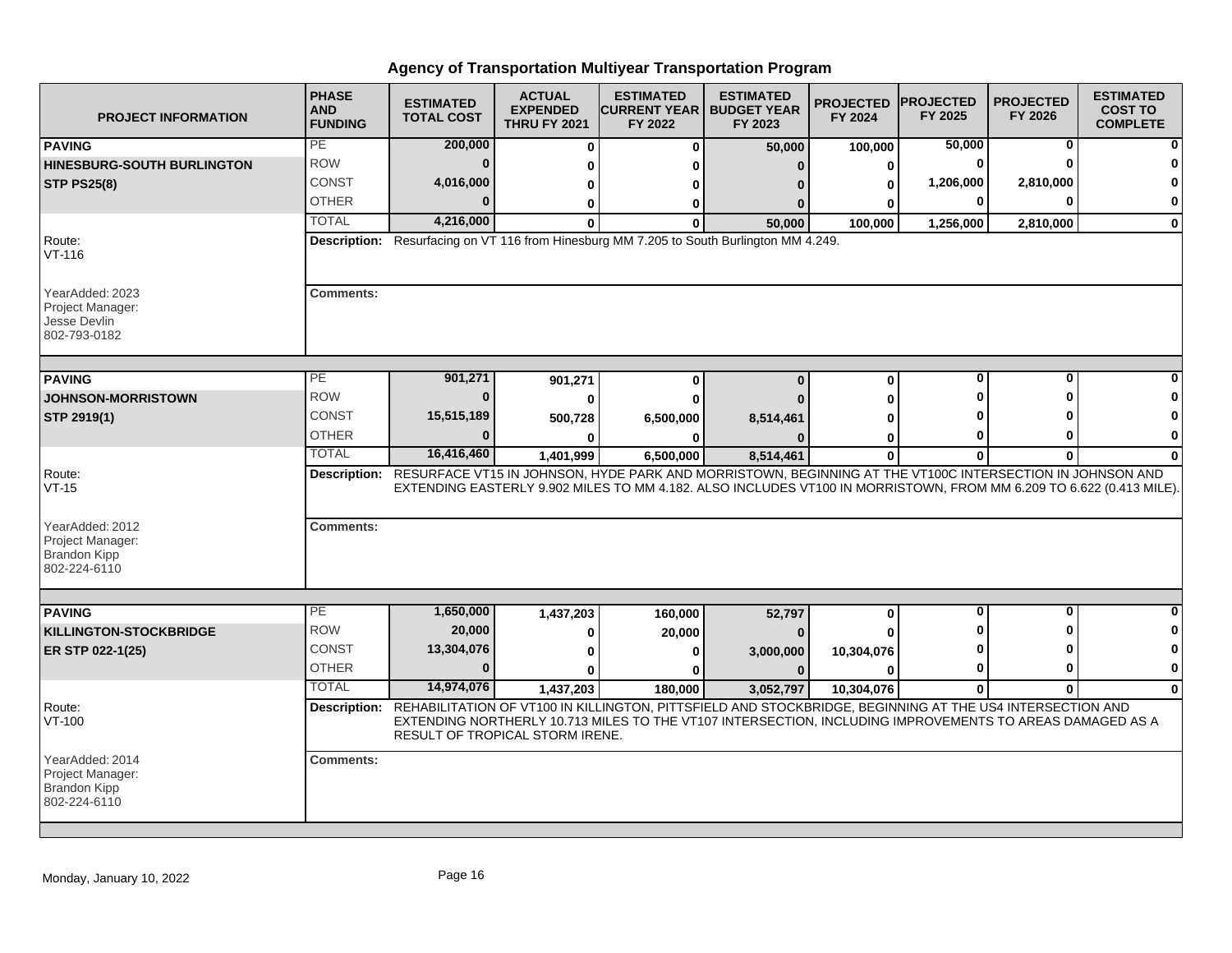| <b>PROJECT INFORMATION</b>                                                 | <b>PHASE</b><br><b>AND</b><br><b>FUNDING</b> | <b>ESTIMATED</b><br><b>TOTAL COST</b> | <b>ACTUAL</b><br><b>EXPENDED</b><br><b>THRU FY 2021</b> | <b>ESTIMATED</b><br><b>CURRENT YEAR   BUDGET YEAR</b><br>FY 2022              | <b>ESTIMATED</b><br>FY 2023 | <b>PROJECTED</b><br>FY 2024 | <b>PROJECTED</b><br>FY 2025 | <b>PROJECTED</b><br>FY 2026 | <b>ESTIMATED</b><br><b>COST TO</b><br><b>COMPLETE</b> |
|----------------------------------------------------------------------------|----------------------------------------------|---------------------------------------|---------------------------------------------------------|-------------------------------------------------------------------------------|-----------------------------|-----------------------------|-----------------------------|-----------------------------|-------------------------------------------------------|
| <b>PAVING</b>                                                              | PE                                           | 200,000                               | $\bf{0}$                                                | 50,000                                                                        | 100,000                     | 50,000                      | 0                           | 0                           | n                                                     |
| <b>LUDLOW</b>                                                              | <b>ROW</b>                                   | $\bf{0}$                              | 0                                                       | ŋ                                                                             | $\Omega$                    | 0                           | $\bf{0}$                    | O                           |                                                       |
| <b>NH PC25(4)</b>                                                          | <b>CONST</b>                                 | 2,000,000                             | 0                                                       | 0                                                                             | 0                           | 300,000                     | 1,700,000                   |                             | O                                                     |
|                                                                            | <b>OTHER</b>                                 | $\Omega$                              | 0                                                       | $\bf{0}$                                                                      |                             | $\bf{0}$                    | 0                           | ŋ                           | 0                                                     |
|                                                                            | <b>TOTAL</b>                                 | 2,200,000                             | $\bf{0}$                                                | 50,000                                                                        | 100,000                     | 350,000                     | 1,700,000                   | $\mathbf{0}$                | $\mathbf 0$                                           |
| Route:<br>$VT-103$                                                         |                                              |                                       |                                                         | Description: Class 1 paving in Ludlow on VT 103 from mm 1.289 to mm 2.862.    |                             |                             |                             |                             |                                                       |
| YearAdded: 2021<br>Project Manager:<br>Matthew Bogaczyk<br>802-793-5321    | <b>Comments:</b>                             |                                       |                                                         |                                                                               |                             |                             |                             |                             |                                                       |
| <b>PAVING</b>                                                              | PE                                           | 100,000                               | $\bf{0}$                                                | 25,000                                                                        | 50,000                      | 25,000                      | 0                           | 0                           |                                                       |
| <b>LUDLOW</b>                                                              | <b>ROW</b>                                   | $\bf{0}$                              | $\bf{0}$                                                | $\bf{0}$                                                                      | $\Omega$                    | $\bf{0}$                    | 0                           | ŋ                           | n                                                     |
| <b>STP PC25(3)</b>                                                         | CONST                                        | 1,000,000                             | $\bf{0}$                                                | U                                                                             |                             | 100,000                     | 900,000                     |                             | 0                                                     |
|                                                                            | <b>OTHER</b>                                 | $\bf{0}$                              | 0                                                       | ŋ                                                                             |                             | 0                           | 0                           | 0                           | 0                                                     |
|                                                                            | <b>TOTAL</b>                                 | 1,100,000                             | $\bf{0}$                                                | 25,000                                                                        | 50,000                      | 125,000                     | 900,000                     | $\mathbf 0$                 | $\mathbf 0$                                           |
| Route:<br>VT-100<br>YearAdded: 2021                                        | <b>Comments:</b>                             |                                       |                                                         | Description: Class 1 paving in Ludlow on VT 100 from mm 4.318 to mm 5.040.    |                             |                             |                             |                             |                                                       |
| Project Manager:<br>Matthew Bogaczyk<br>802-793-5321                       |                                              |                                       |                                                         |                                                                               |                             |                             |                             |                             |                                                       |
| <b>PAVING</b>                                                              | PE                                           | 40,908                                | 39,130                                                  | 1,778                                                                         | $\bf{0}$                    | $\bf{0}$                    | $\overline{\mathbf{0}}$     | $\overline{\mathbf{0}}$     | $\bf{0}$                                              |
| <b>LUDLOW-BRIDGEWATER</b>                                                  | <b>ROW</b>                                   | $\bf{0}$                              | 0                                                       | 0                                                                             |                             | 0                           | 0                           | ŋ                           | 0                                                     |
| STP FPAV(46)                                                               | <b>CONST</b>                                 | 5,644,704                             | 0                                                       | 1,500,000                                                                     | 4,144,704                   | 0                           | 0                           | O                           | 0                                                     |
|                                                                            | <b>OTHER</b>                                 | $\bf{0}$                              | $\mathbf{0}$                                            | $\bf{0}$                                                                      |                             | $\mathbf 0$                 | $\mathbf 0$                 | 0                           | $\bf{0}$                                              |
|                                                                            | <b>TOTAL</b>                                 | 5,685,611                             | 39,130                                                  | 1,501,778                                                                     | 4,144,704                   | $\pmb{0}$                   | $\mathbf 0$                 | $\mathbf 0$                 | $\mathbf 0$                                           |
| Route:<br>VT-100                                                           |                                              |                                       |                                                         | Description: Paving along VT 100 from Ludlow MM 5.087 to Bridgewater MM .967. |                             |                             |                             |                             |                                                       |
| YearAdded: 2022<br>Project Manager:<br><b>Brandon Kipp</b><br>802-224-6110 | <b>Comments:</b>                             |                                       |                                                         |                                                                               |                             |                             |                             |                             |                                                       |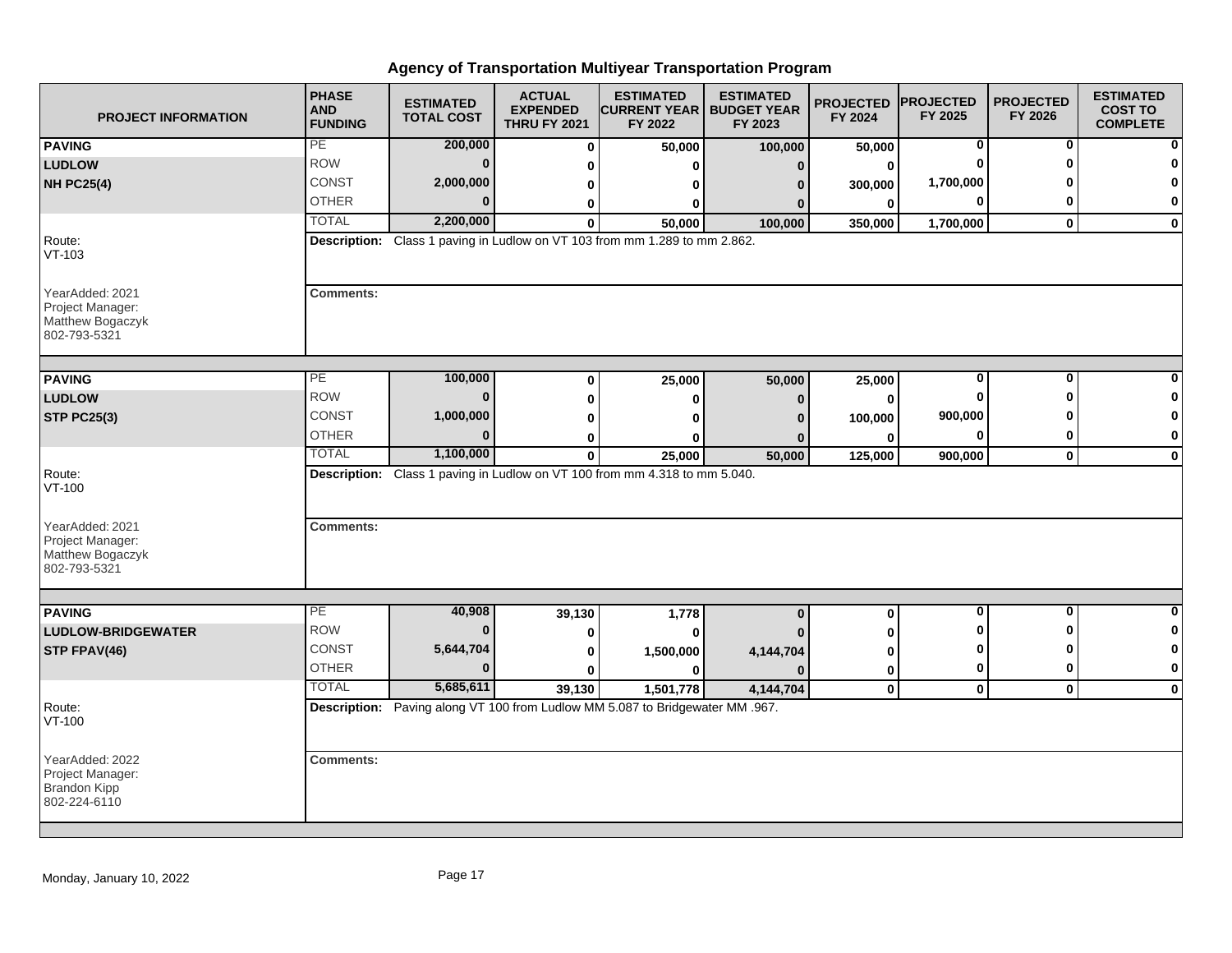| <b>PROJECT INFORMATION</b>                                                 | <b>PHASE</b><br><b>AND</b><br><b>FUNDING</b> | <b>ESTIMATED</b><br><b>TOTAL COST</b>                          | <b>ACTUAL</b><br><b>EXPENDED</b><br><b>THRU FY 2021</b> | <b>ESTIMATED</b><br><b>CURRENT YEAR   BUDGET YEAR</b><br>FY 2022                                  | <b>ESTIMATED</b><br>FY 2023 | <b>PROJECTED</b><br>FY 2024 | <b>PROJECTED</b><br>FY 2025  | <b>PROJECTED</b><br>FY 2026  | <b>ESTIMATED</b><br><b>COST TO</b><br><b>COMPLETE</b> |
|----------------------------------------------------------------------------|----------------------------------------------|----------------------------------------------------------------|---------------------------------------------------------|---------------------------------------------------------------------------------------------------|-----------------------------|-----------------------------|------------------------------|------------------------------|-------------------------------------------------------|
| <b>PAVING</b>                                                              | PE                                           | 20,000                                                         | 1,826                                                   | 18,174                                                                                            | $\Omega$                    | $\bf{0}$                    | 0                            | 0                            | n                                                     |
| <b>LYNDON</b>                                                              | <b>ROW</b>                                   | $\bf{0}$                                                       | $\bf{0}$                                                | $\bf{0}$                                                                                          |                             | ŋ                           | O                            | O                            | O                                                     |
| STP FPAV(55)                                                               | <b>CONST</b>                                 | 832,680                                                        | 0                                                       | 0                                                                                                 | 832,680                     | ŋ                           |                              |                              | 0                                                     |
|                                                                            | <b>OTHER</b>                                 | $\Omega$                                                       | ŋ                                                       | 0                                                                                                 | $\Omega$                    | 0                           | 0                            | 0                            | 0                                                     |
|                                                                            | <b>TOTAL</b>                                 | 852,680                                                        | 1,826                                                   | 18,174                                                                                            | 832,680                     | $\mathbf 0$                 | $\mathbf 0$                  | $\mathbf{0}$                 | $\mathbf 0$                                           |
| Route:<br>$VT-122$                                                         |                                              | Description: District paving on VT 122 from MM 0.8 to 2.8.     |                                                         |                                                                                                   |                             |                             |                              |                              |                                                       |
| YearAdded: 2023<br>Project Manager:<br><b>Brandon Kipp</b><br>802-224-6110 | <b>Comments:</b>                             |                                                                |                                                         |                                                                                                   |                             |                             |                              |                              |                                                       |
| <b>PAVING</b>                                                              | PE                                           | 50,000                                                         | 34,187                                                  | 15,813                                                                                            | $\bf{0}$                    | $\bf{0}$                    | 0                            | 0                            |                                                       |
| <b>LYNDON-BARTON</b>                                                       | <b>ROW</b>                                   | $\bf{0}$                                                       | 0                                                       | $\bf{0}$                                                                                          |                             | O                           | ŋ                            | O                            |                                                       |
| IM 091-3(55)                                                               | <b>CONST</b>                                 | 20,682,762                                                     | 0                                                       | 3,000,000                                                                                         | 14,000,000                  | 3,682,762                   |                              |                              | 0                                                     |
|                                                                            | <b>OTHER</b>                                 | $\bf{0}$                                                       |                                                         | ŋ                                                                                                 |                             | U                           | 0                            | 0                            | 0                                                     |
|                                                                            | <b>TOTAL</b>                                 | 20,732,762                                                     | 34,187                                                  | 3,015,813                                                                                         | 14,000,000                  | 3,682,762                   | $\mathbf 0$                  | $\mathbf 0$                  | $\mathbf 0$                                           |
| Route:<br>$I-91$                                                           |                                              |                                                                |                                                         | Description: Paving along I91SB from MM 136.4 to MM 156.5 NB&SB and includes exits 23, 24 and 25. |                             |                             |                              |                              |                                                       |
| YearAdded: 2022<br>Project Manager:<br>Matthew Bogaczyk<br>802-793-5321    | <b>Comments:</b>                             |                                                                |                                                         |                                                                                                   |                             |                             |                              |                              |                                                       |
|                                                                            |                                              |                                                                |                                                         |                                                                                                   |                             |                             |                              |                              |                                                       |
| <b>PAVING</b>                                                              | PE<br><b>ROW</b>                             | 75,000<br>$\bf{0}$                                             | 0                                                       | 40,000                                                                                            | 35,000                      | 0                           | $\overline{\mathbf{0}}$<br>ŋ | $\mathbf{0}$<br><sup>0</sup> | 0                                                     |
| <b>LYNDON-SUTTON</b>                                                       |                                              |                                                                | 0                                                       | 0                                                                                                 | $\Omega$                    |                             |                              |                              | 0                                                     |
| STP FPAV(62)                                                               | <b>CONST</b>                                 | 2,242,800                                                      | 0                                                       | $\bf{0}$                                                                                          | 672,800                     | 1,570,000                   | 0                            | ŋ                            | 0                                                     |
|                                                                            | <b>OTHER</b>                                 | $\bf{0}$                                                       | 0                                                       | $\mathbf{0}$                                                                                      | $\mathbf{0}$                | $\Omega$                    | 0                            | 0                            | $\mathbf 0$                                           |
|                                                                            | <b>TOTAL</b>                                 | 2,317,800                                                      | $\mathbf{0}$                                            | 40,000                                                                                            | 707,800                     | 1,570,000                   | $\mathbf 0$                  | $\mathbf{0}$                 | $\mathbf 0$                                           |
| Route:<br>$US-5$                                                           |                                              | Description: Paving on US 5 from Lyndon MM 0.234 to Sutton XX. |                                                         |                                                                                                   |                             |                             |                              |                              |                                                       |
| YearAdded: 2023<br>Project Manager:<br>Jesse Devlin<br>802-793-0182        | <b>Comments:</b>                             |                                                                |                                                         |                                                                                                   |                             |                             |                              |                              |                                                       |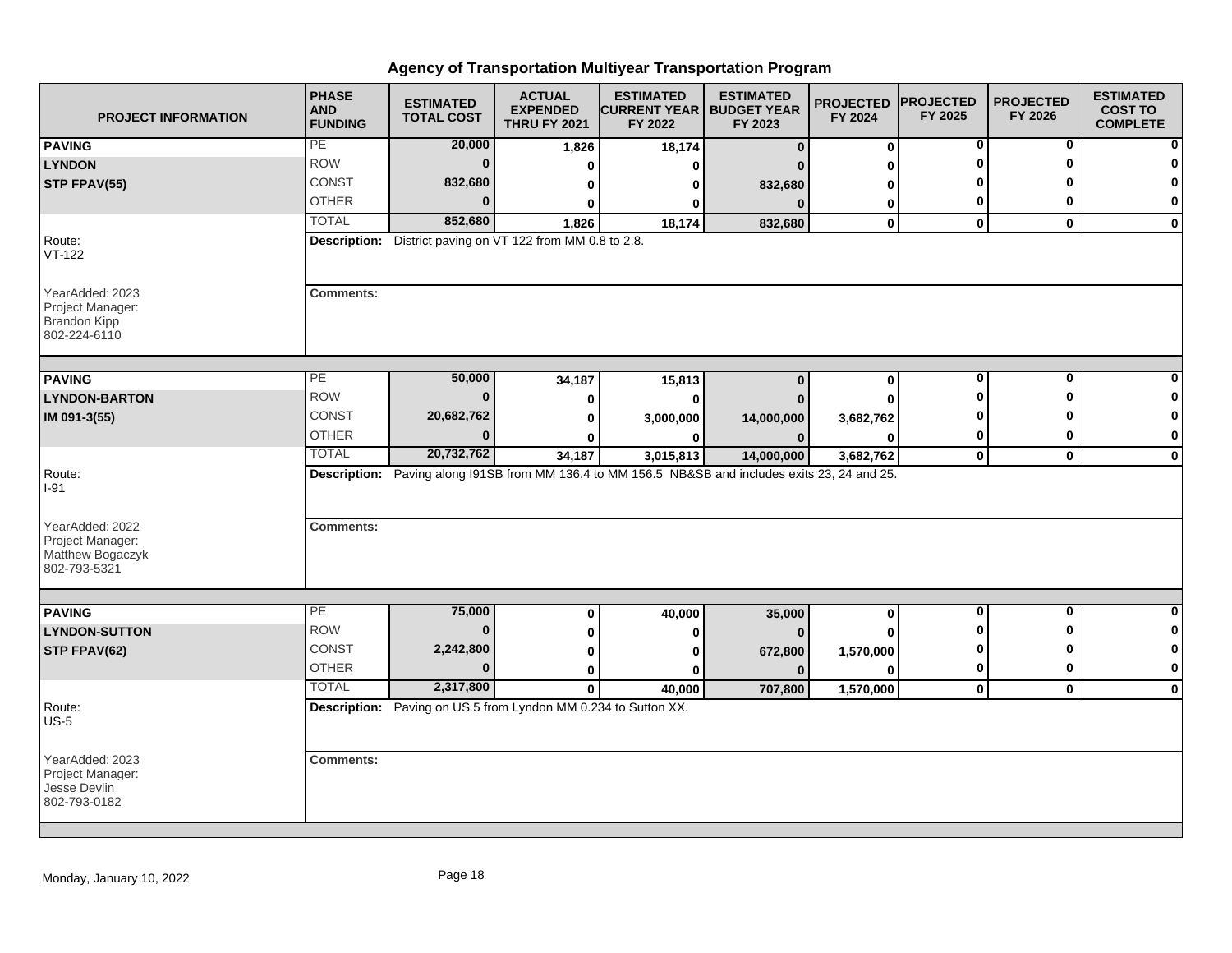| <b>PROJECT INFORMATION</b>                                                 | <b>PHASE</b><br><b>AND</b><br><b>FUNDING</b> | <b>ESTIMATED</b><br><b>TOTAL COST</b> | <b>ACTUAL</b><br><b>EXPENDED</b><br><b>THRU FY 2021</b> | <b>ESTIMATED</b><br><b>CURRENT YEAR   BUDGET YEAR</b><br>FY 2022                   | <b>ESTIMATED</b><br>FY 2023 | <b>PROJECTED</b><br>FY 2024 | <b>PROJECTED</b><br>FY 2025 | <b>PROJECTED</b><br>FY 2026 | <b>ESTIMATED</b><br><b>COST TO</b><br><b>COMPLETE</b> |
|----------------------------------------------------------------------------|----------------------------------------------|---------------------------------------|---------------------------------------------------------|------------------------------------------------------------------------------------|-----------------------------|-----------------------------|-----------------------------|-----------------------------|-------------------------------------------------------|
| <b>PAVING</b>                                                              | PE                                           | 570,000                               | 397,133                                                 | 172,867                                                                            | $\Omega$                    | 0                           | 0                           | 0                           |                                                       |
| <b>MARSHFIELD-DANVILLE</b>                                                 | <b>ROW</b>                                   | $\bf{0}$                              | 0                                                       | ŋ                                                                                  |                             |                             | Ω                           | ŋ                           |                                                       |
| <b>NH PS19(1)</b>                                                          | CONST                                        | 15,044,000                            | $\bf{0}$                                                | 0                                                                                  | 9,000,000                   | 6,044,000                   |                             |                             |                                                       |
|                                                                            | <b>OTHER</b>                                 | $\bf{0}$                              | ŋ                                                       | ŋ                                                                                  | 0                           | $\Omega$                    | 0                           | 0                           | 0                                                     |
|                                                                            | <b>TOTAL</b>                                 | 15,614,000                            | 397,133                                                 | 172,867                                                                            | 9,000,000                   | 6,044,000                   | $\mathbf{0}$                | $\bf{0}$                    | $\bf{0}$                                              |
| Route:<br>$US-2$                                                           |                                              |                                       |                                                         | Description: Resurfacing along US 2 from Marshfield MM 0.047 to Danville MM 1.755. |                             |                             |                             |                             |                                                       |
| YearAdded: 2018<br>Project Manager:<br><b>Brandon Kipp</b><br>802-224-6110 | <b>Comments:</b>                             |                                       |                                                         |                                                                                    |                             |                             |                             |                             |                                                       |
| <b>PAVING</b>                                                              | PE                                           | 225,000                               |                                                         |                                                                                    |                             |                             | 0                           | 0                           |                                                       |
| <b>MIDDLESEX-WORCESTER</b>                                                 | <b>ROW</b>                                   | $\bf{0}$                              | 39,946                                                  | 75,000                                                                             | 50,000                      | 60,054                      |                             | Λ                           |                                                       |
|                                                                            | <b>CONST</b>                                 | 7,200,000                             | 0                                                       | $\bf{0}$                                                                           | n                           | 0                           | 5,200,000                   |                             |                                                       |
| <b>STP PS24(4)</b>                                                         | <b>OTHER</b>                                 | $\bf{0}$                              | 0                                                       | ŋ                                                                                  | n                           | 2,000,000                   | $\bf{0}$                    | 0                           | $\bf{0}$                                              |
|                                                                            | <b>TOTAL</b>                                 | 7,425,000                             | 0<br>39,946                                             | ŋ<br>75,000                                                                        | 50,000                      | 0<br>2,060,054              | 5,200,000                   | $\mathbf 0$                 | 0                                                     |
| Route:<br>$VT-12$<br>YearAdded: 2021                                       | <b>Comments:</b>                             |                                       |                                                         | Description: Reclamation along VT 12 from Middlesex mm 0 to Worcester mm 3.946.    |                             |                             |                             |                             |                                                       |
| Project Manager:<br><b>Brandon Kipp</b><br>802-224-6110                    |                                              |                                       |                                                         |                                                                                    |                             |                             |                             |                             |                                                       |
| <b>PAVING</b>                                                              | PE                                           | 275,000                               | 0                                                       | 25,000                                                                             | 100,000                     | 100,000                     | 50,000                      | $\bf{0}$                    | $\Omega$                                              |
| <b>MONTGOMERY-WESTFIELD</b>                                                | <b>ROW</b>                                   | $\Omega$                              | 0                                                       | 0                                                                                  | 0                           | 0                           | $\bf{0}$                    |                             | n                                                     |
| <b>STP PS24(8)</b>                                                         | <b>CONST</b>                                 | 9,580,500                             | 0                                                       | o                                                                                  |                             | 0                           | 2,870,500                   | 6,710,000                   | 0                                                     |
|                                                                            | <b>OTHER</b>                                 | $\Omega$                              | 0                                                       |                                                                                    |                             | 0                           | 0                           | U                           | $\bf{0}$                                              |
|                                                                            | <b>TOTAL</b>                                 | 9,855,500                             | $\mathbf{0}$                                            | 25,000                                                                             | 100,000                     | 100,000                     | 2,920,500                   | 6,710,000                   | $\bf{0}$                                              |
| Route:<br>VT-242                                                           |                                              |                                       |                                                         | Description: Reclaim on VT 242 from Montgomery MM 0.0 to Westfield MM 2.571.       |                             |                             |                             |                             |                                                       |
| YearAdded: 2023<br>Project Manager:<br>Jesse Devlin<br>802-793-0182        | <b>Comments:</b>                             |                                       |                                                         |                                                                                    |                             |                             |                             |                             |                                                       |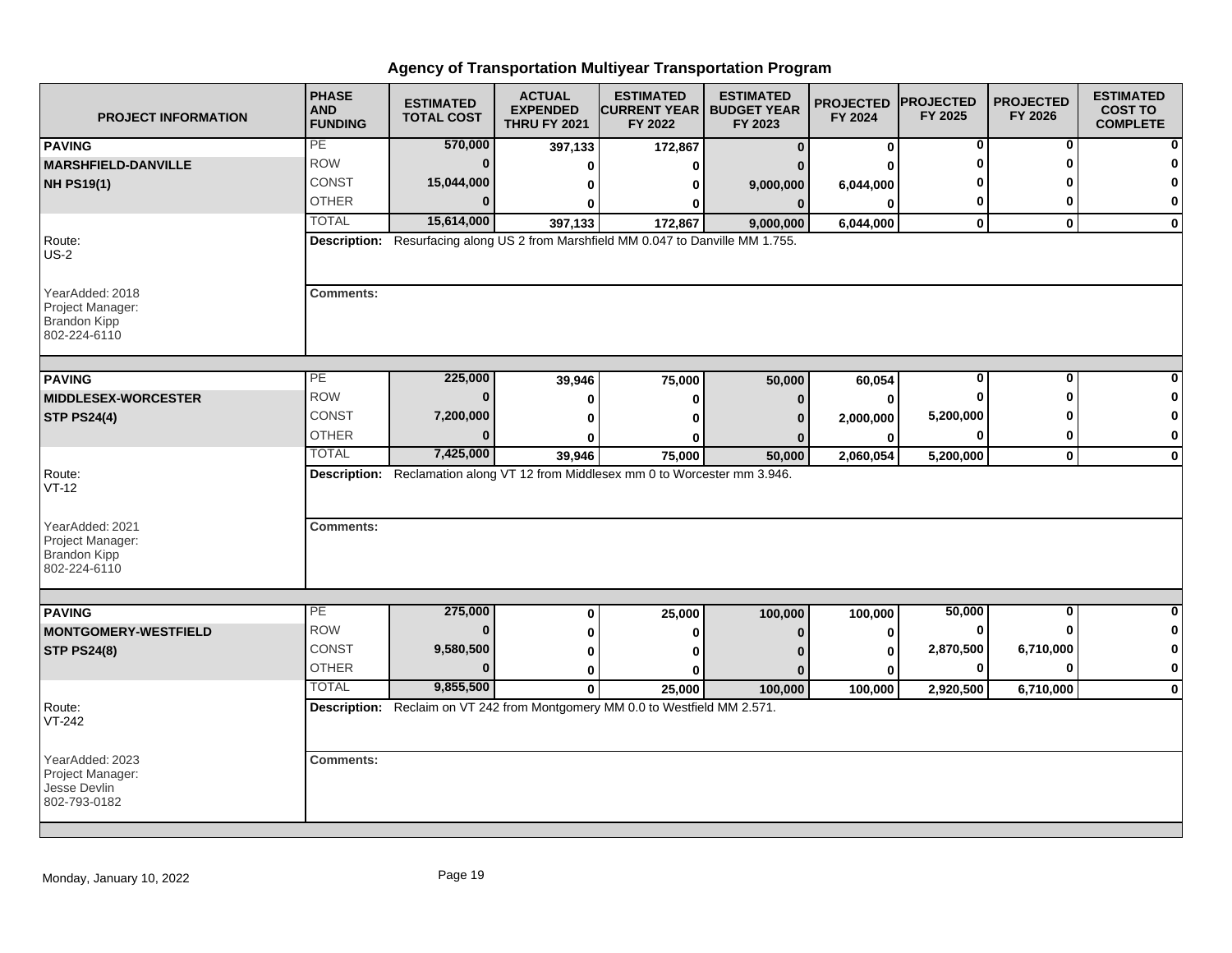| <b>PROJECT INFORMATION</b>                                                 | <b>PHASE</b><br><b>AND</b><br><b>FUNDING</b> | <b>ESTIMATED</b><br><b>TOTAL COST</b>    | <b>ACTUAL</b><br><b>EXPENDED</b><br><b>THRU FY 2021</b> | <b>ESTIMATED</b><br><b>CURRENT YEAR   BUDGET YEAR</b><br>FY 2022                                                                        | <b>ESTIMATED</b><br>FY 2023 | <b>PROJECTED</b><br>FY 2024 | <b>PROJECTED</b><br>FY 2025 | <b>PROJECTED</b><br>FY 2026 | <b>ESTIMATED</b><br><b>COST TO</b><br><b>COMPLETE</b> |
|----------------------------------------------------------------------------|----------------------------------------------|------------------------------------------|---------------------------------------------------------|-----------------------------------------------------------------------------------------------------------------------------------------|-----------------------------|-----------------------------|-----------------------------|-----------------------------|-------------------------------------------------------|
| <b>PAVING</b>                                                              | PE                                           | 300,000                                  | 2,773                                                   | 247,227                                                                                                                                 | 50,000                      | 0                           | 0                           | 0                           |                                                       |
| <b>MONTPELIER</b>                                                          | <b>ROW</b>                                   | $\bf{0}$                                 | $\Omega$                                                | O                                                                                                                                       | $\Omega$                    |                             |                             |                             |                                                       |
| <b>NH PC24(2)</b>                                                          | CONST                                        | 3,000,000                                | 0                                                       | 0                                                                                                                                       | 500,000                     | 2,500,000                   |                             |                             | 0                                                     |
|                                                                            | <b>OTHER</b>                                 | $\Omega$                                 | 0                                                       | 0                                                                                                                                       | $\bf{0}$                    | 0                           | 0                           | ŋ                           | 0                                                     |
|                                                                            | <b>TOTAL</b>                                 | 3,300,000                                | 2,773                                                   | 247,227                                                                                                                                 | 550,000                     | 2,500,000                   | $\bf{0}$                    | $\bf{0}$                    | 0                                                     |
| Route:<br>$US-2$                                                           |                                              |                                          |                                                         | Description: Class 1 paving in Montpelier on US 2 from mm 1.758 to mm 4.414 and on N9390 from mm .854-.89.                              |                             |                             |                             |                             |                                                       |
| YearAdded: 2021<br>Project Manager:<br><b>Brandon Kipp</b><br>802-224-6110 | <b>Comments:</b>                             |                                          |                                                         |                                                                                                                                         |                             |                             |                             |                             |                                                       |
| <b>PAVING</b>                                                              | PE                                           | 100,000                                  | 1,079                                                   | 25,000                                                                                                                                  | 50,000                      | 24,027                      | $\bf{0}$                    | O                           |                                                       |
| <b>MONTPELIER</b>                                                          | <b>ROW</b>                                   | $\Omega$                                 | 0                                                       | 0                                                                                                                                       | 0                           | $\bf{0}$                    |                             |                             |                                                       |
| STP 2950(2)                                                                | CONST                                        | 500,000                                  | 0                                                       | O                                                                                                                                       | n                           | 500,000                     |                             |                             |                                                       |
|                                                                            | <b>OTHER</b>                                 | $\bf{0}$                                 | 0                                                       | ŋ                                                                                                                                       |                             | $\Omega$                    | 0                           | o                           | 0                                                     |
|                                                                            | <b>TOTAL</b>                                 | 600,000                                  | 1,079                                                   | 25,000                                                                                                                                  | 50,000                      | 524,027                     | 0                           | $\mathbf{0}$                | $\bf{0}$                                              |
| Route:<br><b>WACR Washington County Railroad</b><br>Montpelier & Ba        | Description:                                 | which crosses Main Street in Montpelier. |                                                         | Reconstruction of the Washington County Railroad, Montpelier-Barre Subdivision, at-grade rail-highway grade crossing AAR DOT # 837-323K |                             |                             |                             |                             |                                                       |
| YearAdded: 2018<br>Project Manager:<br><b>Brandon Kipp</b><br>802-224-6110 | <b>Comments:</b>                             |                                          |                                                         |                                                                                                                                         |                             |                             |                             |                             |                                                       |
|                                                                            | PE                                           | 275,000                                  |                                                         |                                                                                                                                         |                             |                             | $\bf{0}$                    | O                           | 0                                                     |
| <b>PAVING</b><br><b>MONTPELIER</b>                                         | <b>ROW</b>                                   | $\bf{0}$                                 | 780                                                     | 224,220                                                                                                                                 | 50,000                      | 0                           |                             | ŋ                           | 0                                                     |
| <b>STP PC24(3)</b>                                                         | <b>CONST</b>                                 | 3,000,000                                | 0                                                       | 0                                                                                                                                       |                             |                             |                             |                             | 0                                                     |
|                                                                            | <b>OTHER</b>                                 | $\Omega$                                 | 0<br>$\bf{0}$                                           | ŋ<br>Λ                                                                                                                                  | 500,000<br>$\Omega$         | 2,500,000<br>0              | $\bf{0}$                    | $\Omega$                    | 0                                                     |
|                                                                            | <b>TOTAL</b>                                 | 3,275,000                                |                                                         |                                                                                                                                         |                             |                             |                             | $\bf{0}$                    |                                                       |
| Route:<br><b>US-302</b>                                                    |                                              |                                          | 780                                                     | 224,220<br>Description: Class 1 paving in Montpelier on US 302 from mm 0.00 to mm 0.836, and US2 from mm 0.000 to 1.758.                | 550,000                     | 2,500,000                   | $\mathbf 0$                 |                             | $\bf{0}$                                              |
| YearAdded: 2021<br>Project Manager:<br><b>Brandon Kipp</b><br>802-224-6110 | <b>Comments:</b>                             |                                          |                                                         |                                                                                                                                         |                             |                             |                             |                             |                                                       |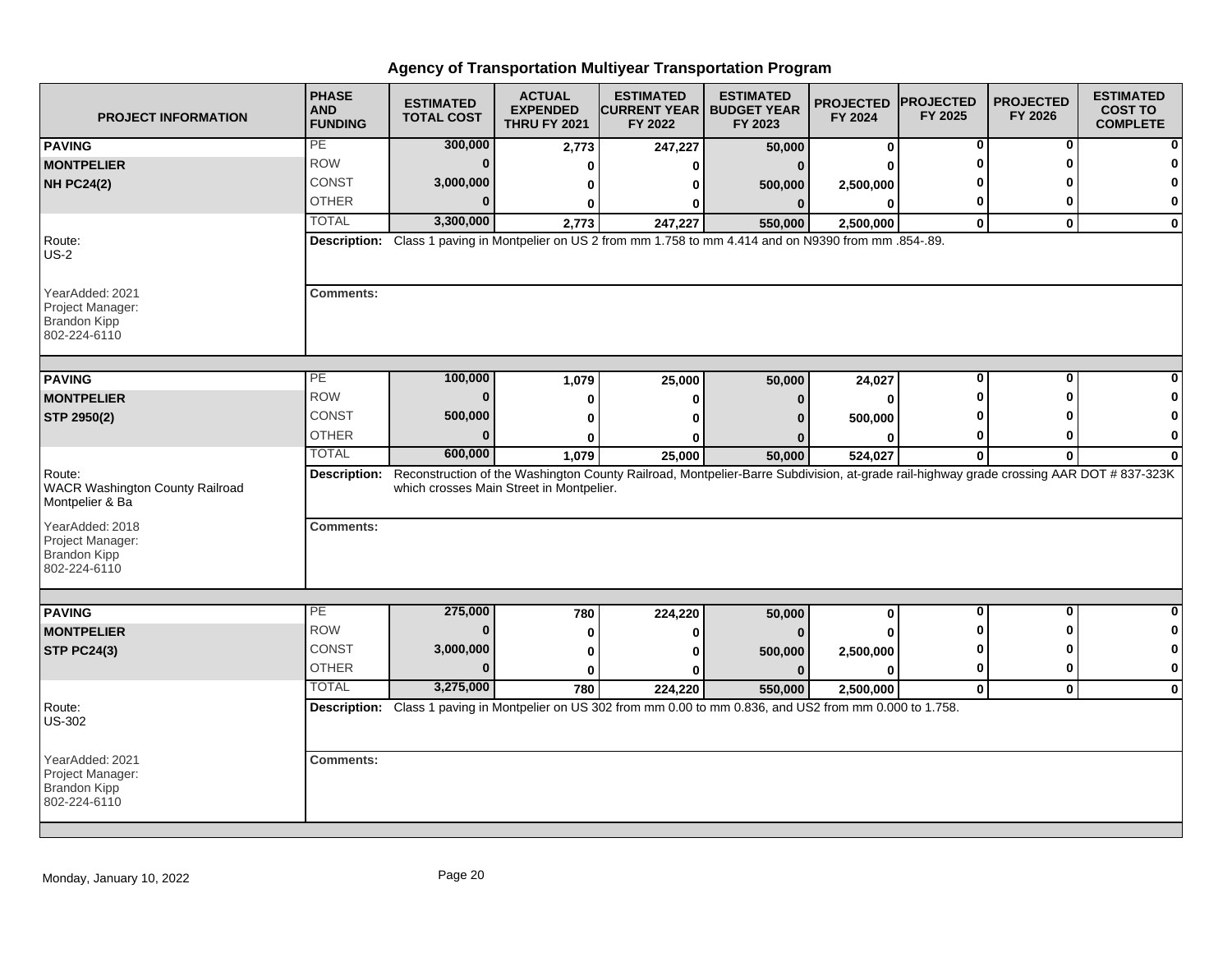| <b>PROJECT INFORMATION</b>                                                 | <b>PHASE</b><br><b>AND</b><br><b>FUNDING</b> | <b>ESTIMATED</b><br><b>TOTAL COST</b> | <b>ACTUAL</b><br><b>EXPENDED</b><br><b>THRU FY 2021</b> | <b>ESTIMATED</b><br><b>CURRENT YEAR   BUDGET YEAR</b><br>FY 2022                                                                     | <b>ESTIMATED</b><br>FY 2023 | <b>PROJECTED</b><br>FY 2024 | <b>PROJECTED</b><br>FY 2025 | <b>PROJECTED</b><br>FY 2026 | <b>ESTIMATED</b><br><b>COST TO</b><br><b>COMPLETE</b> |
|----------------------------------------------------------------------------|----------------------------------------------|---------------------------------------|---------------------------------------------------------|--------------------------------------------------------------------------------------------------------------------------------------|-----------------------------|-----------------------------|-----------------------------|-----------------------------|-------------------------------------------------------|
| <b>PAVING</b>                                                              | PE                                           | 100,000                               | $\bf{0}$                                                | $\bf{0}$                                                                                                                             | $\bf{0}$                    | 75,000                      | 25,000                      | 0                           |                                                       |
| <b>MONTPELIER-WATERBURY</b>                                                | <b>ROW</b>                                   | $\bf{0}$                              | 0                                                       | n                                                                                                                                    |                             | 0                           | $\bf{0}$                    | ŋ                           |                                                       |
| IM 089-2(56)                                                               | <b>CONST</b>                                 | 10,500,000                            | 0                                                       | o                                                                                                                                    |                             | 0                           | 3,150,000                   | 7,350,000                   |                                                       |
|                                                                            | <b>OTHER</b>                                 | $\Omega$                              | 0                                                       | 0                                                                                                                                    | 0                           | ŋ                           | 0                           | $\bf{0}$                    | $\bf{0}$                                              |
|                                                                            | <b>TOTAL</b>                                 | 10,600,000                            | $\bf{0}$                                                | $\bf{0}$                                                                                                                             | $\bf{0}$                    | 75,000                      | 3,175,000                   | 7,350,000                   | $\mathbf 0$                                           |
| Route:<br>$I-89$                                                           |                                              |                                       |                                                         | Description: Resurfacing I89 SB from Montpelier 52.5 to Waterbury MM 63. Includes ramps and facilities.                              |                             |                             |                             |                             |                                                       |
| YearAdded: 2023<br>Project Manager:<br>Jesse Devlin<br>802-793-0182        | <b>Comments:</b>                             |                                       |                                                         |                                                                                                                                      |                             |                             |                             |                             |                                                       |
|                                                                            | PЕ                                           | 100,000                               |                                                         |                                                                                                                                      |                             |                             | 75,000                      | 25,000                      |                                                       |
| <b>PAVING</b>                                                              | <b>ROW</b>                                   | $\mathbf{0}$                          | $\bf{0}$                                                | $\bf{0}$                                                                                                                             | $\bf{0}$                    | 0                           | 0                           | $\bf{0}$                    |                                                       |
| <b>MONTPELIER-WATERBURY</b>                                                |                                              |                                       | 0                                                       | 0                                                                                                                                    |                             | 0                           |                             |                             |                                                       |
| IM 089-2(55)                                                               | CONST                                        | 10,500,000<br>$\Omega$                | 0                                                       | ŋ                                                                                                                                    |                             | O                           | 0                           | 3,150,000                   | 7,350,000                                             |
|                                                                            | <b>OTHER</b>                                 |                                       | 0                                                       | 0                                                                                                                                    | $\Omega$                    | 0                           | 0                           | $\bf{0}$                    |                                                       |
|                                                                            | <b>TOTAL</b>                                 | 10,600,000                            | $\mathbf{0}$                                            | 0                                                                                                                                    | $\mathbf{0}$                | $\mathbf{0}$                | 75,000                      | 3,175,000                   | 7,350,000                                             |
| Route:<br>I-89                                                             |                                              |                                       |                                                         | Description: Resurface I89 NB from Montpelier MM 52.5 to Waterbury MM 63. Includes ramps and facilities.                             |                             |                             |                             |                             |                                                       |
| YearAdded: 2023<br>Project Manager:<br>Jesse Devlin<br>802-793-0182        | <b>Comments:</b>                             |                                       |                                                         |                                                                                                                                      |                             |                             |                             |                             |                                                       |
|                                                                            |                                              |                                       |                                                         |                                                                                                                                      |                             |                             |                             |                             |                                                       |
| <b>PAVING</b>                                                              | РE<br><b>ROW</b>                             | 30,000<br>$\bf{0}$                    | 8,449                                                   | 21,552                                                                                                                               | $\bf{0}$                    | 0                           | 0                           | 0<br>ŋ                      | $\bf{0}$                                              |
| <b>MORETOWN-MIDDLESEX</b>                                                  |                                              |                                       | 0                                                       | 0                                                                                                                                    |                             |                             |                             |                             | 0                                                     |
| STP FPAV(57)                                                               | CONST                                        | 2,646,142                             | 0                                                       | 0                                                                                                                                    | 2,646,142                   | ŋ                           | ŋ                           | ŋ                           | 0                                                     |
|                                                                            | <b>OTHER</b>                                 | $\Omega$                              | $\bf{0}$                                                | ŋ                                                                                                                                    |                             | 0                           | $\bf{0}$                    | $\bf{0}$                    | $\mathbf 0$                                           |
|                                                                            | <b>TOTAL</b>                                 | 2,676,142                             | 8,449                                                   | 21,552                                                                                                                               | 2,646,142                   | 0                           | $\bf{0}$                    | $\bf{0}$                    | $\mathbf 0$                                           |
| Route:<br>$US-2$                                                           |                                              |                                       |                                                         | Description: District paving on US 2 from Moretown MM 0.105 to Middlesex MM 3.264. Also includes the Middlesex St. Hwy.: 0.170 mile. |                             |                             |                             |                             |                                                       |
| YearAdded: 2023<br>Project Manager:<br><b>Brandon Kipp</b><br>802-224-6110 | <b>Comments:</b>                             |                                       |                                                         |                                                                                                                                      |                             |                             |                             |                             |                                                       |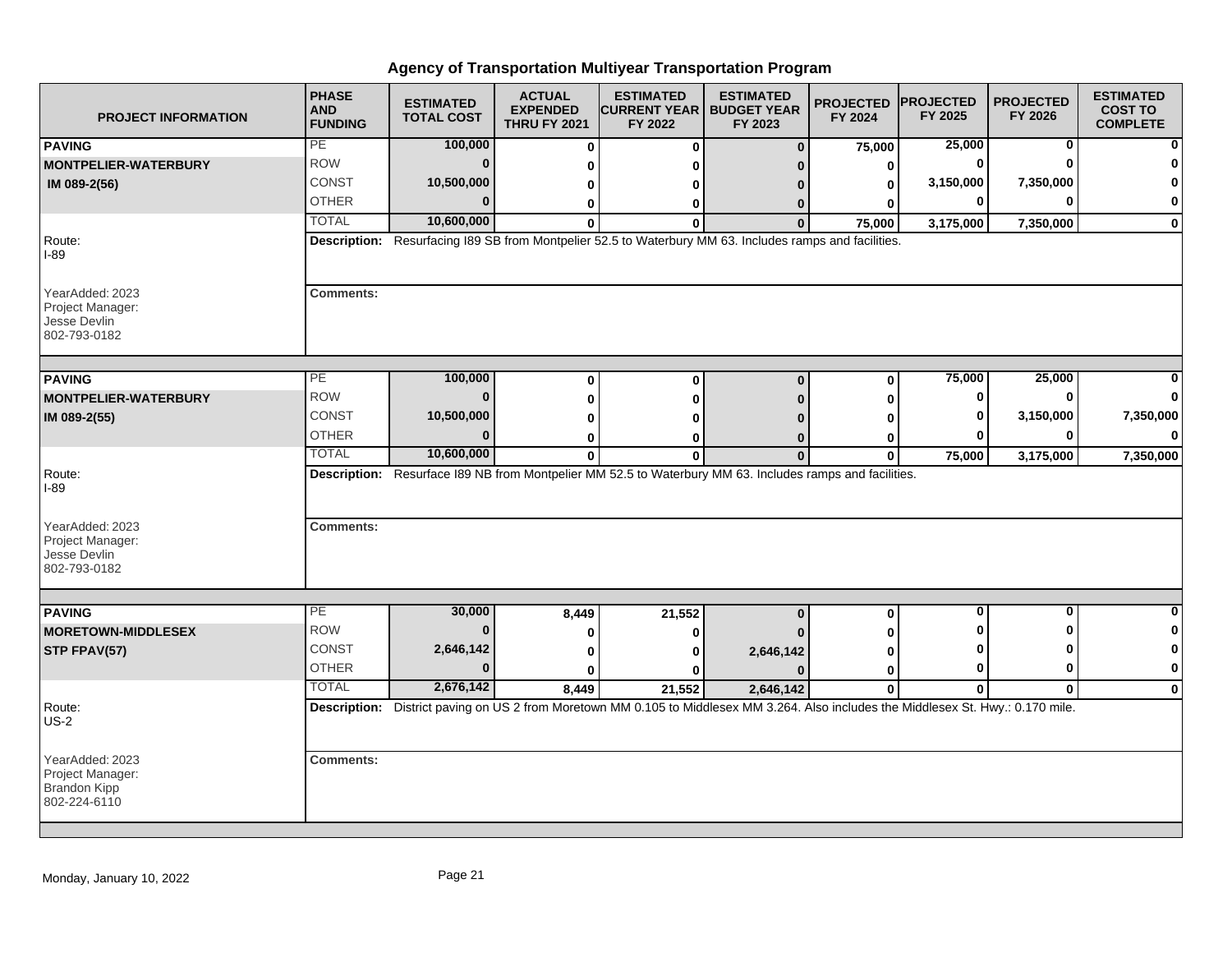| <b>PROJECT INFORMATION</b>                                                 | <b>PHASE</b><br><b>AND</b><br><b>FUNDING</b> | <b>ESTIMATED</b><br><b>TOTAL COST</b> | <b>ACTUAL</b><br><b>EXPENDED</b><br><b>THRU FY 2021</b> | <b>ESTIMATED</b><br><b>CURRENT YEAR   BUDGET YEAR</b><br>FY 2022                 | <b>ESTIMATED</b><br>FY 2023                                                                  | <b>PROJECTED</b><br>FY 2024 | <b>PROJECTED</b><br>FY 2025 | <b>PROJECTED</b><br>FY 2026 | <b>ESTIMATED</b><br><b>COST TO</b><br><b>COMPLETE</b> |
|----------------------------------------------------------------------------|----------------------------------------------|---------------------------------------|---------------------------------------------------------|----------------------------------------------------------------------------------|----------------------------------------------------------------------------------------------|-----------------------------|-----------------------------|-----------------------------|-------------------------------------------------------|
| <b>PAVING</b>                                                              | PE                                           | 300,000                               | 86                                                      | 25,000                                                                           | 250,000                                                                                      | 24,914                      | 0                           | 0                           |                                                       |
| <b>NORTHFIELD-BERLIN</b>                                                   | <b>ROW</b>                                   | $\bf{0}$                              | 0                                                       | ŋ                                                                                | $\Omega$                                                                                     | 0                           | $\Omega$                    | ŋ                           |                                                       |
| <b>STP PS24(1)</b>                                                         | <b>CONST</b>                                 | 4,000,000                             | 0                                                       | 0                                                                                | 0                                                                                            | 1,000,000                   | 3,000,000                   |                             | O                                                     |
|                                                                            | <b>OTHER</b>                                 | $\Omega$                              | 0                                                       | 0                                                                                |                                                                                              | $\bf{0}$                    | 0                           | ŋ                           | 0                                                     |
|                                                                            | <b>TOTAL</b>                                 | 4,300,000                             | 86                                                      | 25,000                                                                           | 250,000                                                                                      | 1,024,914                   | 3,000,000                   | $\mathbf{0}$                | $\mathbf 0$                                           |
| Route:<br>$VT-12$                                                          |                                              |                                       |                                                         | Description: Resurfacing along VT 12 from Northfield mm 4.845 to Berlin mm 6.69. |                                                                                              |                             |                             |                             |                                                       |
| YearAdded: 2021<br>Project Manager:<br><b>Brandon Kipp</b><br>802-224-6110 | <b>Comments:</b>                             |                                       |                                                         |                                                                                  |                                                                                              |                             |                             |                             |                                                       |
| <b>PAVING</b>                                                              | PE                                           | 50,000                                | $\bf{0}$                                                | 35,000                                                                           | 15,000                                                                                       | $\mathbf 0$                 | 0                           | 0                           |                                                       |
| NORTHFIELD-WILLIAMSTOWN                                                    | <b>ROW</b>                                   | $\bf{0}$                              | $\bf{0}$                                                | $\bf{0}$                                                                         | $\Omega$                                                                                     | O                           | Ω                           | ŋ                           |                                                       |
| STP SURF(76)                                                               | CONST                                        | 940,000                               |                                                         | U                                                                                |                                                                                              |                             |                             |                             | 0                                                     |
|                                                                            | <b>OTHER</b>                                 | 0                                     | $\bf{0}$<br>0                                           | o                                                                                | 300,000                                                                                      | 640,000<br>0                | 0                           | 0                           | 0                                                     |
|                                                                            | <b>TOTAL</b>                                 | 990,000                               | $\bf{0}$                                                | 35,000                                                                           | 315,000                                                                                      | 640,000                     | $\mathbf 0$                 | $\mathbf 0$                 | $\mathbf 0$                                           |
| Route:<br>$VT-64$                                                          |                                              |                                       |                                                         |                                                                                  | Description: Resurfacing of VT64 from Northfield Town MM 0.000 to Williamstown Town MM 0.579 |                             |                             |                             |                                                       |
| YearAdded: 2023<br>Project Manager:<br><b>Brandon Kipp</b><br>802-224-6110 | <b>Comments:</b>                             |                                       |                                                         |                                                                                  |                                                                                              |                             |                             |                             |                                                       |
|                                                                            |                                              |                                       |                                                         |                                                                                  |                                                                                              |                             |                             |                             |                                                       |
| <b>PAVING</b>                                                              | PE                                           | 75,000                                | 0                                                       | 40,000                                                                           | 35,000                                                                                       | $\bf{0}$                    | $\overline{\mathbf{0}}$     | $\overline{\mathbf{0}}$     | $\bf{0}$                                              |
| <b>NORTON-CANAAN</b>                                                       | <b>ROW</b>                                   | $\bf{0}$                              | 0                                                       | 0                                                                                |                                                                                              |                             | ŋ                           | ŋ                           | 0                                                     |
| STP FPAV(71)                                                               | <b>CONST</b>                                 | 5,072,700                             | 0                                                       | 0                                                                                | 1,522,700                                                                                    | 3,550,000                   | 0                           | O                           | 0                                                     |
|                                                                            | <b>OTHER</b>                                 | $\bf{0}$                              | $\bf{0}$                                                | $\mathbf{0}$                                                                     | $\Omega$                                                                                     | $\Omega$                    | 0                           | 0                           | $\bf{0}$                                              |
|                                                                            | <b>TOTAL</b>                                 | 5,147,700                             | $\mathbf 0$                                             | 40,000                                                                           | 1,557,700                                                                                    | 3,550,000                   | $\mathbf 0$                 | $\mathbf 0$                 | $\mathbf 0$                                           |
| Route:<br>VT-253                                                           |                                              |                                       |                                                         | Description: Paving on VT 114 from Norton MM 4.454 to Canaan MM 8.358.           |                                                                                              |                             |                             |                             |                                                       |
| YearAdded: 2023<br>Project Manager:<br>Jesse Devlin<br>802-793-0182        | <b>Comments:</b>                             |                                       |                                                         |                                                                                  |                                                                                              |                             |                             |                             |                                                       |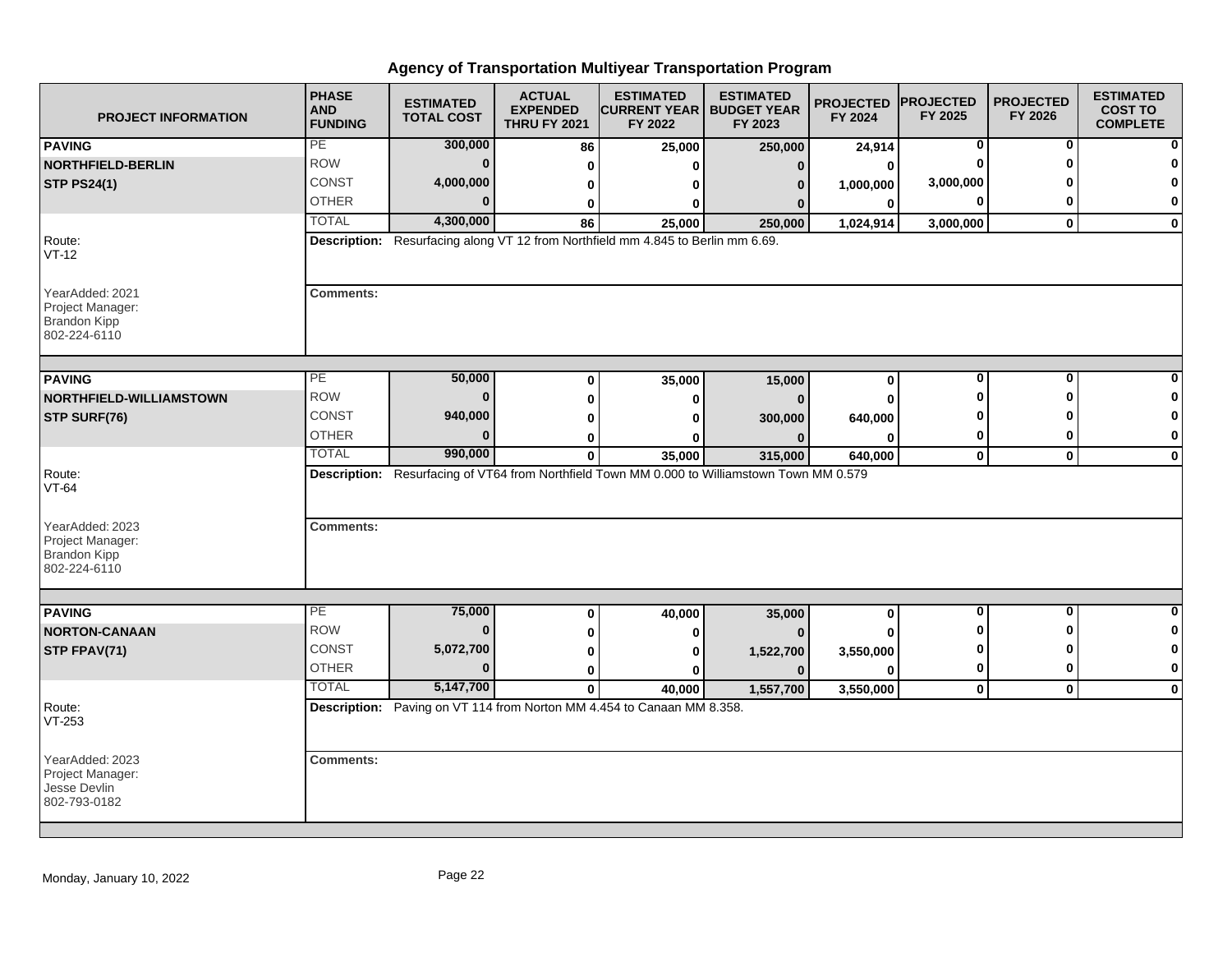| <b>PROJECT INFORMATION</b>                                                 | <b>PHASE</b><br><b>AND</b><br><b>FUNDING</b> | <b>ESTIMATED</b><br><b>TOTAL COST</b> | <b>ACTUAL</b><br><b>EXPENDED</b><br><b>THRU FY 2021</b> | <b>ESTIMATED</b><br><b>CURRENT YEAR   BUDGET YEAR</b><br>FY 2022                                                      | <b>ESTIMATED</b><br>FY 2023 | <b>PROJECTED</b><br>FY 2024 | <b>PROJECTED</b><br>FY 2025 | <b>PROJECTED</b><br>FY 2026 | <b>ESTIMATED</b><br><b>COST TO</b><br><b>COMPLETE</b> |
|----------------------------------------------------------------------------|----------------------------------------------|---------------------------------------|---------------------------------------------------------|-----------------------------------------------------------------------------------------------------------------------|-----------------------------|-----------------------------|-----------------------------|-----------------------------|-------------------------------------------------------|
| <b>PAVING</b>                                                              | PE                                           | 30,000                                | 1,529                                                   | 22,000                                                                                                                | 6,471                       | 0                           | 0                           | 0                           |                                                       |
| <b>ORANGE-TOPSHAM</b>                                                      | <b>ROW</b>                                   | $\bf{0}$                              | $\bf{0}$                                                | 0                                                                                                                     | $\Omega$                    | ŋ                           |                             | ŋ                           |                                                       |
| STP FPAV(56)                                                               | <b>CONST</b>                                 | 863,965                               | 0                                                       | 0                                                                                                                     | 200,000                     | 663,965                     |                             |                             |                                                       |
|                                                                            | <b>OTHER</b>                                 | $\Omega$                              | 0                                                       | 0                                                                                                                     | $\Omega$                    | 0                           | 0                           | O                           | 0                                                     |
|                                                                            | <b>TOTAL</b>                                 | 893,965                               | 1,529                                                   | 22,000                                                                                                                | 206,471                     | 663,965                     | $\bf{0}$                    | $\mathbf{0}$                | $\mathbf 0$                                           |
| Route:<br><b>US-302</b>                                                    |                                              |                                       |                                                         | Description: District paving on US 302 from MM 6.092 in Orange extending easterly 1.852 miles to MM 1.676 in Topsham. |                             |                             |                             |                             |                                                       |
| YearAdded: 2023<br>Project Manager:<br><b>Brandon Kipp</b><br>802-224-6110 | <b>Comments:</b>                             |                                       |                                                         |                                                                                                                       |                             |                             |                             |                             |                                                       |
|                                                                            | $\overline{PE}$                              | 800,000                               |                                                         |                                                                                                                       |                             |                             | 200,000                     | $\bf{0}$                    |                                                       |
| <b>PAVING</b>                                                              | <b>ROW</b>                                   | $\mathbf{0}$                          | 0                                                       | 100,000                                                                                                               | 250,000                     | 250,000                     | 0                           | <sup>0</sup>                |                                                       |
| <b>ORWELL-ADDISON</b>                                                      |                                              |                                       | 0                                                       | 0                                                                                                                     | 0                           | 0                           |                             |                             |                                                       |
| <b>STP PS25(2)</b>                                                         | CONST                                        | 36,000,000                            | 0                                                       | ŋ                                                                                                                     |                             | 0                           | 12,000,000                  | 12,000,000                  | 12,000,000                                            |
|                                                                            | <b>OTHER</b>                                 | $\Omega$                              | 0                                                       | ŋ                                                                                                                     |                             | 0                           | 0                           | 0                           |                                                       |
|                                                                            | <b>TOTAL</b>                                 | 36,800,000                            | $\mathbf{0}$                                            | 100.000                                                                                                               | 250,000                     | 250,000                     | 12,200,000                  | 12,000,000                  | 12,000,000                                            |
| Route:<br><b>VT-22A</b>                                                    |                                              |                                       |                                                         | Description: Reclamation on VT 22A from Orwell MM 3.23 to Addison MM 4.084.                                           |                             |                             |                             |                             |                                                       |
| YearAdded: 2023<br>Project Manager:<br>Jesse Devlin<br>802-793-0182        | <b>Comments:</b>                             |                                       |                                                         |                                                                                                                       |                             |                             |                             |                             |                                                       |
|                                                                            |                                              |                                       |                                                         |                                                                                                                       |                             |                             |                             |                             |                                                       |
| <b>PAVING</b>                                                              | РE<br><b>ROW</b>                             | 75,000<br>$\bf{0}$                    | 0                                                       | 40,000                                                                                                                | 35,000                      | 0                           | 0                           | 0                           | O                                                     |
| <b>PEACHAM-MARSHFIELD</b>                                                  |                                              |                                       | 0                                                       | 0                                                                                                                     |                             |                             | ŋ                           | ŋ                           | 0                                                     |
| STP FPAV(78)                                                               | CONST                                        | 1,849,800                             | 0                                                       | ŋ                                                                                                                     | 559,800                     | 1,290,000                   | $\bf{0}$                    | ŋ                           | 0                                                     |
|                                                                            | <b>OTHER</b>                                 | $\Omega$                              | 0                                                       | ŋ                                                                                                                     | $\Omega$                    | 0                           | $\mathbf 0$                 | $\bf{0}$                    | $\mathbf 0$                                           |
|                                                                            | <b>TOTAL</b>                                 | 1,924,800                             | $\mathbf{0}$                                            | 40,000                                                                                                                | 594,800                     | 1,290,000                   | $\mathbf 0$                 | $\mathbf 0$                 | $\mathbf 0$                                           |
| Route:<br>VT-232                                                           |                                              |                                       |                                                         | Description: Paving on VT 232 from Peacham MM 0.2 to Marshfield MM 4.362.                                             |                             |                             |                             |                             |                                                       |
| YearAdded: 2023<br>Project Manager:<br>Jesse Devlin<br>802-793-0182        | <b>Comments:</b>                             |                                       |                                                         |                                                                                                                       |                             |                             |                             |                             |                                                       |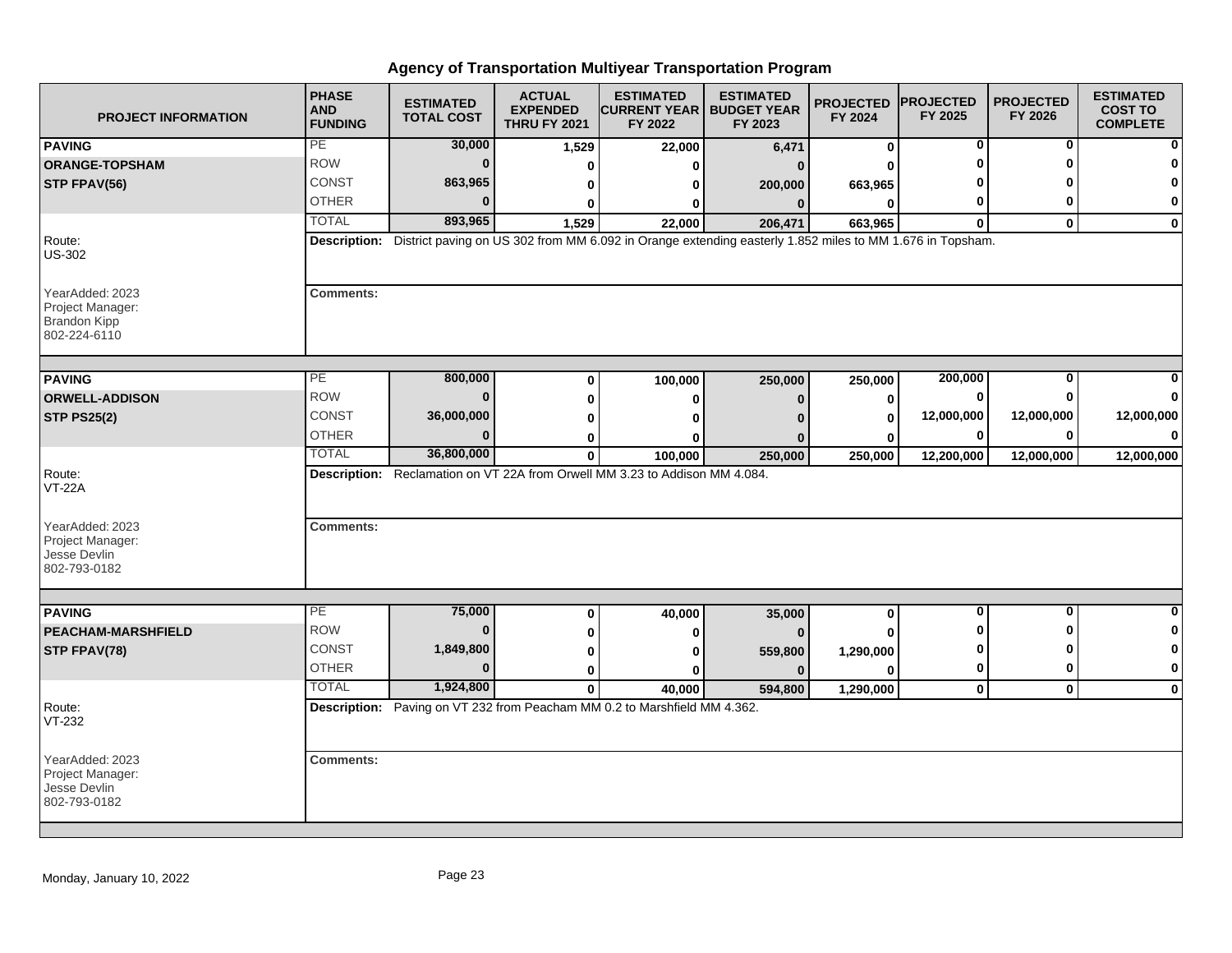| <b>PROJECT INFORMATION</b>                                                 | <b>PHASE</b><br><b>AND</b><br><b>FUNDING</b> | <b>ESTIMATED</b><br><b>TOTAL COST</b> | <b>ACTUAL</b><br><b>EXPENDED</b><br><b>THRU FY 2021</b> | <b>ESTIMATED</b><br><b>CURRENT YEAR   BUDGET YEAR</b><br>FY 2022               | <b>ESTIMATED</b><br>FY 2023                                                                                                 | <b>PROJECTED</b><br>FY 2024 | <b>PROJECTED</b><br>FY 2025 | <b>PROJECTED</b><br>FY 2026 | <b>ESTIMATED</b><br><b>COST TO</b><br><b>COMPLETE</b> |
|----------------------------------------------------------------------------|----------------------------------------------|---------------------------------------|---------------------------------------------------------|--------------------------------------------------------------------------------|-----------------------------------------------------------------------------------------------------------------------------|-----------------------------|-----------------------------|-----------------------------|-------------------------------------------------------|
| <b>PAVING</b>                                                              | PE                                           | 55,000                                | 6,792                                                   | 48,209                                                                         | $\mathbf{0}$                                                                                                                | $\bf{0}$                    | 0                           | 0                           |                                                       |
| <b>PITTSFORD-BRANDON</b>                                                   | <b>ROW</b>                                   | $\bf{0}$                              | 0                                                       | $\bf{0}$                                                                       |                                                                                                                             | ŋ                           | O                           | ŋ                           |                                                       |
| NH FPAV(49)                                                                | <b>CONST</b>                                 | 1,871,219                             | 0                                                       | 300,000                                                                        | 1,571,219                                                                                                                   | 0                           |                             |                             |                                                       |
|                                                                            | <b>OTHER</b>                                 | $\Omega$                              | 0                                                       | $\bf{0}$                                                                       | $\Omega$                                                                                                                    | 0                           | 0                           | ŋ                           | 0                                                     |
|                                                                            | <b>TOTAL</b>                                 | 1,926,219                             | 6,792                                                   | 348,209                                                                        | 1,571,219                                                                                                                   | $\mathbf 0$                 | $\mathbf 0$                 | $\mathbf{0}$                | $\mathbf 0$                                           |
| Route:<br>$US-7$                                                           |                                              |                                       |                                                         | Description: District paving on US 7 from Pittsford MM 2.9 to Brandon MM 0.61. |                                                                                                                             |                             |                             |                             |                                                       |
| YearAdded: 2023<br>Project Manager:<br>Matthew Bogaczyk<br>802-793-5321    | <b>Comments:</b>                             |                                       |                                                         |                                                                                |                                                                                                                             |                             |                             |                             |                                                       |
| <b>PAVING</b>                                                              | PE                                           | 50,000                                | $\bf{0}$                                                | 35,000                                                                         | 15,000                                                                                                                      | $\mathbf 0$                 | 0                           | 0                           |                                                       |
| <b>POWNAL-BENNINGTON</b>                                                   | <b>ROW</b>                                   | $\bf{0}$                              | $\bf{0}$                                                | $\bf{0}$                                                                       | $\Omega$                                                                                                                    | O                           |                             | ŋ                           |                                                       |
| NH SURF(72)                                                                | CONST                                        | 650,000                               | $\bf{0}$                                                | U                                                                              | 220,000                                                                                                                     | 430,000                     |                             |                             | 0                                                     |
|                                                                            | <b>OTHER</b>                                 | $\mathbf{0}$                          | 0                                                       | o                                                                              |                                                                                                                             | 0                           | 0                           | 0                           | 0                                                     |
|                                                                            | <b>TOTAL</b>                                 | 700,000                               | $\mathbf{0}$                                            | 35,000                                                                         | 235,000                                                                                                                     | 430,000                     | 0                           | $\mathbf 0$                 | $\mathbf 0$                                           |
| Route:<br>$US-7$<br>YearAdded: 2023<br>Project Manager:                    | <b>Comments:</b>                             |                                       |                                                         |                                                                                | Description: Resurfacing on US7 beginning at MM 0.000 in Pownal extending northerly 10.144 miles to MM 2.156 in Bennington. |                             |                             |                             |                                                       |
| Matthew Bogaczyk<br>802-793-5321                                           |                                              |                                       |                                                         |                                                                                |                                                                                                                             |                             |                             |                             |                                                       |
| <b>PAVING</b>                                                              | PE                                           | 50,000                                | 0                                                       | 35,000                                                                         | 15,000                                                                                                                      | $\bf{0}$                    | $\overline{\mathbf{0}}$     | $\overline{\mathbf{0}}$     | $\bf{0}$                                              |
| <b>RANDOLPH</b>                                                            | <b>ROW</b>                                   | $\bf{0}$                              | 0                                                       | 0                                                                              | $\Omega$                                                                                                                    |                             | ŋ                           | ŋ                           | 0                                                     |
| STP SURF(78)                                                               | <b>CONST</b>                                 | 2,230,000                             | 0                                                       | 0                                                                              | 750,000                                                                                                                     | 1,480,000                   | 0                           | O                           | 0                                                     |
|                                                                            | <b>OTHER</b>                                 | $\bf{0}$                              | $\bf{0}$                                                | $\bf{0}$                                                                       | $\Omega$                                                                                                                    | $\Omega$                    | 0                           | 0                           | $\bf{0}$                                              |
|                                                                            | <b>TOTAL</b>                                 | 2,280,000                             | $\mathbf 0$                                             | 35,000                                                                         | 765,000                                                                                                                     | 1,480,000                   | $\mathbf 0$                 | $\mathbf 0$                 | $\mathbf{0}$                                          |
| Route:<br>VT-66                                                            |                                              |                                       |                                                         |                                                                                | Description: Resurfacing on VT66 MM 0.429 to MM 7.621, and VT66WB MM 2.397 to MM 2.640                                      |                             |                             |                             |                                                       |
| YearAdded: 2023<br>Project Manager:<br><b>Brandon Kipp</b><br>802-224-6110 | <b>Comments:</b>                             |                                       |                                                         |                                                                                |                                                                                                                             |                             |                             |                             |                                                       |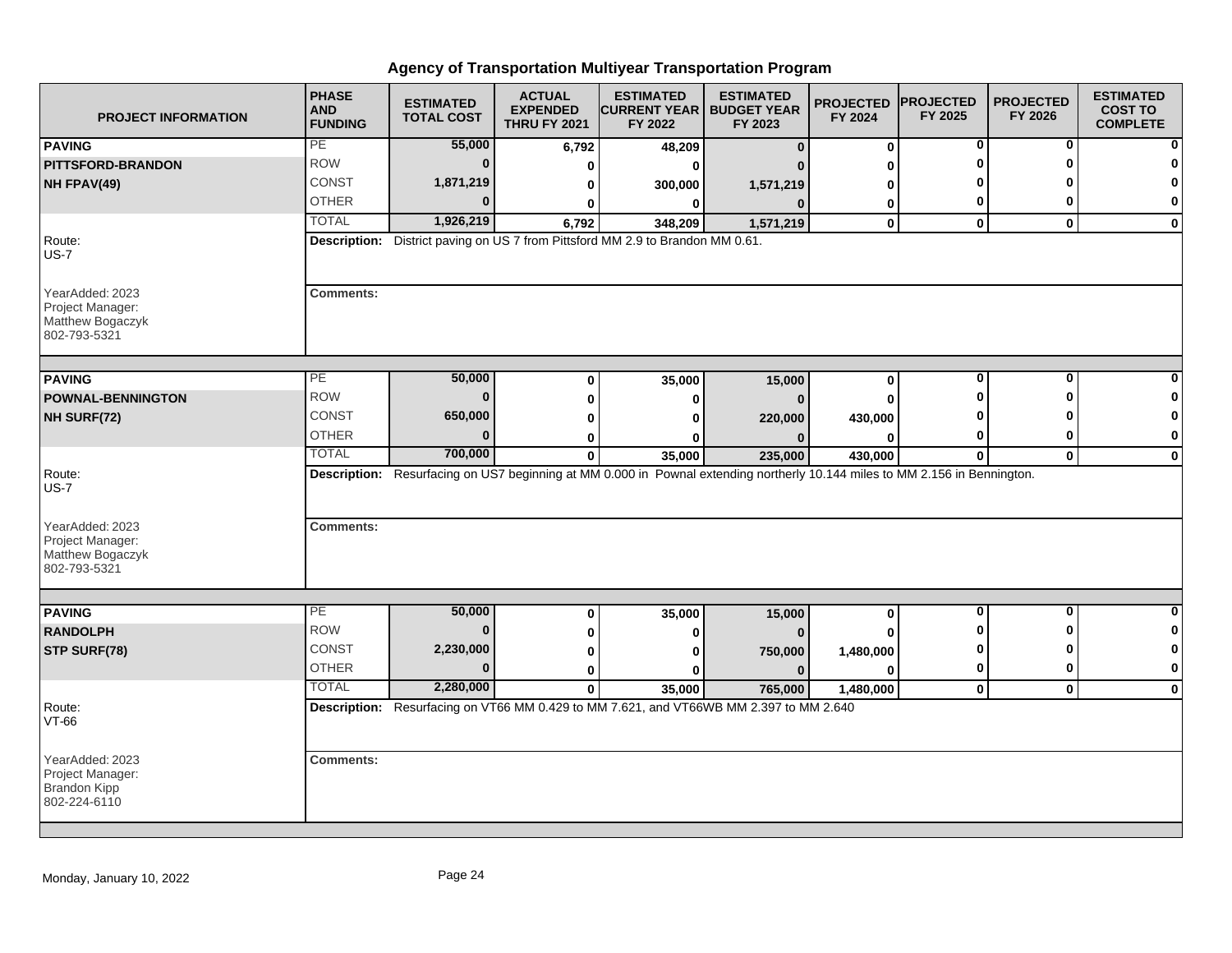| <b>PROJECT INFORMATION</b>                                              | <b>PHASE</b><br><b>AND</b><br><b>FUNDING</b> | <b>ESTIMATED</b><br><b>TOTAL COST</b> | <b>ACTUAL</b><br><b>EXPENDED</b><br><b>THRU FY 2021</b> | <b>ESTIMATED</b><br> CURRENT YEAR   BUDGET YEAR<br>FY 2022                                                              | <b>ESTIMATED</b><br>FY 2023 | <b>PROJECTED PROJECTED</b><br>FY 2024 | FY 2025      | <b>PROJECTED</b><br>FY 2026 | <b>ESTIMATED</b><br><b>COST TO</b><br><b>COMPLETE</b> |
|-------------------------------------------------------------------------|----------------------------------------------|---------------------------------------|---------------------------------------------------------|-------------------------------------------------------------------------------------------------------------------------|-----------------------------|---------------------------------------|--------------|-----------------------------|-------------------------------------------------------|
| <b>PAVING</b>                                                           | PE                                           | 50,000                                | ŋ                                                       | 50,000                                                                                                                  | $\bf{0}$                    | $\bf{0}$                              | 0            | 0                           | 0                                                     |
| <b>RANDOLPH-NORTHFIELD</b>                                              | <b>ROW</b>                                   | $\mathbf{0}$                          |                                                         | ŋ                                                                                                                       | O                           |                                       | O            | O                           | 0                                                     |
| STP SURF(73)                                                            | CONST                                        | 2,500,000                             |                                                         | 0                                                                                                                       | 2,500,000                   |                                       |              |                             | $\bf{0}$                                              |
|                                                                         | <b>OTHER</b>                                 | $\bf{0}$                              |                                                         | 0                                                                                                                       | $\Omega$                    | 0                                     | 0            | $\bf{0}$                    | 0                                                     |
|                                                                         | <b>TOTAL</b>                                 | 2,550,000                             | $\Omega$                                                | 50,000                                                                                                                  | 2,500,000                   | $\bf{0}$                              | $\mathbf{0}$ | 0                           | $\mathbf 0$                                           |
| Route:<br><b>VT-12A</b>                                                 |                                              |                                       |                                                         | Description: Resurfacing on VT12A ETE MM 0.398 to ETE MM 4.075                                                          |                             |                                       |              |                             |                                                       |
| YearAdded: 2023<br>Project Manager:<br>Matthew Bogaczyk<br>802-793-5321 | <b>Comments:</b>                             |                                       |                                                         |                                                                                                                         |                             |                                       |              |                             |                                                       |
| <b>PAVING</b>                                                           | PЕ                                           | 850,000                               | 432,531                                                 | 417,469                                                                                                                 | $\bf{0}$                    | $\bf{0}$                              | $\bf{0}$     | $\bf{0}$                    |                                                       |
| <b>RICHMOND-BOLTON</b>                                                  | <b>ROW</b>                                   | 0                                     |                                                         |                                                                                                                         |                             | ŋ                                     | ∩            | O                           | 0                                                     |
|                                                                         | <b>CONST</b>                                 | 15,014,228                            |                                                         | 0                                                                                                                       | 0                           |                                       | 514,228      |                             | 0                                                     |
| STP 2924(1)                                                             | <b>OTHER</b>                                 | 0                                     |                                                         | O                                                                                                                       | 5,500,000<br>$\bf{0}$       | 9,000,000                             | $\bf{0}$     | 0                           | 0                                                     |
|                                                                         | <b>TOTAL</b>                                 | 15,864,228                            | 432,531                                                 | 417,469                                                                                                                 | 5,500,000                   | 0<br>9,000,000                        | 514,228      | $\bf{0}$                    | 0                                                     |
| Route:<br>$US-2$                                                        |                                              | 8.239 MILES.                          |                                                         | Description: RESURFACE US2 IN RICHMOND AND BOLTON, BEGINNING AT THE WILLISTON-RICHMOND TOWN LINE AND EXTENDING EASTERLY |                             |                                       |              |                             |                                                       |
| YearAdded: 2012<br>Project Manager:<br>Matthew Bogaczyk<br>802-793-5321 | <b>Comments:</b>                             |                                       |                                                         |                                                                                                                         |                             |                                       |              |                             |                                                       |
| <b>PAVING</b>                                                           | PE                                           | 75,000                                | $\bf{0}$                                                | 40,000                                                                                                                  | 35,000                      | 0                                     | 0            | 0                           | 0                                                     |
| <b>RUPERT-PAWLET</b>                                                    | <b>ROW</b>                                   | $\mathbf{0}$                          |                                                         | O                                                                                                                       | $\Omega$                    |                                       |              | 0                           | 0                                                     |
| STP FPAV(80)                                                            | <b>CONST</b>                                 | 3,480,300                             |                                                         | O                                                                                                                       | 1,040,300                   | 2,440,000                             | ŋ            | 0                           | 0                                                     |
|                                                                         | <b>OTHER</b>                                 | $\mathbf{0}$                          | n                                                       |                                                                                                                         | $\Omega$                    | 0                                     | $\bf{0}$     | $\bf{0}$                    | $\mathbf 0$                                           |
|                                                                         | <b>TOTAL</b>                                 | 3,555,300                             | $\mathbf{0}$                                            | 40,000                                                                                                                  | 1,075,300                   | 2,440,000                             | $\mathbf 0$  | 0                           | $\mathbf{0}$                                          |
| Route:<br>VT-30                                                         |                                              |                                       |                                                         | Description: Paving on VT 30 from Rupert MM .027 to Pawlet MM 7.8.                                                      |                             |                                       |              |                             |                                                       |
| YearAdded: 2023<br>Project Manager:<br>Jesse Devlin<br>802-793-0182     | <b>Comments:</b>                             |                                       |                                                         |                                                                                                                         |                             |                                       |              |                             |                                                       |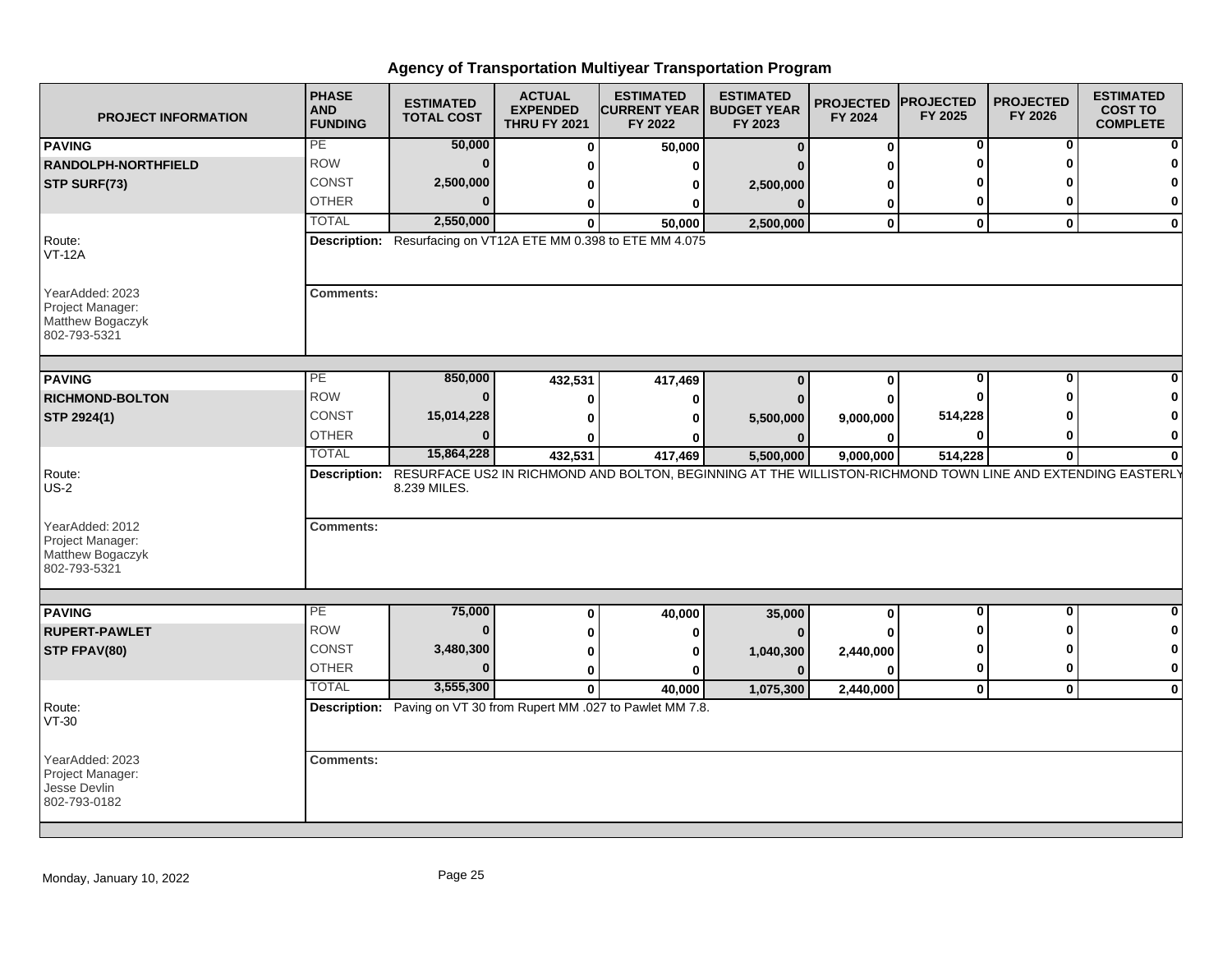| <b>PROJECT INFORMATION</b>                                                 | <b>PHASE</b><br><b>AND</b><br><b>FUNDING</b> | <b>ESTIMATED</b><br><b>TOTAL COST</b> | <b>ACTUAL</b><br><b>EXPENDED</b><br><b>THRU FY 2021</b> | <b>ESTIMATED</b><br><b>CURRENT YEAR   BUDGET YEAR</b><br>FY 2022                                                                 | <b>ESTIMATED</b><br>FY 2023 | <b>PROJECTED</b><br>FY 2024 | <b>PROJECTED</b><br>FY 2025 | <b>PROJECTED</b><br>FY 2026 | <b>ESTIMATED</b><br><b>COST TO</b><br><b>COMPLETE</b> |
|----------------------------------------------------------------------------|----------------------------------------------|---------------------------------------|---------------------------------------------------------|----------------------------------------------------------------------------------------------------------------------------------|-----------------------------|-----------------------------|-----------------------------|-----------------------------|-------------------------------------------------------|
| <b>PAVING</b>                                                              | PE                                           | 400,000                               | $\bf{0}$                                                | 75,000                                                                                                                           | 325,000                     | 0                           | 0                           | 0                           |                                                       |
| <b>RUTLAND CITY</b>                                                        | <b>ROW</b>                                   | $\bf{0}$                              | U                                                       | U                                                                                                                                |                             | U                           |                             | ŋ                           |                                                       |
| <b>NH PC24(1)</b>                                                          | CONST                                        | 7,000,000                             | 0                                                       | 0                                                                                                                                | 500,000                     | 6,500,000                   |                             |                             |                                                       |
|                                                                            | <b>OTHER</b>                                 | $\Omega$                              | 0                                                       | 0                                                                                                                                | $\mathbf{0}$                | $\bf{0}$                    | 0                           | O                           | $\bf{0}$                                              |
|                                                                            | <b>TOTAL</b>                                 | 7,400,000                             | $\bf{0}$                                                | 75,000                                                                                                                           | 825,000                     | 6,500,000                   | $\bf{0}$                    | $\bf{0}$                    | $\bf{0}$                                              |
| Route:<br>$US-7$                                                           | Description:                                 | 2.809.                                |                                                         | Class 1 paving in Rutland City on BR 4 from mm 0.00 to mm 1.942, on US 4 from mm 0.00 to mm 1.250 and on US 7 from mm 0.00 to mm |                             |                             |                             |                             |                                                       |
| YearAdded: 2021<br>Project Manager:<br><b>Brandon Kipp</b><br>802-224-6110 | <b>Comments:</b>                             |                                       |                                                         |                                                                                                                                  |                             |                             |                             |                             |                                                       |
| <b>PAVING</b>                                                              | PE                                           | 35,000                                | 0                                                       | 35,000                                                                                                                           | $\bf{0}$                    | $\bf{0}$                    | $\bf{0}$                    | $\bf{0}$                    |                                                       |
| <b>RYEGATE-ST. JOHNSBURY</b>                                               | <b>ROW</b>                                   | $\bf{0}$                              | 0                                                       | $\bf{0}$                                                                                                                         |                             | 0                           | Λ                           | ∩                           |                                                       |
| IM SURF(70)                                                                | CONST                                        | 4,759,278                             | 0                                                       | 1,200,000                                                                                                                        | 3,559,278                   |                             |                             |                             | 0                                                     |
|                                                                            | <b>OTHER</b>                                 | $\bf{0}$                              | 0                                                       | 0                                                                                                                                |                             | 0                           | 0                           | 0                           | 0                                                     |
|                                                                            | <b>TOTAL</b>                                 | 4,794,278                             | $\mathbf{0}$                                            | 1,235,000                                                                                                                        | 3,559,278                   | $\mathbf 0$                 | $\mathbf{0}$                | $\mathbf 0$                 | $\mathbf 0$                                           |
| Route:<br>I-91                                                             |                                              |                                       |                                                         | Description: Paving along I-91 NB from Ryegate MM 115.132 to St Johnsbury MM 129.825.                                            |                             |                             |                             |                             |                                                       |
| YearAdded: 2023<br>Project Manager:<br>Matthew Bogaczyk<br>802-793-5321    | <b>Comments:</b>                             |                                       |                                                         |                                                                                                                                  |                             |                             |                             |                             |                                                       |
| <b>PAVING</b>                                                              | PE                                           | 75,000                                | 0                                                       | $\bf{0}$                                                                                                                         | $\bf{0}$                    | 40,000                      | 35,000                      | 0                           | $\bf{0}$                                              |
| <b>RYEGATE-ST. JOHNSBURY</b>                                               | <b>ROW</b>                                   | $\bf{0}$                              | 0                                                       | U                                                                                                                                |                             | $\bf{0}$                    | 0                           | 0                           | 0                                                     |
| STP FPAV(65)                                                               | <b>CONST</b>                                 | 2,499,300                             | 0                                                       | ŋ                                                                                                                                |                             | 0                           | 749,300                     | 1,750,000                   | 0                                                     |
|                                                                            | <b>OTHER</b>                                 | $\Omega$                              | 0                                                       | 0                                                                                                                                | 0                           | U                           | 0                           | $\bf{0}$                    | $\mathbf{0}$                                          |
|                                                                            | <b>TOTAL</b>                                 | 2,574,300                             | $\mathbf{0}$                                            | $\bf{0}$                                                                                                                         | $\mathbf{0}$                | 40,000                      | 784,300                     | 1,750,000                   | $\mathbf 0$                                           |
| Route:<br>$US-5$                                                           |                                              |                                       |                                                         | Description: Paving along US 5 from Ryegate MM 1.157 to St Johnsbury MM 1.32.                                                    |                             |                             |                             |                             |                                                       |
| YearAdded: 2023<br>Project Manager:<br>Jesse Devlin<br>802-793-0182        | <b>Comments:</b>                             |                                       |                                                         |                                                                                                                                  |                             |                             |                             |                             |                                                       |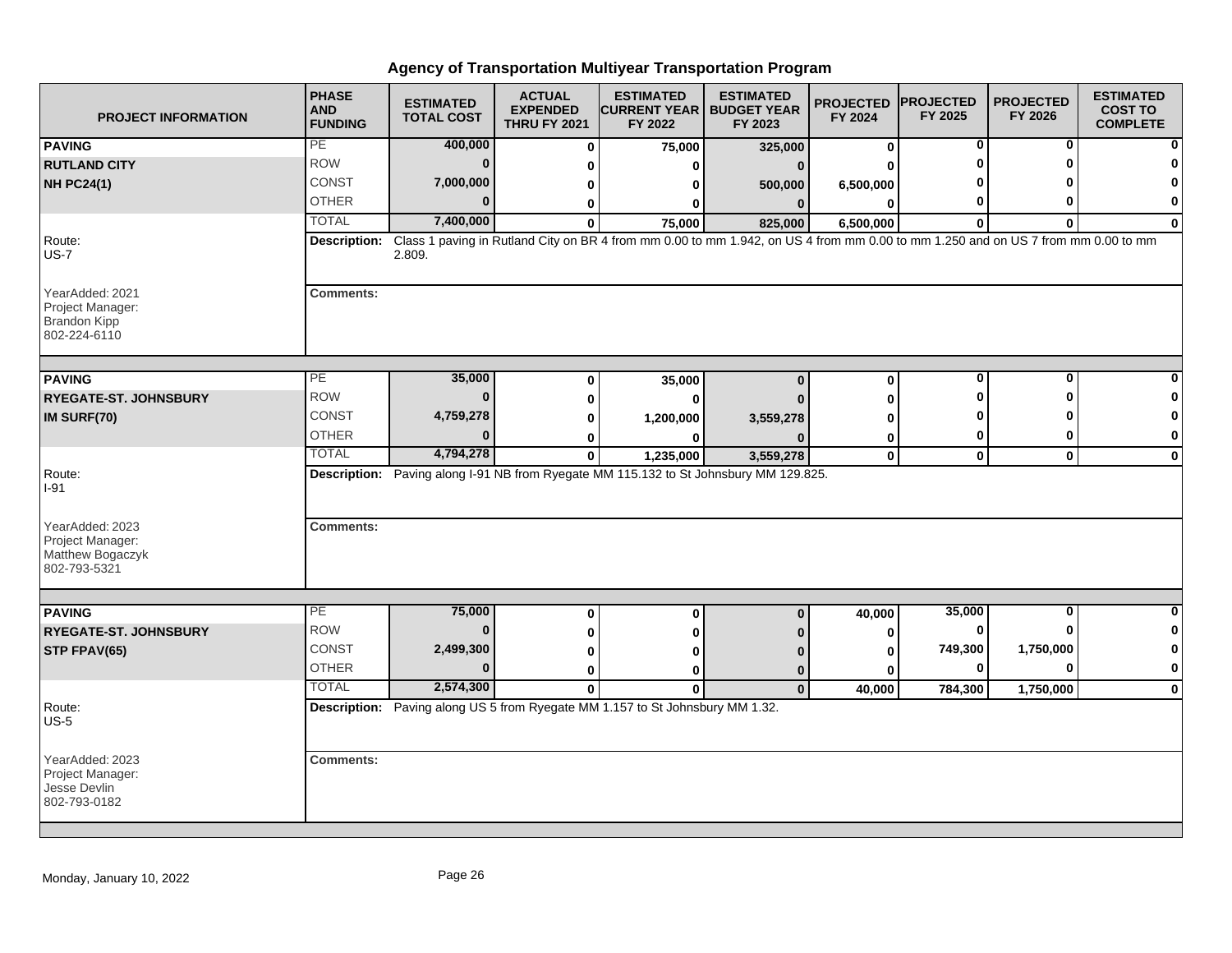| <b>PROJECT INFORMATION</b>                                              | <b>PHASE</b><br><b>AND</b><br><b>FUNDING</b> | <b>ESTIMATED</b><br><b>TOTAL COST</b>                          | <b>ACTUAL</b><br><b>EXPENDED</b><br><b>THRU FY 2021</b> | <b>ESTIMATED</b><br><b>CURRENT YEAR</b>  <br>FY 2022                                 | <b>ESTIMATED</b><br><b>BUDGET YEAR</b><br>FY 2023 | <b>PROJECTED</b><br>FY 2024 | <b>PROJECTED</b><br>FY 2025 | <b>PROJECTED</b><br>FY 2026 | <b>ESTIMATED</b><br><b>COST TO</b><br><b>COMPLETE</b> |
|-------------------------------------------------------------------------|----------------------------------------------|----------------------------------------------------------------|---------------------------------------------------------|--------------------------------------------------------------------------------------|---------------------------------------------------|-----------------------------|-----------------------------|-----------------------------|-------------------------------------------------------|
| <b>PAVING</b>                                                           | PE                                           | 30,000                                                         | 6,365                                                   | 23,635                                                                               | $\Omega$                                          | $\bf{0}$                    | 0                           | 0                           |                                                       |
| <b>SHAFTSBURY</b>                                                       | <b>ROW</b>                                   | $\Omega$                                                       | 0                                                       | ŋ                                                                                    |                                                   | O                           | 0                           | U                           |                                                       |
| STP FPAV(54)                                                            | <b>CONST</b>                                 | 1,341,314                                                      | 0                                                       | 760,000                                                                              | 581,314                                           | 0                           |                             |                             |                                                       |
|                                                                         | <b>OTHER</b>                                 |                                                                |                                                         | <sup>0</sup>                                                                         | n                                                 | 0                           | 0                           | 0                           | $\mathbf 0$                                           |
|                                                                         | <b>TOTAL</b>                                 | 1,371,314                                                      | 6,365                                                   | 783,635                                                                              | 581,314                                           | $\bf{0}$                    | $\mathbf 0$                 | $\mathbf 0$                 | 0                                                     |
| Route:<br>VT-7A                                                         |                                              | <b>Description:</b> District paving on VT 7A from MM 1.06-4.1. |                                                         |                                                                                      |                                                   |                             |                             |                             |                                                       |
| YearAdded: 2023<br>Project Manager:<br>Matthew Bogaczyk<br>802-793-5321 | <b>Comments:</b>                             |                                                                |                                                         |                                                                                      |                                                   |                             |                             |                             |                                                       |
| <b>PAVING</b>                                                           | PE                                           | 150,000                                                        | $\bf{0}$                                                | $\Omega$                                                                             | $\Omega$                                          |                             | 100,000                     | 25,000                      |                                                       |
| <b>SHAFTSBURY-BENNINGTON</b>                                            | <b>ROW</b>                                   | $\bf{0}$                                                       |                                                         |                                                                                      |                                                   | 25,000                      | 0                           | O                           |                                                       |
|                                                                         | CONST                                        | 3,049,000                                                      | $\Omega$                                                | ŋ                                                                                    |                                                   | $\bf{0}$                    | 0                           | 919,000                     | 2,130,000                                             |
| <b>STP PS25(9)</b>                                                      | <b>OTHER</b>                                 | $\Omega$                                                       | O                                                       |                                                                                      |                                                   | ŋ                           | O                           | $\bf{0}$                    | $\Omega$                                              |
|                                                                         | <b>TOTAL</b>                                 | 3,199,000                                                      | 0<br>$\bf{0}$                                           | 0                                                                                    | $\mathbf{0}$                                      | 0<br>25,000                 | 100,000                     | 944,000                     | 2,130,000                                             |
| Route:<br>$VT-67$<br>YearAdded: 2023                                    | <b>Comments:</b>                             |                                                                |                                                         | Description: Level and overlay on VT 67 from Shaftsbury MM 0 to Bennington MM 0.251. |                                                   |                             |                             |                             |                                                       |
| Project Manager:<br>Jesse Devlin<br>802-793-0182                        |                                              |                                                                |                                                         |                                                                                      |                                                   |                             |                             |                             |                                                       |
| <b>PAVING</b>                                                           | PE                                           | 75,000                                                         | $\bf{0}$                                                | $\bf{0}$                                                                             | $\mathbf 0$                                       | 40,000                      | 35,000                      | $\bf{0}$                    | $\bf{0}$                                              |
| <b>SHELDON-ENOSBURG</b>                                                 | <b>ROW</b>                                   | $\bf{0}$                                                       | 0                                                       |                                                                                      |                                                   | 0                           | $\bf{0}$                    | U                           | $\mathbf{0}$                                          |
| STP FPAV(68)                                                            | <b>CONST</b>                                 | 2,804,700                                                      | 0                                                       |                                                                                      |                                                   | 0                           | 844,700                     | 1,960,000                   | 0                                                     |
|                                                                         | <b>OTHER</b>                                 | $\Omega$                                                       | 0                                                       | 0                                                                                    | $\bf{0}$                                          | 0                           | 0                           | $\bf{0}$                    | $\bf{0}$                                              |
|                                                                         | <b>TOTAL</b>                                 | 2,879,700                                                      | $\mathbf{0}$                                            | $\bf{0}$                                                                             | $\mathbf{0}$                                      | 40,000                      | 879,700                     | 1,960,000                   | $\mathbf 0$                                           |
| Route:<br>$VT-105$                                                      |                                              |                                                                |                                                         | Description: Paving on VT 105 from Sheldon MM 2.13 to Enosburg MM 0.464.             |                                                   |                             |                             |                             |                                                       |
| YearAdded: 2023<br>Project Manager:<br>Jesse Devlin<br>802-793-0182     | <b>Comments:</b>                             |                                                                |                                                         |                                                                                      |                                                   |                             |                             |                             |                                                       |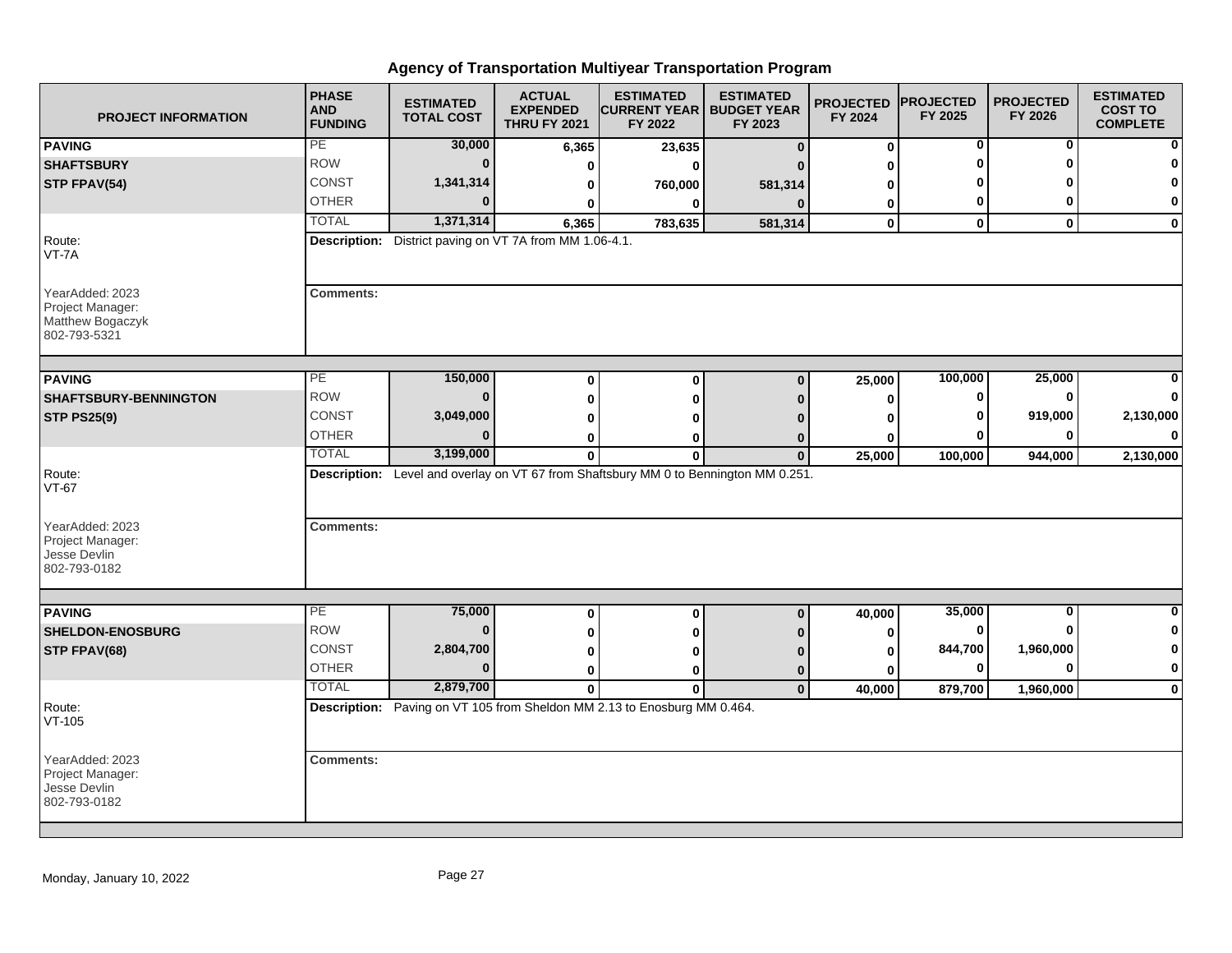| <b>PROJECT INFORMATION</b>                                                     | <b>PHASE</b><br><b>AND</b><br><b>FUNDING</b> | <b>ESTIMATED</b><br><b>TOTAL COST</b> | <b>ACTUAL</b><br><b>EXPENDED</b><br><b>THRU FY 2021</b> | <b>ESTIMATED</b><br><b>CURRENT YEAR   BUDGET YEAR</b><br>FY 2022                                                        | <b>ESTIMATED</b><br>FY 2023 | <b>PROJECTED</b><br>FY 2024 | <b>PROJECTED</b><br>FY 2025 | <b>PROJECTED</b><br>FY 2026 | <b>ESTIMATED</b><br><b>COST TO</b><br><b>COMPLETE</b> |
|--------------------------------------------------------------------------------|----------------------------------------------|---------------------------------------|---------------------------------------------------------|-------------------------------------------------------------------------------------------------------------------------|-----------------------------|-----------------------------|-----------------------------|-----------------------------|-------------------------------------------------------|
| <b>PAVING</b>                                                                  | PE                                           | 1,000                                 | $\bf{0}$                                                | 1,000                                                                                                                   | $\bf{0}$                    | 0                           | 0                           | 0                           |                                                       |
| <b>SPRINGFIELD-WINDSOR</b>                                                     | <b>ROW</b>                                   | $\mathbf{0}$                          | 0                                                       | ŋ                                                                                                                       |                             | U                           | ŋ                           | O                           |                                                       |
| STP FPAV(48)C/2                                                                | <b>CONST</b>                                 | 1,133,071                             | 0                                                       | 850,000                                                                                                                 | 283,071                     | U                           |                             |                             |                                                       |
|                                                                                | <b>OTHER</b>                                 | $\bf{0}$                              | 0                                                       | 0                                                                                                                       | $\Omega$                    | 0                           | 0                           | O                           | 0                                                     |
|                                                                                | <b>TOTAL</b>                                 | 1,134,071                             | $\mathbf{0}$                                            | 851,000                                                                                                                 | 283,071                     | $\mathbf{0}$                | $\mathbf{0}$                | $\mathbf{0}$                | $\mathbf{0}$                                          |
| Route:<br>$US-5$                                                               |                                              |                                       |                                                         | Description: District paving on US 5 from Weathersfield MM 3.18 to Windsor MM 0.8.                                      |                             |                             |                             |                             |                                                       |
| YearAdded: 2023<br>Project Manager:<br><b>Christopher Bump</b><br>802-356-7678 | <b>Comments:</b>                             |                                       |                                                         |                                                                                                                         |                             |                             |                             |                             |                                                       |
| <b>PAVING</b>                                                                  | PE                                           | 75,000                                | $\bf{0}$                                                |                                                                                                                         |                             | 0                           | $\mathbf 0$                 | $\bf{0}$                    |                                                       |
| <b>ST. ALBANS TOWN</b>                                                         | <b>ROW</b>                                   | $\bf{0}$                              |                                                         | 40,000                                                                                                                  | 35,000                      |                             | ŋ                           | ŋ                           | 0                                                     |
|                                                                                | <b>CONST</b>                                 | 3,503,100                             | 0                                                       | 0                                                                                                                       |                             | $\bf{0}$                    |                             |                             | 0                                                     |
| STP FPAV(66)                                                                   | <b>OTHER</b>                                 | $\Omega$                              | 0                                                       | 0                                                                                                                       | 1,053,100                   | 2,450,000                   | 0                           | 0                           | 0                                                     |
|                                                                                | <b>TOTAL</b>                                 | 3,578,100                             | 0<br>$\mathbf 0$                                        | ŋ<br>40,000                                                                                                             | 1,088,100                   | $\bf{0}$<br>2,450,000       | $\mathbf{0}$                | $\mathbf 0$                 | $\bf{0}$                                              |
| Route:<br>VT-104                                                               |                                              |                                       |                                                         | Description: Paving on VT 104 from Fairfax MM 6.859 to St Albans Town MM 4.11.                                          |                             |                             |                             |                             |                                                       |
| YearAdded: 2023<br>Project Manager:<br>Jesse Devlin<br>802-793-0182            | <b>Comments:</b>                             |                                       |                                                         |                                                                                                                         |                             |                             |                             |                             |                                                       |
| <b>PAVING</b>                                                                  | $\overline{PE}$                              | 200,000                               | $\bf{0}$                                                | 0                                                                                                                       | 50,000                      | 100,000                     | 50,000                      | 0                           | ŋ                                                     |
| <b>ST. ALBANS TOWN-SWANTON</b>                                                 | <b>ROW</b>                                   | $\bf{0}$                              | 0                                                       | 0                                                                                                                       | $\bf{0}$                    | 0                           | 0                           |                             | 0                                                     |
| <b>STP PS25(7)</b>                                                             | CONST                                        | 3,969,500                             | 0                                                       | ŋ                                                                                                                       |                             | 0                           | 1,189,500                   | 2,780,000                   | 0                                                     |
|                                                                                | <b>OTHER</b>                                 | $\Omega$                              | 0                                                       | ŋ                                                                                                                       |                             | U                           | 0                           | $\bf{0}$                    | $\pmb{0}$                                             |
|                                                                                | <b>TOTAL</b>                                 | 4,169,500                             | $\mathbf{0}$                                            | $\mathbf{0}$                                                                                                            | 50,000                      | 100,000                     | 1,239,500                   | 2,780,000                   | $\mathbf 0$                                           |
| Route:<br>VT-207                                                               |                                              |                                       |                                                         | Description: Resurfacing on US 7 from St Albans MM 1.183 to Swanton MM 5.096 including approaches on VT 105 and VT 207. |                             |                             |                             |                             |                                                       |
| YearAdded: 2023<br>Project Manager:<br>Jesse Devlin<br>802-793-0182            | <b>Comments:</b>                             |                                       |                                                         |                                                                                                                         |                             |                             |                             |                             |                                                       |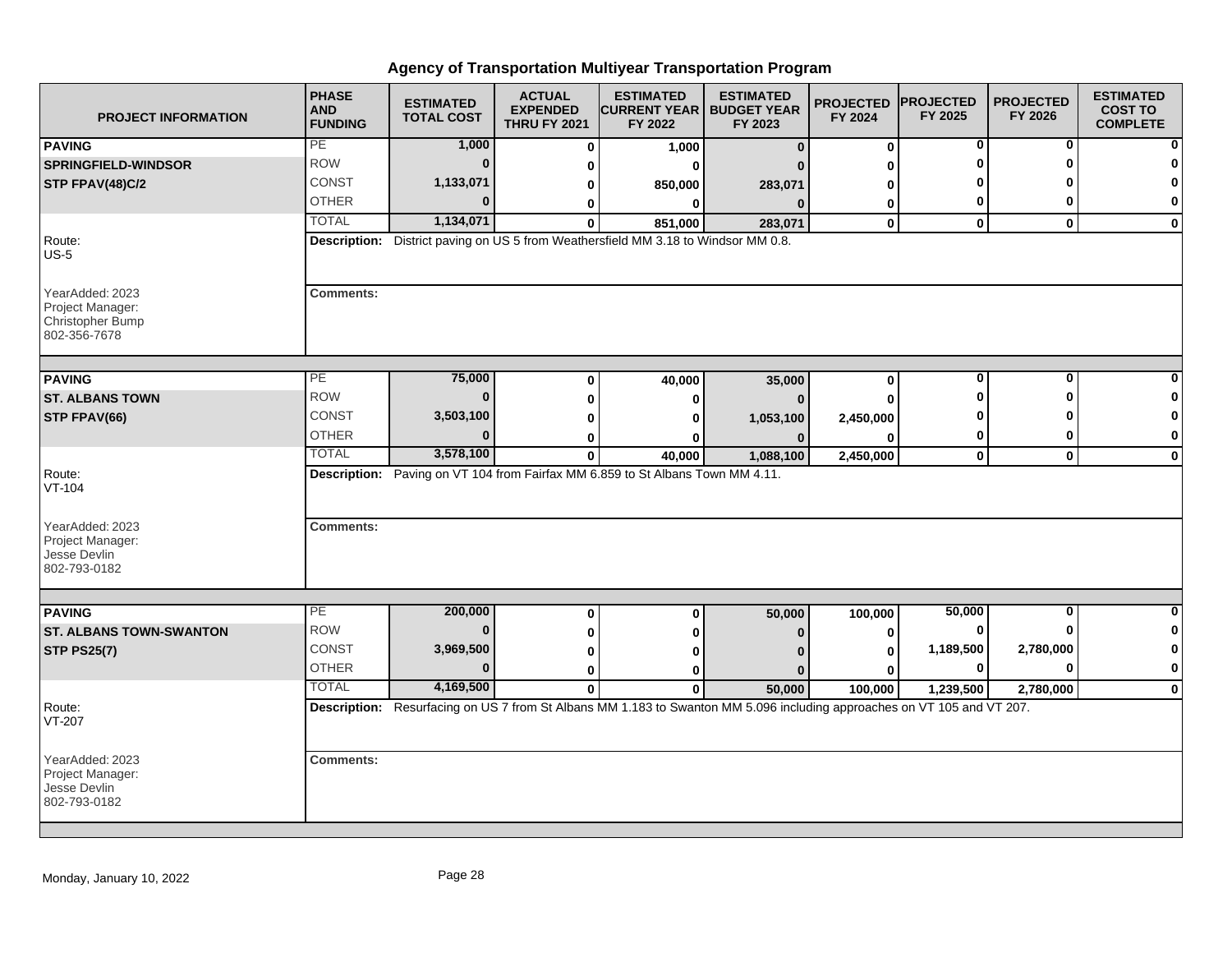| <b>PROJECT INFORMATION</b>                                                 | <b>PHASE</b><br><b>AND</b><br><b>FUNDING</b> | <b>ESTIMATED</b><br><b>TOTAL COST</b>                                                                                                                | <b>ACTUAL</b><br><b>EXPENDED</b><br><b>THRU FY 2021</b> | <b>ESTIMATED</b><br><b>CURRENT YEAR   BUDGET YEAR</b><br>FY 2022 | <b>ESTIMATED</b><br>FY 2023 | <b>PROJECTED</b><br>FY 2024 | <b>PROJECTED</b><br>FY 2025 | <b>PROJECTED</b><br>FY 2026 | <b>ESTIMATED</b><br><b>COST TO</b><br><b>COMPLETE</b> |
|----------------------------------------------------------------------------|----------------------------------------------|------------------------------------------------------------------------------------------------------------------------------------------------------|---------------------------------------------------------|------------------------------------------------------------------|-----------------------------|-----------------------------|-----------------------------|-----------------------------|-------------------------------------------------------|
| <b>PAVING</b>                                                              | PE                                           | 300,000                                                                                                                                              | 1,330                                                   | 248,670                                                          | 50,000                      | 0                           | 0                           | 0                           |                                                       |
| <b>ST. ALBANS-SHELDON</b>                                                  | <b>ROW</b>                                   |                                                                                                                                                      | $\Omega$                                                | 0                                                                | $\bf{0}$                    |                             | 0                           |                             |                                                       |
| STP 2941(1)                                                                | <b>CONST</b>                                 | 3,300,000                                                                                                                                            | $\Omega$                                                |                                                                  | 500,000                     | 2,800,000                   | 0                           |                             |                                                       |
|                                                                            | <b>OTHER</b>                                 |                                                                                                                                                      | O                                                       | n                                                                | $\mathbf{0}$                | $\Omega$                    | 0                           | O                           | 0                                                     |
|                                                                            | <b>TOTAL</b>                                 | 3,600,000                                                                                                                                            | 1,330                                                   | 248,670                                                          | 550,000                     | 2,800,000                   | $\bf{0}$                    | $\Omega$                    |                                                       |
| Route:<br>$VT-105$                                                         |                                              | Description: RESURFACE VT105 IN ST. ALBANS, SWANTON AND SHELDON, BEGINNING AT MM 0.000 IN ST. ALBANS TOWN LINE AND EXTENDIN<br>EASTERLY 7.856 MILES. |                                                         |                                                                  |                             |                             |                             |                             |                                                       |
| YearAdded: 2013<br>Project Manager:<br><b>Brandon Kipp</b><br>802-224-6110 | <b>Comments:</b>                             |                                                                                                                                                      |                                                         |                                                                  |                             |                             |                             |                             |                                                       |
| <b>PAVING</b>                                                              | PE                                           | 125,000                                                                                                                                              | $\bf{0}$                                                | 0                                                                | 25,000                      | 75,000                      | 25,000                      | 0                           |                                                       |
| <b>ST. JOHNSBURY</b>                                                       | <b>ROW</b>                                   |                                                                                                                                                      | $\bf{0}$                                                | 0                                                                | $\bf{0}$                    | 0                           | 0                           |                             |                                                       |
| <b>STP PS23(3)</b>                                                         | <b>CONST</b>                                 | 2,800,000                                                                                                                                            | O                                                       | ŋ                                                                |                             | $\bf{0}$                    | 800,000                     | 2,000,000                   |                                                       |
|                                                                            | <b>OTHER</b>                                 |                                                                                                                                                      | $\bf{0}$                                                | 0                                                                | O                           | 0                           | 0                           | O                           | 0                                                     |
|                                                                            | <b>TOTAL</b>                                 | 2,925,000                                                                                                                                            | $\bf{0}$                                                | $\mathbf 0$                                                      | 25,000                      | 75,000                      | 825,000                     | 2,000,000                   | $\mathbf{0}$                                          |
| Route:<br>$US-2$                                                           |                                              | Description: Paving on US 2 in St Johnsbury from MM 2.313-2.690.                                                                                     |                                                         |                                                                  |                             |                             |                             |                             |                                                       |
| YearAdded: 2023<br>Project Manager:<br>Jesse Devlin<br>802-793-0182        | <b>Comments:</b>                             |                                                                                                                                                      |                                                         |                                                                  |                             |                             |                             |                             |                                                       |
|                                                                            | PE                                           | 250,000                                                                                                                                              |                                                         |                                                                  |                             |                             | 50,000                      | 50,000                      | 0                                                     |
| <b>PAVING</b><br><b>STATEWIDE</b>                                          | <b>ROW</b>                                   |                                                                                                                                                      | 0<br>0                                                  | 50,000<br>$\bf{0}$                                               | 50,000<br>$\bf{0}$          | 50,000<br>$\bf{0}$          | 0                           |                             |                                                       |
|                                                                            | <b>CONST</b>                                 | 10,111,387                                                                                                                                           | 0                                                       |                                                                  |                             |                             | 1,500,000                   | 1,500,000                   | 0                                                     |
|                                                                            | <b>OTHER</b>                                 |                                                                                                                                                      | $\mathbf 0$                                             | 4,111,387<br>0                                                   | 1,500,000<br>$\mathbf{0}$   | 1,500,000<br>$\bf{0}$       | 0                           | O                           | 0                                                     |
|                                                                            | <b>TOTAL</b>                                 | 10,361,387                                                                                                                                           | $\mathbf 0$                                             | 4,161,387                                                        | 1,550,000                   | 1,550,000                   | 1,550,000                   | 1,550,000                   | $\Omega$                                              |
| Route:                                                                     |                                              | Description: CRACK SEAL.                                                                                                                             |                                                         |                                                                  |                             |                             |                             |                             |                                                       |
|                                                                            |                                              |                                                                                                                                                      |                                                         |                                                                  |                             |                             |                             |                             |                                                       |
| YearAdded: 2007<br>Project Manager:<br>Jesse Devlin<br>802-793-0182        | <b>Comments:</b>                             |                                                                                                                                                      |                                                         |                                                                  |                             |                             |                             |                             |                                                       |
|                                                                            |                                              |                                                                                                                                                      |                                                         |                                                                  |                             |                             |                             |                             |                                                       |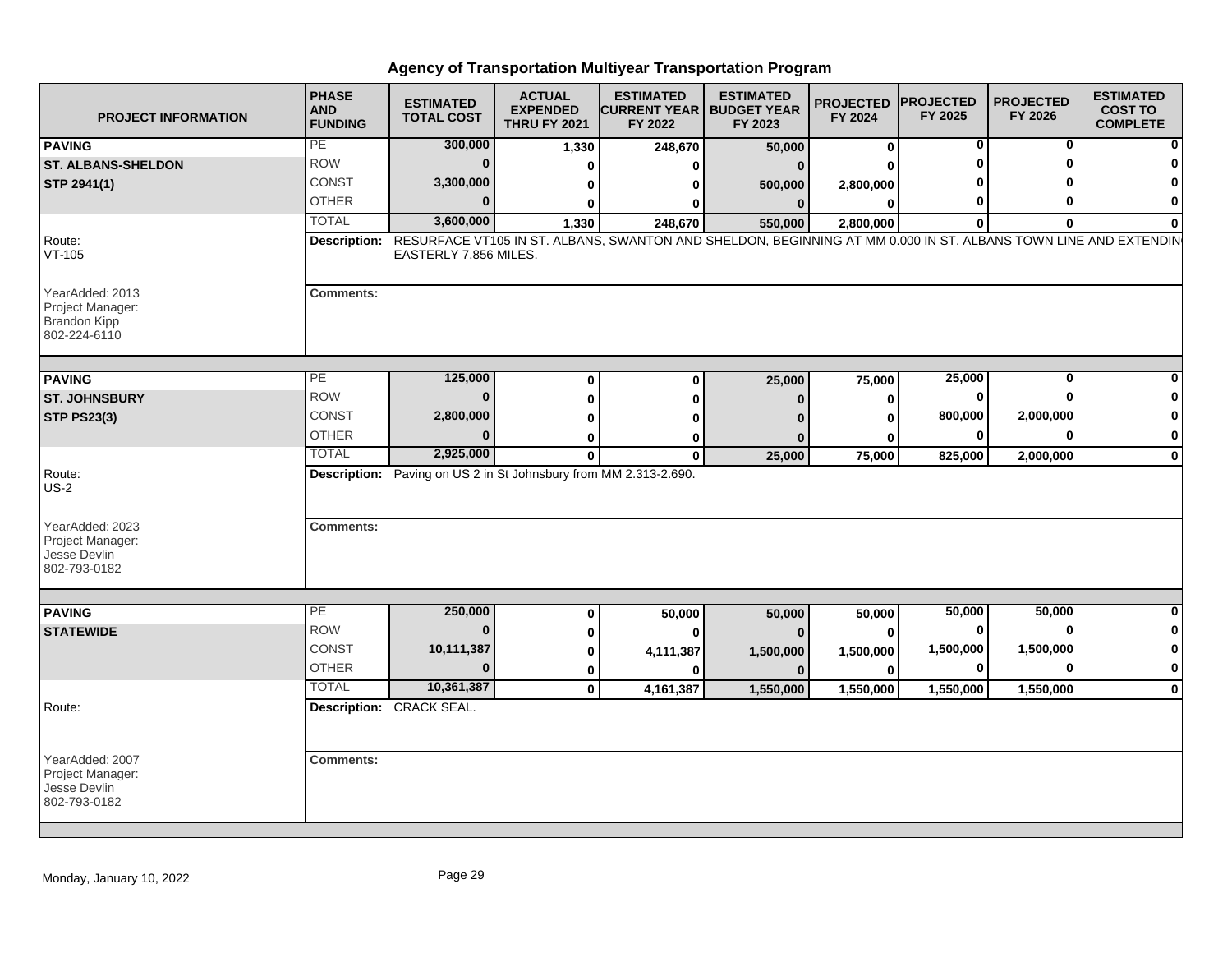| <b>PROJECT INFORMATION</b>                                          | <b>PHASE</b><br><b>AND</b><br><b>FUNDING</b> | <b>ESTIMATED</b><br><b>TOTAL COST</b>       | <b>ACTUAL</b><br><b>EXPENDED</b><br><b>THRU FY 2021</b> | <b>ESTIMATED</b><br><b>CURRENT YEAR   BUDGET YEAR</b><br>FY 2022 | <b>ESTIMATED</b><br>FY 2023 | <b>PROJECTED</b><br>FY 2024 | <b>PROJECTED</b><br>FY 2025 | <b>PROJECTED</b><br>FY 2026 | <b>ESTIMATED</b><br><b>COST TO</b><br><b>COMPLETE</b> |
|---------------------------------------------------------------------|----------------------------------------------|---------------------------------------------|---------------------------------------------------------|------------------------------------------------------------------|-----------------------------|-----------------------------|-----------------------------|-----------------------------|-------------------------------------------------------|
| <b>PAVING</b>                                                       | PE                                           | $\bf{0}$                                    | 0                                                       | $\bf{0}$                                                         | $\mathbf{0}$                | 0                           | 0                           | 0                           | $\mathbf{0}$                                          |
| <b>STATEWIDE</b>                                                    | <b>ROW</b>                                   | $\bf{0}$                                    | 0                                                       | n                                                                |                             |                             |                             |                             | 0                                                     |
|                                                                     | CONST                                        | 11,250,000                                  | 0                                                       | 1,250,000                                                        | 2,500,000                   | 2,500,000                   | 2,500,000                   | 2,500,000                   | $\bf{0}$                                              |
|                                                                     | <b>OTHER</b>                                 | $\Omega$                                    | 0                                                       | 0                                                                | $\bf{0}$                    | 0                           | $\bf{0}$                    |                             | $\mathbf{0}$                                          |
|                                                                     | <b>TOTAL</b>                                 | 11,250,000                                  | $\mathbf{0}$                                            | 1,250,000                                                        | 2,500,000                   | 2,500,000                   | 2,500,000                   | 2,500,000                   | $\mathbf{0}$                                          |
| Route:                                                              |                                              | <b>Description: DISTRICT LEVELING.</b>      |                                                         |                                                                  |                             |                             |                             |                             |                                                       |
| YearAdded: 2007<br>Project Manager:<br>Jesse Devlin<br>802-793-0182 | <b>Comments:</b>                             |                                             |                                                         |                                                                  |                             |                             |                             |                             |                                                       |
| <b>PAVING</b>                                                       | PE                                           | 400,000                                     | 0                                                       | 100,000                                                          | 100,000                     | 100,000                     | 100,000                     | $\Omega$                    | 0                                                     |
| <b>STATEWIDE</b>                                                    | <b>ROW</b>                                   | $\Omega$                                    | 0                                                       | 0                                                                | $\bf{0}$                    | 0                           | ŋ                           |                             | 0                                                     |
|                                                                     | CONST                                        | $\Omega$                                    | 0                                                       | o                                                                | n                           |                             |                             |                             | $\mathbf 0$                                           |
|                                                                     | <b>OTHER</b>                                 | $\Omega$                                    | 0                                                       |                                                                  | 0                           | O                           |                             |                             | $\mathbf{0}$                                          |
|                                                                     | <b>TOTAL</b>                                 | 400,000                                     | $\bf{0}$                                                | 100,000                                                          | 100,000                     | 100,000                     | 100,000                     | $\mathbf{0}$                | $\mathbf{0}$                                          |
| Route:<br>YearAdded: 2007<br>Project Manager:                       | <b>Comments:</b>                             | Description: PAVEMENT ANALYSIS AND TESTING. |                                                         |                                                                  |                             |                             |                             |                             |                                                       |
| Jesse Devlin<br>802-793-0182                                        |                                              |                                             |                                                         |                                                                  |                             |                             |                             |                             |                                                       |
| <b>PAVING</b>                                                       | PE                                           | 1,559,823                                   | 0                                                       | 348,675                                                          | 311,148                     | 300,000                     | 300,000                     | 300,000                     | $\mathbf{0}$                                          |
| <b>STATEWIDE</b>                                                    | <b>ROW</b>                                   | $\bf{0}$                                    | 0                                                       | $\bf{0}$                                                         | $\bf{0}$                    | O                           | 0                           | ŋ                           | $\mathbf{0}$                                          |
|                                                                     | <b>CONST</b>                                 | 53,251,760                                  | 0                                                       | 17,851,025                                                       | 3,252,985                   | 2,000,000                   | 15,147,750                  | 15,000,000                  | $\mathbf{0}$                                          |
|                                                                     | <b>OTHER</b>                                 | $\Omega$                                    | 0                                                       | 0                                                                | $\bf{0}$                    | ŋ                           | $\bf{0}$                    |                             | $\mathbf{0}$                                          |
|                                                                     | <b>TOTAL</b>                                 | 54,811,583                                  | $\mathbf 0$                                             | 18,199,700                                                       | 3,564,133                   | 2,300,000                   | 15,447,750                  | 15,300,000                  | $\mathbf{0}$                                          |
| Route:                                                              |                                              |                                             |                                                         | <b>Description:</b> PREVENTIVE MAINTENANCE SURFACE TREATMENTS.   |                             |                             |                             |                             |                                                       |
| YearAdded: 2007<br>Project Manager:<br>Jesse Devlin<br>802-793-0182 | <b>Comments:</b>                             |                                             |                                                         |                                                                  |                             |                             |                             |                             |                                                       |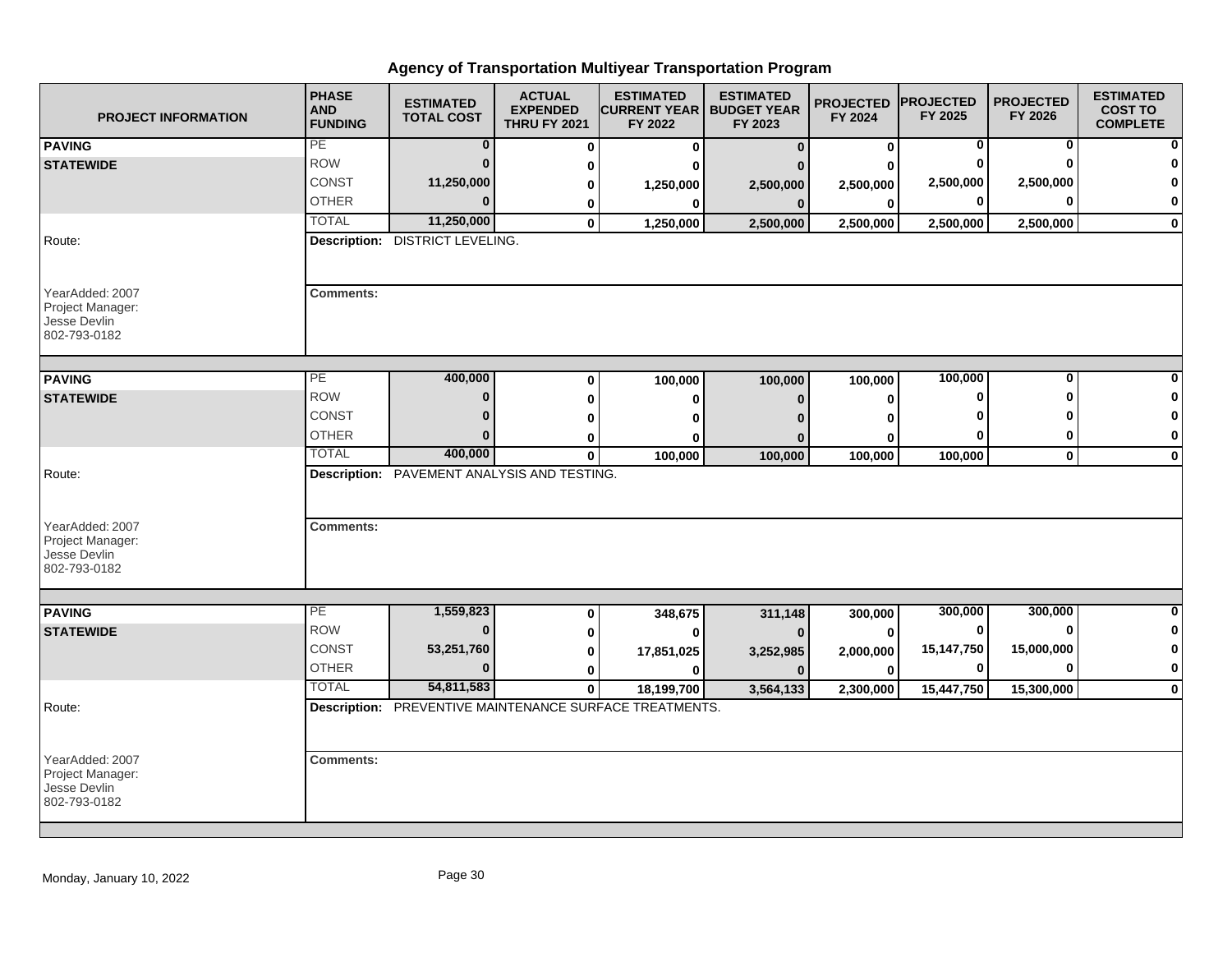| <b>PROJECT INFORMATION</b>                                          | <b>PHASE</b><br><b>AND</b><br><b>FUNDING</b> | <b>ESTIMATED</b><br><b>TOTAL COST</b>                   | <b>ACTUAL</b><br><b>EXPENDED</b><br><b>THRU FY 2021</b> | <b>ESTIMATED</b><br><b>CURRENT YEAR   BUDGET YEAR</b><br>FY 2022 | <b>ESTIMATED</b><br>FY 2023 | <b>PROJECTED</b><br>FY 2024 | <b>PROJECTED</b><br>FY 2025 | <b>PROJECTED</b><br>FY 2026 | <b>ESTIMATED</b><br><b>COST TO</b><br><b>COMPLETE</b> |
|---------------------------------------------------------------------|----------------------------------------------|---------------------------------------------------------|---------------------------------------------------------|------------------------------------------------------------------|-----------------------------|-----------------------------|-----------------------------|-----------------------------|-------------------------------------------------------|
| <b>PAVING</b>                                                       | PE                                           | $\bf{0}$                                                | $\bf{0}$                                                | $\bf{0}$                                                         | $\bf{0}$                    | $\mathbf 0$                 | 0                           | 0                           | $\bf{0}$                                              |
| <b>STATEWIDE</b>                                                    | <b>ROW</b>                                   | $\mathbf 0$                                             | 0                                                       | ŋ                                                                |                             | ŋ                           | Λ                           |                             | 0                                                     |
|                                                                     | CONST                                        | 350,000                                                 | 0                                                       | 100,000                                                          | 250,000                     |                             |                             |                             | $\mathbf{0}$                                          |
|                                                                     | <b>OTHER</b>                                 | $\Omega$                                                | 0                                                       | 0                                                                | $\mathbf{0}$                | 0                           | 0                           |                             | $\mathbf{0}$                                          |
|                                                                     | <b>TOTAL</b>                                 | 350,000                                                 | $\mathbf 0$                                             | 100,000                                                          | 250,000                     | $\mathbf 0$                 | $\mathbf 0$                 | $\mathbf{0}$                | $\mathbf{0}$                                          |
| Route:<br><b>DISTRICT CULVERT</b>                                   |                                              | <b>Description: DISTRICT CULVERT.</b>                   |                                                         |                                                                  |                             |                             |                             |                             |                                                       |
| YearAdded: 2015<br>Project Manager:<br>Jesse Devlin<br>802-793-0182 | <b>Comments:</b>                             |                                                         |                                                         |                                                                  |                             |                             |                             |                             |                                                       |
| <b>PAVING</b>                                                       | PE                                           | 2,750,000                                               | 0                                                       | $\Omega$                                                         | 250,000                     | 500,000                     | 1,000,000                   | 1,000,000                   | 0                                                     |
| <b>STATEWIDE</b>                                                    | <b>ROW</b>                                   | $\bf{0}$                                                | 0                                                       | $\bf{0}$                                                         | $\bf{0}$                    | $\mathbf{0}$                | 0                           |                             | 0                                                     |
|                                                                     | CONST                                        | 57,000,000                                              | 0                                                       |                                                                  | n                           | $\mathbf{0}$                | 34,000,000                  | 23,000,000                  | 0                                                     |
|                                                                     | <b>OTHER</b>                                 | $\mathbf{0}$                                            |                                                         |                                                                  |                             |                             | $\bf{0}$                    |                             | $\mathbf{0}$                                          |
|                                                                     | <b>TOTAL</b>                                 | 59,750,000                                              | 0<br>$\bf{0}$                                           | 0<br>$\bf{0}$                                                    | 0<br>250,000                | 0<br>500,000                | 35,000,000                  | 24,000,000                  | $\mathbf{0}$                                          |
| Route:<br>VARIOUS-ROUTES                                            |                                              | Description: PAVING PROJECTS TO BE IDENTIFIED.          |                                                         |                                                                  |                             |                             |                             |                             |                                                       |
| YearAdded: 2007<br>Project Manager:<br>Jesse Devlin<br>802-793-0182 | <b>Comments:</b>                             |                                                         |                                                         |                                                                  |                             |                             |                             |                             |                                                       |
|                                                                     | $\overline{PE}$                              | 1,600,000                                               |                                                         |                                                                  |                             |                             | 400,000                     | 400,000                     | $\mathbf{0}$                                          |
| <b>PAVING</b><br><b>STATEWIDE</b>                                   | <b>ROW</b>                                   | $\mathbf 0$                                             | 0                                                       | $\mathbf 0$                                                      | 400,000                     | 400,000                     | 0                           | ∩                           | $\mathbf{0}$                                          |
| <b>Class 1 Paving</b>                                               | <b>CONST</b>                                 | 11,000,000                                              | 0                                                       | 0                                                                | $\Omega$                    | 0                           | 3,000,000                   | 8,000,000                   | $\mathbf{0}$                                          |
|                                                                     | <b>OTHER</b>                                 | $\bf{0}$                                                | 0<br>$\bf{0}$                                           |                                                                  |                             | 0<br>O                      | $\bf{0}$                    |                             | $\mathbf{0}$                                          |
|                                                                     | <b>TOTAL</b>                                 | 12,600,000                                              | $\mathbf{0}$                                            | 0<br>$\bf{0}$                                                    | $\bf{0}$<br>400,000         | 400,000                     | 3,400,000                   | 8,400,000                   | $\mathbf{0}$                                          |
| Route:                                                              |                                              | Description: Statewide Class 1 paving to be identified. |                                                         |                                                                  |                             |                             |                             |                             |                                                       |
|                                                                     |                                              |                                                         |                                                         |                                                                  |                             |                             |                             |                             |                                                       |
| YearAdded: 2019<br>Project Manager:<br>Jesse Devlin<br>802-793-0182 | <b>Comments:</b>                             |                                                         |                                                         |                                                                  |                             |                             |                             |                             |                                                       |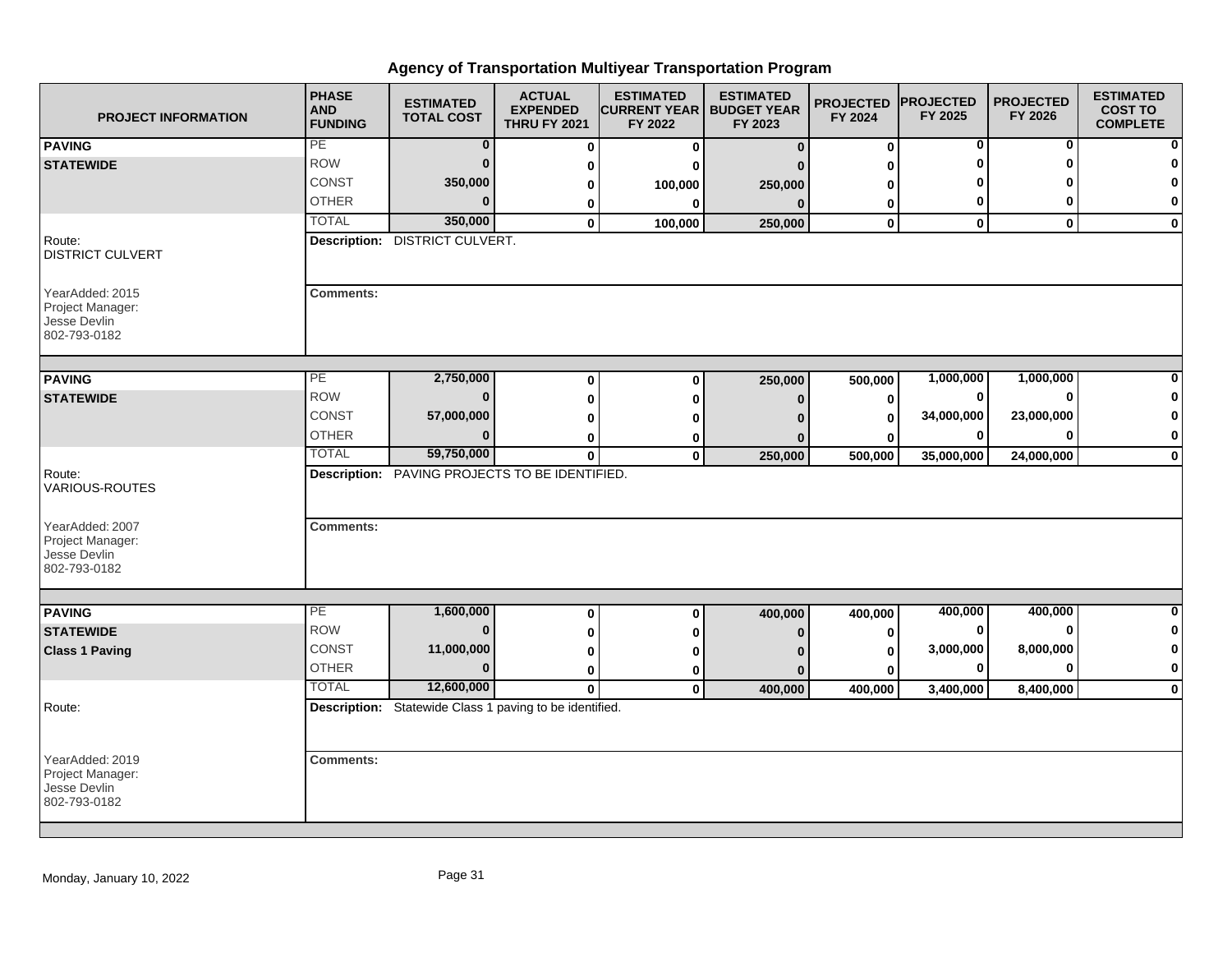| <b>PROJECT INFORMATION</b>                                                 | <b>PHASE</b><br><b>AND</b><br><b>FUNDING</b> | <b>ESTIMATED</b><br><b>TOTAL COST</b>      | <b>ACTUAL</b><br><b>EXPENDED</b><br><b>THRU FY 2021</b> | <b>ESTIMATED</b><br><b>CURRENT YEAR  </b><br>FY 2022                                                                                                                                                                                                                                                    | <b>ESTIMATED</b><br><b>BUDGET YEAR</b><br>FY 2023 | <b>PROJECTED PROJECTED</b><br>FY 2024 | FY 2025  | <b>PROJECTED</b><br>FY 2026 | <b>ESTIMATED</b><br><b>COST TO</b><br><b>COMPLETE</b> |
|----------------------------------------------------------------------------|----------------------------------------------|--------------------------------------------|---------------------------------------------------------|---------------------------------------------------------------------------------------------------------------------------------------------------------------------------------------------------------------------------------------------------------------------------------------------------------|---------------------------------------------------|---------------------------------------|----------|-----------------------------|-------------------------------------------------------|
| <b>PAVING</b>                                                              | PE                                           | 1,200,000                                  | O                                                       | 200,000                                                                                                                                                                                                                                                                                                 | 200,000                                           | 200,000                               | 200,000  | 200,000                     | 200,000                                               |
| <b>STATEWIDE</b>                                                           | <b>ROW</b>                                   | 0                                          |                                                         |                                                                                                                                                                                                                                                                                                         | $\Omega$                                          |                                       | n        | $\bf{0}$                    |                                                       |
| STP FWDT(21)                                                               | CONST                                        | 0                                          |                                                         |                                                                                                                                                                                                                                                                                                         |                                                   |                                       |          |                             |                                                       |
|                                                                            | <b>OTHER</b>                                 | U                                          |                                                         |                                                                                                                                                                                                                                                                                                         |                                                   |                                       |          | ŋ                           |                                                       |
|                                                                            | <b>TOTAL</b>                                 | 1,200,000                                  |                                                         | 200.000                                                                                                                                                                                                                                                                                                 | 200,000                                           | 200,000                               | 200,000  | 200,000                     | 200,000                                               |
| Route:                                                                     |                                              | purchases, training, supplies and repairs. |                                                         | Description: Performance and analysis of falling weight deflectometer tests, coring, skid tests, pavement roughness tests. Also includes equipment                                                                                                                                                      |                                                   |                                       |          |                             |                                                       |
| YearAdded: 2023<br>Project Manager:<br>Jesse Devlin<br>802-793-0182        | <b>Comments:</b>                             |                                            |                                                         |                                                                                                                                                                                                                                                                                                         |                                                   |                                       |          |                             |                                                       |
| <b>PAVING</b>                                                              | PЕ                                           | 2,800,000                                  |                                                         | $\mathbf{0}$                                                                                                                                                                                                                                                                                            | 700,000                                           | 700,000                               | 700,000  | 700,000                     |                                                       |
| <b>STATEWIDE</b>                                                           | <b>ROW</b>                                   | 0                                          |                                                         |                                                                                                                                                                                                                                                                                                         | $\Omega$                                          |                                       |          | 0                           |                                                       |
| STP PAVE()                                                                 | <b>CONST</b>                                 | U                                          |                                                         |                                                                                                                                                                                                                                                                                                         |                                                   |                                       |          | Λ                           |                                                       |
|                                                                            | <b>OTHER</b>                                 | U                                          |                                                         |                                                                                                                                                                                                                                                                                                         | ŋ                                                 |                                       |          | ŋ                           | 0                                                     |
|                                                                            | <b>TOTAL</b>                                 | 2,800,000                                  | 0                                                       | $\mathbf 0$                                                                                                                                                                                                                                                                                             | 700,000                                           | 700,000                               | 700,000  | 700,000                     | 0                                                     |
| Route:                                                                     |                                              |                                            |                                                         | Description: PROJECT IS FOR ROADWAY SURFACE INVENTORY, DEVELOPING THE ANNUAL PAVING<br>OPERATION OF THE PAVEMENT MANAGEMENT SYSTEM, PERFORM SKID TESTING AND FALLING WEIGHT DEFLECTOMETER<br>TESTS, CORING AND ANALYSIS TO DETERMINE PROPER RESURFACING TREATMENT, AND PE OF PAVING PROJECTS IDENTIFIED |                                                   |                                       |          | PROGRAM, MAINTENANCE AND    |                                                       |
| YearAdded: 2020<br>Project Manager:<br>Jesse Devlin<br>802-793-0182        | <b>Comments:</b>                             |                                            |                                                         |                                                                                                                                                                                                                                                                                                         |                                                   |                                       |          |                             |                                                       |
|                                                                            | $\overline{PE}$                              | 50,000                                     |                                                         |                                                                                                                                                                                                                                                                                                         |                                                   |                                       | ŋ        | 0                           | 25,000                                                |
| <b>PAVING</b><br><b>STOCKBRIDGE-BETHEL</b>                                 | <b>ROW</b>                                   | $\bf{0}$                                   | O                                                       | 25,000                                                                                                                                                                                                                                                                                                  | $\bf{0}$                                          | $\bf{0}$                              |          | 0                           |                                                       |
| STP SURF(79)                                                               | CONST                                        | 2,900,000                                  |                                                         | -0                                                                                                                                                                                                                                                                                                      |                                                   |                                       |          | 0                           |                                                       |
|                                                                            | <b>OTHER</b>                                 | $\mathbf{0}$                               |                                                         | 900,000<br>n                                                                                                                                                                                                                                                                                            | 2,000,000<br>$\Omega$                             | 0                                     | O        | $\bf{0}$                    |                                                       |
|                                                                            | <b>TOTAL</b>                                 | 2,950,000                                  | 0                                                       | 925,000                                                                                                                                                                                                                                                                                                 | 2,000,000                                         | $\mathbf 0$                           | $\bf{0}$ | $\mathbf 0$                 | 25,000                                                |
| Route:<br>VT-107                                                           |                                              |                                            |                                                         | Description: Paving on VT 107 from Stockbridge Twn MM 0.0 to Bethel Twn MM 3.025.                                                                                                                                                                                                                       |                                                   |                                       |          |                             |                                                       |
| YearAdded: 2023<br>Project Manager:<br><b>Brandon Kipp</b><br>802-224-6110 | <b>Comments:</b>                             |                                            |                                                         |                                                                                                                                                                                                                                                                                                         |                                                   |                                       |          |                             |                                                       |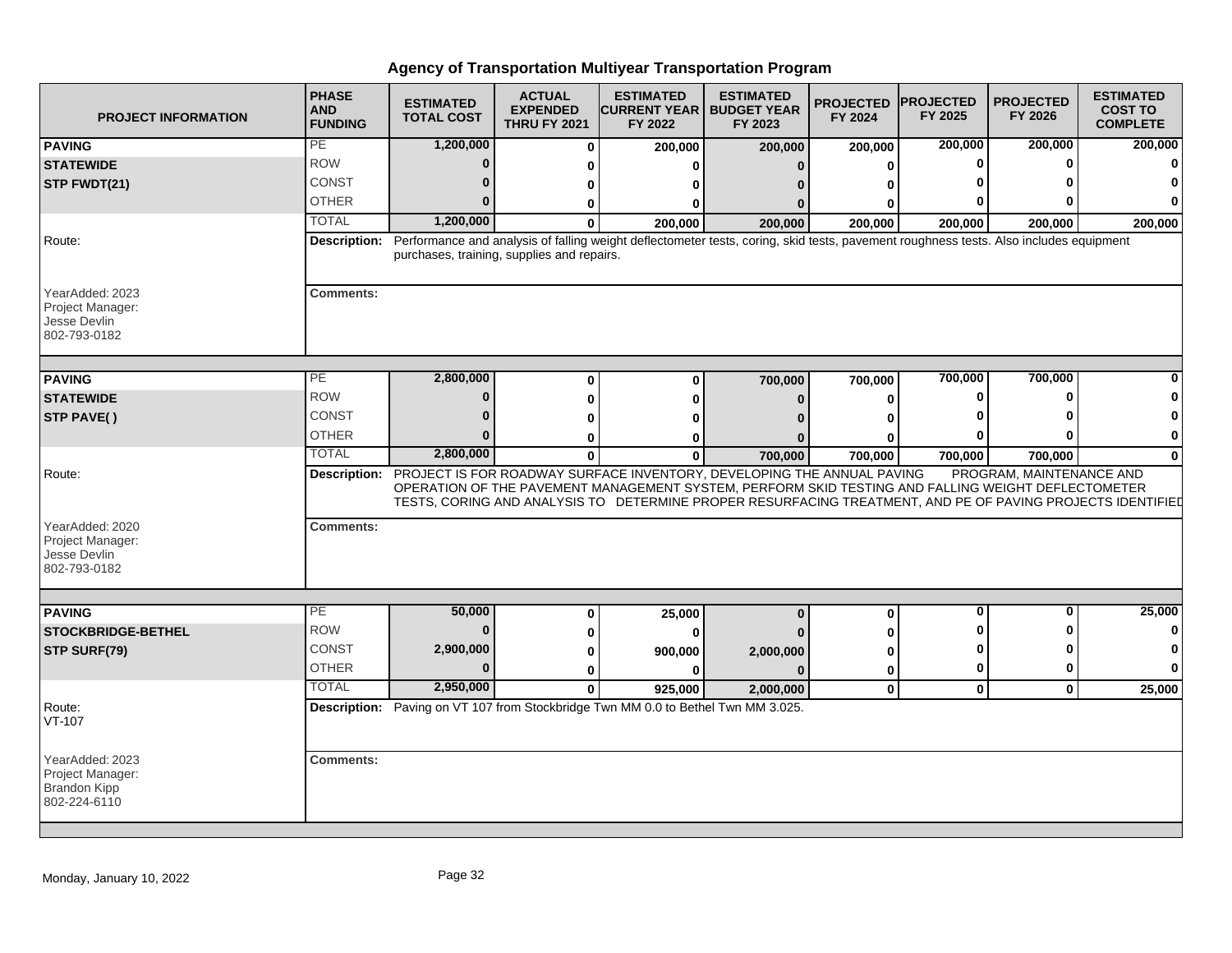| <b>PROJECT INFORMATION</b>                                              | <b>PHASE</b><br><b>AND</b><br><b>FUNDING</b> | <b>ESTIMATED</b><br><b>TOTAL COST</b>                  | <b>ACTUAL</b><br><b>EXPENDED</b><br><b>THRU FY 2021</b> | <b>ESTIMATED</b><br><b>CURRENT YEAR   BUDGET YEAR</b><br>FY 2022                       | <b>ESTIMATED</b><br>FY 2023 | <b>PROJECTED</b><br>FY 2024 | <b>PROJECTED</b><br>FY 2025 | <b>PROJECTED</b><br>FY 2026 | <b>ESTIMATED</b><br><b>COST TO</b><br><b>COMPLETE</b> |
|-------------------------------------------------------------------------|----------------------------------------------|--------------------------------------------------------|---------------------------------------------------------|----------------------------------------------------------------------------------------|-----------------------------|-----------------------------|-----------------------------|-----------------------------|-------------------------------------------------------|
| <b>PAVING</b>                                                           | PE                                           | 50,000                                                 | 32,008                                                  | 17,992                                                                                 | $\Omega$                    | 0                           | 0                           | 0                           | $\mathbf{0}$                                          |
| <b>STOCKBRIDGE-ROCHESTER</b>                                            | <b>ROW</b>                                   | $\bf{0}$                                               | O                                                       |                                                                                        |                             |                             |                             |                             | $\mathbf{0}$                                          |
| STP FPAV(42)                                                            | <b>CONST</b>                                 | 3,043,155                                              |                                                         | 500,000                                                                                | 2,543,155                   |                             |                             |                             | $\mathbf{0}$                                          |
|                                                                         | <b>OTHER</b>                                 | $\Omega$                                               |                                                         | ŋ                                                                                      |                             | 0                           | 0                           |                             | $\mathbf{0}$                                          |
|                                                                         | <b>TOTAL</b>                                 | 3,093,155                                              | 32,008                                                  | 517,992                                                                                | 2,543,155                   | 0                           | $\mathbf 0$                 | $\mathbf{0}$                | $\mathbf{0}$                                          |
| Route:<br>VT-100                                                        |                                              |                                                        |                                                         | Description: Paving along VT 100 from Stockbridge MM 1.967 to Rochester MM 6.055.      |                             |                             |                             |                             |                                                       |
| YearAdded: 2022<br>Project Manager:<br>Matthew Bogaczyk<br>802-793-5321 | <b>Comments:</b>                             |                                                        |                                                         |                                                                                        |                             |                             |                             |                             |                                                       |
| <b>PAVING</b>                                                           | PE                                           | 25,000                                                 | $\bf{0}$                                                | 25,000                                                                                 | $\Omega$                    | $\mathbf 0$                 | 0                           | $\Omega$                    |                                                       |
| <b>SWANTON</b>                                                          | <b>ROW</b>                                   | $\bf{0}$                                               | Ω                                                       |                                                                                        |                             |                             |                             |                             | $\bf{0}$                                              |
| NH FPAV(58)                                                             | CONST                                        | 1,940,551                                              | ŋ                                                       |                                                                                        |                             |                             |                             |                             | $\mathbf{0}$                                          |
|                                                                         | <b>OTHER</b>                                 | $\Omega$                                               |                                                         | 100,000                                                                                | 1,840,551                   |                             | 0                           |                             | $\mathbf{0}$                                          |
|                                                                         | <b>TOTAL</b>                                 | 1,965,551                                              | 0<br>$\bf{0}$                                           | 125,000                                                                                | 1,840,551                   | 0<br>$\mathbf 0$            | $\mathbf 0$                 | $\mathbf 0$                 | $\mathbf{0}$                                          |
| Route:<br><b>VT-78</b>                                                  |                                              | Description: District paving on VT 78 from MM 0.5-6.5. |                                                         |                                                                                        |                             |                             |                             |                             |                                                       |
| YearAdded: 2023<br>Project Manager:<br>Matthew Bogaczyk<br>802-793-5321 | <b>Comments:</b>                             |                                                        |                                                         |                                                                                        |                             |                             |                             |                             |                                                       |
|                                                                         |                                              |                                                        |                                                         |                                                                                        |                             |                             |                             |                             |                                                       |
| <b>PAVING</b>                                                           | PE<br><b>ROW</b>                             | 35,000<br>$\bf{0}$                                     | 15,595                                                  | 10,000                                                                                 | 9,405                       | 0                           | $\bf{0}$                    | $\bf{0}$                    | $\mathbf{0}$                                          |
| <b>SWANTON-HIGHGATE</b>                                                 |                                              |                                                        | Ω                                                       |                                                                                        |                             |                             |                             |                             | $\mathbf{0}$                                          |
| IM 089-3(81)                                                            | <b>CONST</b>                                 | 17,628,000                                             | 0                                                       |                                                                                        |                             | 0                           | 5,000,000                   | 12,628,000                  | $\mathbf{0}$                                          |
|                                                                         | <b>OTHER</b>                                 | $\Omega$                                               |                                                         |                                                                                        | $\Omega$                    | 0                           | 0                           |                             | $\mathbf{0}$                                          |
|                                                                         | <b>TOTAL</b>                                 | 17,663,000                                             | 15,595                                                  | 10,000                                                                                 | 9,405                       | $\mathbf{0}$                | 5,000,000                   | 12,628,000                  | $\mathbf{0}$                                          |
| Route:<br>$I-89$                                                        |                                              |                                                        |                                                         | Description: Mill and Fill on 189 NB&SB from MM 117.960 to MM 130.254 including ramps. |                             |                             |                             |                             |                                                       |
| YearAdded: 2023<br>Project Manager:<br>Matthew Bogaczyk<br>802-793-5321 | <b>Comments:</b>                             |                                                        |                                                         |                                                                                        |                             |                             |                             |                             |                                                       |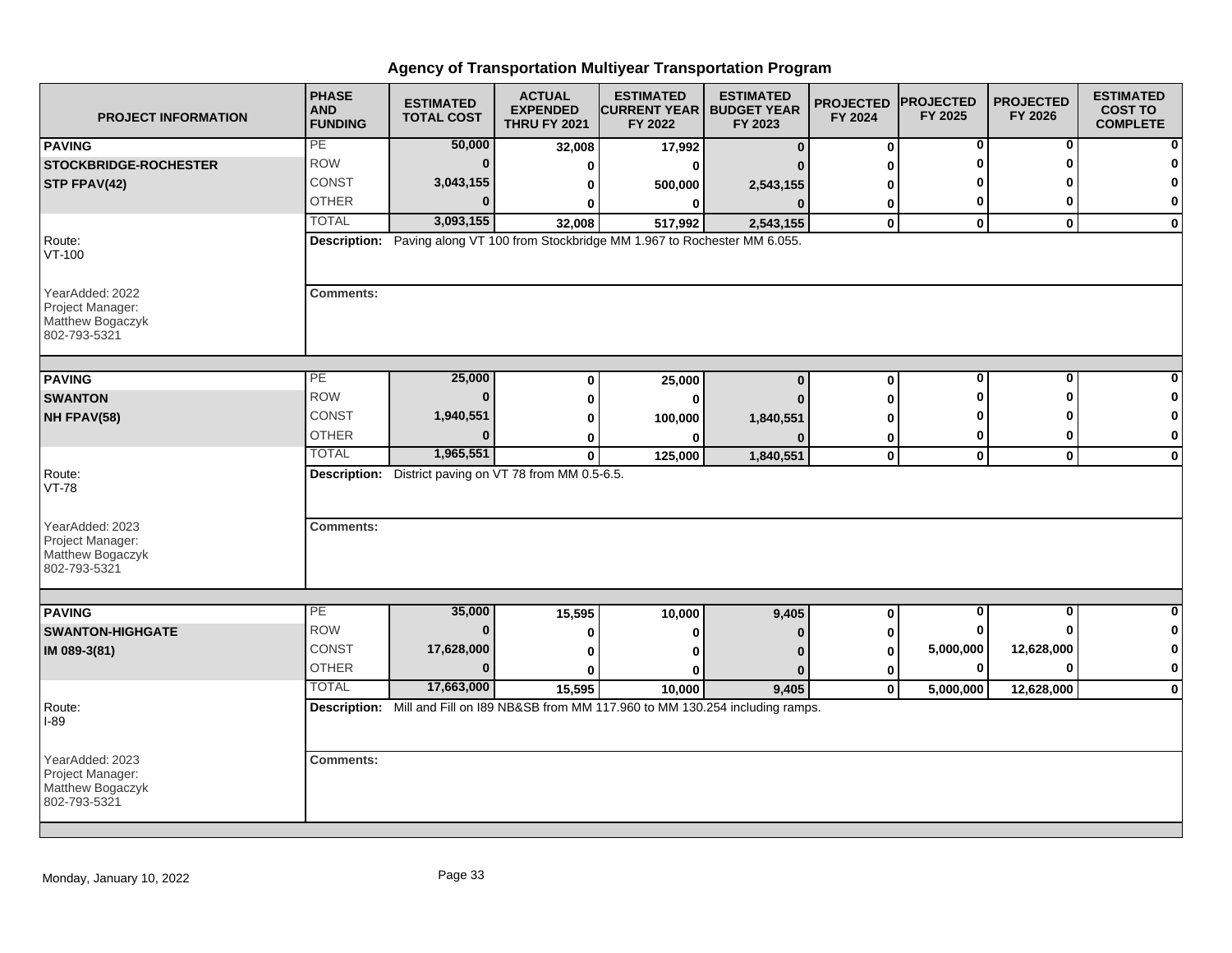| <b>PROJECT INFORMATION</b>                                                 | <b>PHASE</b><br><b>AND</b><br><b>FUNDING</b> | <b>ESTIMATED</b><br><b>TOTAL COST</b> | <b>ACTUAL</b><br><b>EXPENDED</b><br><b>THRU FY 2021</b> | <b>ESTIMATED</b><br><b>CURRENT YEAR   BUDGET YEAR</b><br>FY 2022             | <b>ESTIMATED</b><br>FY 2023 | <b>PROJECTED</b><br>FY 2024 | <b>PROJECTED</b><br>FY 2025 | <b>PROJECTED</b><br>FY 2026 | <b>ESTIMATED</b><br><b>COST TO</b><br><b>COMPLETE</b> |
|----------------------------------------------------------------------------|----------------------------------------------|---------------------------------------|---------------------------------------------------------|------------------------------------------------------------------------------|-----------------------------|-----------------------------|-----------------------------|-----------------------------|-------------------------------------------------------|
| <b>PAVING</b>                                                              | PE                                           | 75,000                                | 0                                                       | 0                                                                            | $\mathbf{0}$                | 40,000                      | 35,000                      | 0                           | $\mathbf{0}$                                          |
| <b>SWANTON-HIGHGATE</b>                                                    | <b>ROW</b>                                   | $\Omega$                              | 0                                                       |                                                                              |                             | 0                           | $\bf{0}$                    |                             | $\bf{0}$                                              |
| STP FPAV(77)                                                               | CONST                                        | 2,033,400                             | 0                                                       |                                                                              |                             | o                           | 613,400                     | 1,420,000                   | $\bf{0}$                                              |
|                                                                            | <b>OTHER</b>                                 |                                       | 0                                                       | 0                                                                            | 0                           | ŋ                           | $\bf{0}$                    |                             | $\mathbf{0}$                                          |
|                                                                            | <b>TOTAL</b>                                 | 2,108,400                             | O                                                       | $\Omega$                                                                     | $\mathbf 0$                 | 40,000                      | 648,400                     | 1,420,000                   | $\mathbf{0}$                                          |
| Route:<br>VT-207                                                           |                                              |                                       |                                                         | Description: Paving on VT 207 from Swanton MM 0.0 to Highgate MM 1.991.      |                             |                             |                             |                             |                                                       |
| YearAdded: 2023<br>Project Manager:<br>Jesse Devlin<br>802-793-0182        | <b>Comments:</b>                             |                                       |                                                         |                                                                              |                             |                             |                             |                             |                                                       |
| <b>PAVING</b>                                                              | PE                                           | 185,000                               | 139,827                                                 | 45,173                                                                       | $\bf{0}$                    | $\bf{0}$                    | 0                           | $\Omega$                    | 0                                                     |
| <b>SWANTON-HIGHGATE</b>                                                    | <b>ROW</b>                                   | $\Omega$                              | 0                                                       | O                                                                            |                             | n                           |                             |                             | $\mathbf 0$                                           |
| <b>STP PS22(3)</b>                                                         | CONST                                        | 2,930,160                             | 0                                                       | 2,180,160                                                                    | 750,000                     |                             |                             |                             | 0                                                     |
|                                                                            | <b>OTHER</b>                                 | n                                     | 0                                                       |                                                                              |                             | 0                           | 0                           |                             | $\mathbf{0}$                                          |
|                                                                            | <b>TOTAL</b>                                 | 3,115,160                             | 139,827                                                 | 2,225,333                                                                    | 750,000                     | $\mathbf 0$                 | $\mathbf 0$                 | $\mathbf{0}$                | $\mathbf{0}$                                          |
| Route:<br><b>US-7</b>                                                      |                                              |                                       |                                                         | Description: Resurfacing along US 7 from Swanton mm 6.764 to Highgate 6.209. |                             |                             |                             |                             |                                                       |
| YearAdded: 2021<br>Project Manager:<br><b>Brandon Kipp</b><br>802-224-6110 | <b>Comments:</b>                             |                                       |                                                         |                                                                              |                             |                             |                             |                             |                                                       |
|                                                                            |                                              |                                       |                                                         |                                                                              |                             |                             |                             |                             |                                                       |
| <b>PAVING</b>                                                              | PE<br><b>ROW</b>                             | 75,000<br>$\bf{0}$                    | 0                                                       | $\bf{0}$                                                                     | $\bf{0}$                    | 40,000                      | 35,000<br>$\bf{0}$          | 0                           | $\mathbf{0}$                                          |
| <b>THETFORD-FAIRLEE</b>                                                    |                                              |                                       | 0                                                       |                                                                              |                             | 0                           |                             |                             | $\mathbf{0}$                                          |
| STP FPAV(64)                                                               | <b>CONST</b>                                 | 2,499,300                             | 0                                                       |                                                                              |                             |                             | 749,300                     | 1,750,000                   | $\mathbf{0}$                                          |
|                                                                            | <b>OTHER</b>                                 | $\Omega$                              | 0                                                       | ŋ                                                                            | 0                           | O                           | $\bf{0}$                    |                             | $\mathbf{0}$                                          |
|                                                                            | <b>TOTAL</b>                                 | 2,574,300                             | $\bf{0}$                                                | $\bf{0}$                                                                     | $\mathbf{0}$                | 40,000                      | 784,300                     | 1,750,000                   | $\mathbf{0}$                                          |
| Route:<br>$US-5$                                                           |                                              |                                       |                                                         | Description: Paving on US 5 from Thetford MM 3.4 to Fairlee MM 4.051.        |                             |                             |                             |                             |                                                       |
| YearAdded: 2023<br>Project Manager:<br>Jesse Devlin<br>802-793-0182        | <b>Comments:</b>                             |                                       |                                                         |                                                                              |                             |                             |                             |                             |                                                       |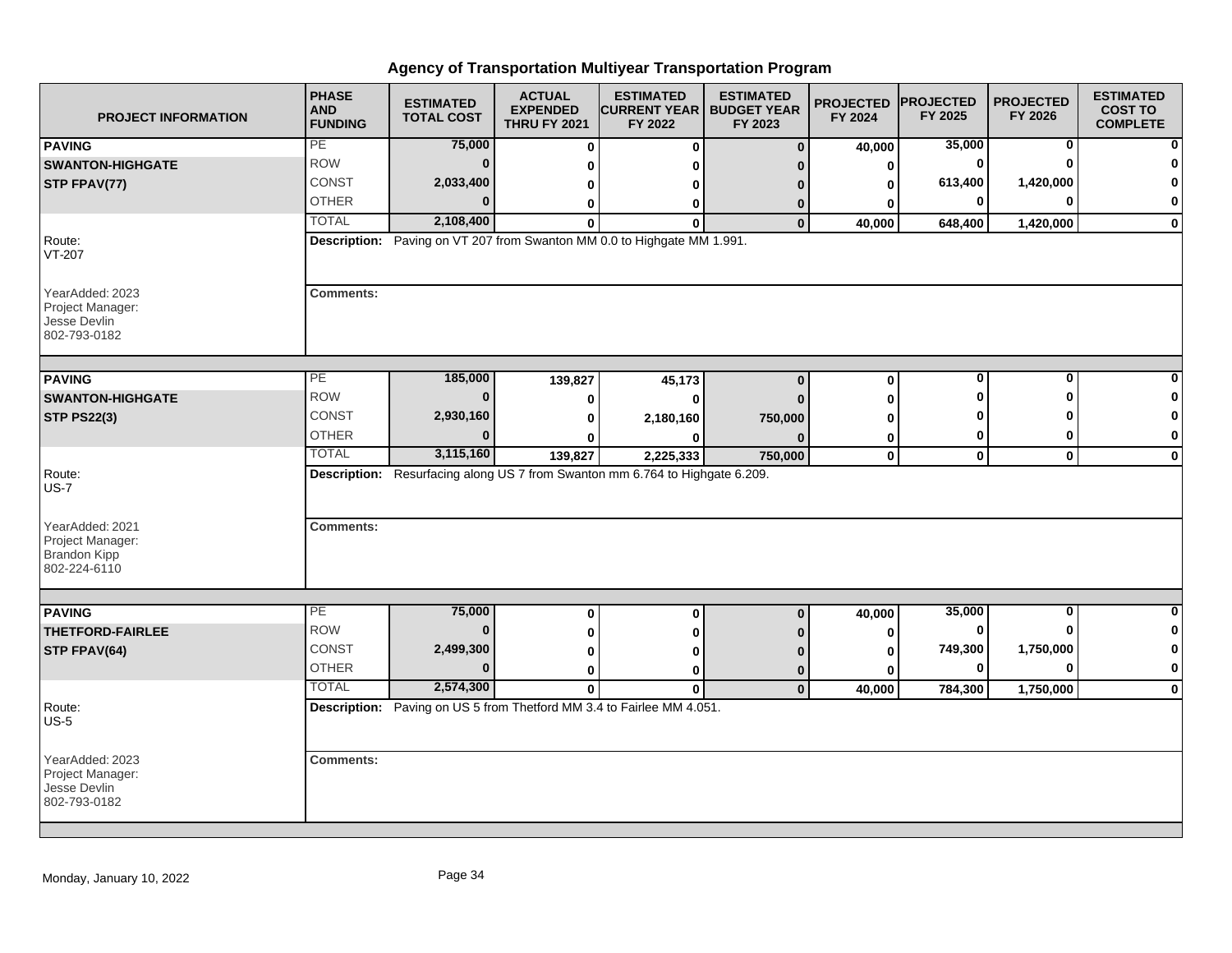| <b>PROJECT INFORMATION</b>                                          | <b>PHASE</b><br><b>AND</b><br><b>FUNDING</b> | <b>ESTIMATED</b><br><b>TOTAL COST</b>                             | <b>ACTUAL</b><br><b>EXPENDED</b><br><b>THRU FY 2021</b> | <b>ESTIMATED</b><br><b>CURRENT YEAR   BUDGET YEAR</b><br>FY 2022                                                  | <b>ESTIMATED</b><br>FY 2023 | <b>PROJECTED</b><br>FY 2024 | <b>PROJECTED</b><br>FY 2025 | <b>PROJECTED</b><br>FY 2026 | <b>ESTIMATED</b><br><b>COST TO</b><br><b>COMPLETE</b> |
|---------------------------------------------------------------------|----------------------------------------------|-------------------------------------------------------------------|---------------------------------------------------------|-------------------------------------------------------------------------------------------------------------------|-----------------------------|-----------------------------|-----------------------------|-----------------------------|-------------------------------------------------------|
| <b>PAVING</b>                                                       | PE                                           | 250,000                                                           | $\bf{0}$                                                | 50,000                                                                                                            | 100,000                     | 100,000                     | 0                           | 0                           |                                                       |
| <b>THETFORD-FAIRLEE</b>                                             | <b>ROW</b>                                   | $\bf{0}$                                                          | 0                                                       | U                                                                                                                 | $\mathbf{0}$                | 0                           | O                           | O                           |                                                       |
| <b>STP PS24(9)</b>                                                  | CONST                                        | 11,000,000                                                        | 0                                                       | 0                                                                                                                 | 0                           | 4,000,000                   | 7,000,000                   |                             | 0                                                     |
|                                                                     | <b>OTHER</b>                                 | $\bf{0}$                                                          | 0                                                       | $\bf{0}$                                                                                                          |                             | $\bf{0}$                    | 0                           | 0                           | 0                                                     |
|                                                                     | <b>TOTAL</b>                                 | 11,250,000                                                        | $\bf{0}$                                                | 50,000                                                                                                            | 100,000                     | 4,100,000                   | 7,000,000                   | $\mathbf{0}$                | $\mathbf{0}$                                          |
| Route:<br>VT-244                                                    |                                              |                                                                   |                                                         | Description: Reclamation on VT 244 from Thetford MM 0.00 to Fairlee MM 2.646.                                     |                             |                             |                             |                             |                                                       |
| YearAdded: 2023<br>Project Manager:<br>Jesse Devlin<br>802-793-0182 | <b>Comments:</b>                             |                                                                   |                                                         |                                                                                                                   |                             |                             |                             |                             |                                                       |
| <b>PAVING</b>                                                       | PE                                           | 50,000                                                            |                                                         | $\bf{0}$                                                                                                          |                             |                             | 0                           | 0                           |                                                       |
| <b>TROY</b>                                                         | <b>ROW</b>                                   | $\bf{0}$                                                          | $\bf{0}$                                                |                                                                                                                   | 35,000                      | 15,000                      | 0                           | ∩                           | 0                                                     |
| STP FPAV(79)                                                        | <b>CONST</b>                                 | 354,300                                                           | $\bf{0}$                                                | $\bf{0}$                                                                                                          | $\Omega$                    | $\bf{0}$                    | 250,000                     |                             | 0                                                     |
|                                                                     | <b>OTHER</b>                                 | $\bf{0}$                                                          | 0                                                       | 0                                                                                                                 |                             | 104,300                     | 0                           | 0                           | 0                                                     |
|                                                                     | <b>TOTAL</b>                                 | 404,300                                                           | $\bf{0}$<br>$\bf{0}$                                    | 0<br>$\bf{0}$                                                                                                     | 35,000                      | $\bf{0}$<br>119,300         | 250,000                     | $\mathbf 0$                 | $\mathbf 0$                                           |
| Route:<br>$VT-243$                                                  |                                              | Description: Resurfacing on VT 243 in Troy from MM 0 to MM 0.865. |                                                         |                                                                                                                   |                             |                             |                             |                             |                                                       |
| YearAdded: 2023<br>Project Manager:<br>Jesse Devlin<br>802-793-0182 | <b>Comments:</b>                             |                                                                   |                                                         |                                                                                                                   |                             |                             |                             |                             |                                                       |
|                                                                     | PE                                           | 150,000                                                           |                                                         |                                                                                                                   |                             |                             | 0                           | 0                           | ŋ                                                     |
| <b>PAVING</b><br><b>TROY</b>                                        | <b>ROW</b>                                   | $\bf{0}$                                                          | 0                                                       | 25,000                                                                                                            | 100,000                     | 25,000                      |                             |                             | 0                                                     |
| <b>STP PC24(4)</b>                                                  | <b>CONST</b>                                 | 2,250,000                                                         | 0                                                       | 0                                                                                                                 | $\Omega$                    | $\bf{0}$                    | 1,550,000                   | ŋ                           | 0                                                     |
|                                                                     | <b>OTHER</b>                                 | $\bf{0}$                                                          | 0                                                       | 0                                                                                                                 |                             | 700,000                     | $\bf{0}$                    | 0                           | $\bf{0}$                                              |
|                                                                     | <b>TOTAL</b>                                 | 2,400,000                                                         | $\bf{0}$                                                | U                                                                                                                 |                             | $\bf{0}$                    |                             |                             |                                                       |
|                                                                     |                                              |                                                                   | $\mathbf{0}$                                            | 25,000<br>Description: Class 1 mill and fill in Troy on VT 105 mm 02.454 to 3.098 and VT 243 from .865 to .1.181. | 100,000                     | 725,000                     | 1,550,000                   | $\mathbf{0}$                | $\mathbf 0$                                           |
| Route:<br>$VT-243$                                                  |                                              |                                                                   |                                                         |                                                                                                                   |                             |                             |                             |                             |                                                       |
| YearAdded: 2023<br>Project Manager:<br>Jesse Devlin<br>802-793-0182 | <b>Comments:</b>                             |                                                                   |                                                         |                                                                                                                   |                             |                             |                             |                             |                                                       |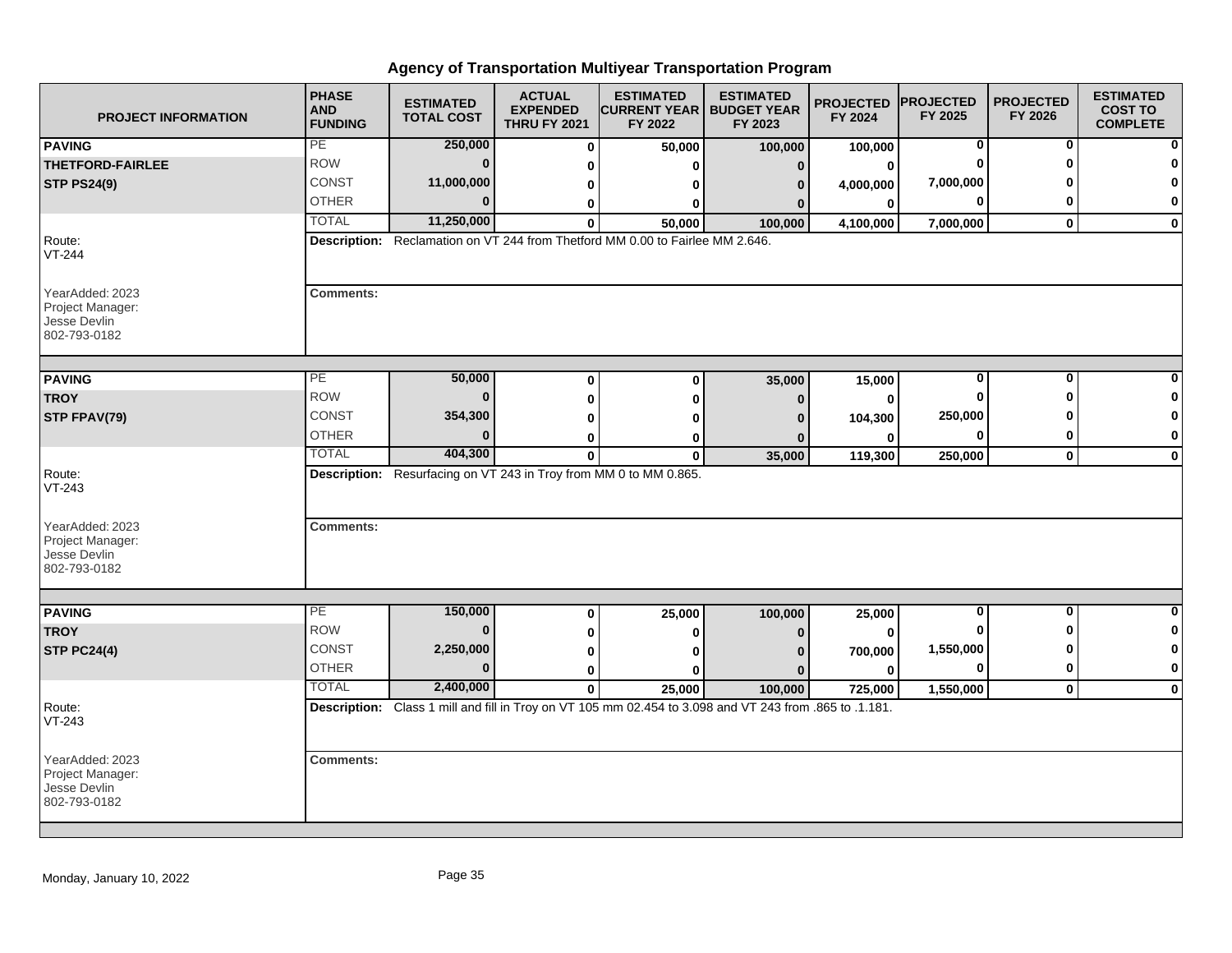| <b>PROJECT INFORMATION</b>                                                 | <b>PHASE</b><br><b>AND</b><br><b>FUNDING</b> | <b>ESTIMATED</b><br><b>TOTAL COST</b> | <b>ACTUAL</b><br><b>EXPENDED</b><br><b>THRU FY 2021</b> | <b>ESTIMATED</b><br><b>CURRENT YEAR   BUDGET YEAR</b><br>FY 2022                                                                   | <b>ESTIMATED</b><br>FY 2023 | <b>PROJECTED</b><br>FY 2024 | <b>PROJECTED</b><br>FY 2025 | <b>PROJECTED</b><br>FY 2026 | <b>ESTIMATED</b><br><b>COST TO</b><br><b>COMPLETE</b> |
|----------------------------------------------------------------------------|----------------------------------------------|---------------------------------------|---------------------------------------------------------|------------------------------------------------------------------------------------------------------------------------------------|-----------------------------|-----------------------------|-----------------------------|-----------------------------|-------------------------------------------------------|
| <b>PAVING</b>                                                              | PE                                           | 625,000                               | $\bf{0}$                                                | 50,000                                                                                                                             | 250,000                     | 250,000                     | 75,000                      | 0                           |                                                       |
| <b>TROY-NEWPORT</b>                                                        | <b>ROW</b>                                   | $\bf{0}$                              | ŋ                                                       | n                                                                                                                                  | $\Omega$                    | ŋ                           |                             |                             |                                                       |
| <b>STP PS24(7)</b>                                                         | <b>CONST</b>                                 | 18,336,000                            | 0                                                       | n                                                                                                                                  |                             |                             | 5,496,000                   | 12,840,000                  |                                                       |
|                                                                            | <b>OTHER</b>                                 | $\Omega$                              | 0                                                       | 0                                                                                                                                  |                             |                             |                             | ŋ                           | 0                                                     |
|                                                                            | <b>TOTAL</b>                                 | 18,961,000                            | $\mathbf{0}$                                            | 50,000                                                                                                                             | 250,000                     | 250,000                     | 5,571,000                   | 12,840,000                  | $\bf{0}$                                              |
| Route:<br>$VT-105$                                                         |                                              |                                       |                                                         | Description: Reclamation on VT 105 from Troy MM .202 to Newport Town MM 5.628. Troy class 1 not included.                          |                             |                             |                             |                             |                                                       |
| YearAdded: 2023<br>Project Manager:<br>Jesse Devlin<br>802-793-0182        | <b>Comments:</b>                             |                                       |                                                         |                                                                                                                                    |                             |                             |                             |                             |                                                       |
| <b>PAVING</b>                                                              | PE                                           | 75,000                                | $\mathbf 0$                                             | 40,000                                                                                                                             | 35,000                      | $\bf{0}$                    | $\bf{0}$                    | 0                           |                                                       |
| <b>WARDSBORO-JAMAICA</b>                                                   | <b>ROW</b>                                   | $\bf{0}$                              | $\mathbf{0}$                                            | $\bf{0}$                                                                                                                           | $\mathbf{0}$                |                             |                             | n                           |                                                       |
| STP SURF(74)                                                               | <b>CONST</b>                                 | 3,300,000                             | O                                                       | O                                                                                                                                  |                             |                             |                             |                             |                                                       |
|                                                                            | <b>OTHER</b>                                 | $\bf{0}$                              | ŋ                                                       | n                                                                                                                                  | 1,000,000<br>$\bf{0}$       | 2,300,000<br>ŋ              |                             | 0                           | 0                                                     |
|                                                                            | <b>TOTAL</b>                                 | 3,375,000                             | 0                                                       | 40,000                                                                                                                             | 1,035,000                   | 2,300,000                   | $\mathbf 0$                 | $\mathbf 0$                 | $\mathbf 0$                                           |
| Route:<br>VT-100                                                           |                                              |                                       |                                                         | Description: Resurfacing on VT100 ETE MM 38.706 to ETE MM 49.672                                                                   |                             |                             |                             |                             |                                                       |
| YearAdded: 2023<br>Project Manager:<br>Matthew Bogaczyk<br>802-793-5321    | <b>Comments:</b>                             |                                       |                                                         |                                                                                                                                    |                             |                             |                             |                             |                                                       |
|                                                                            |                                              |                                       |                                                         |                                                                                                                                    |                             |                             |                             |                             |                                                       |
| <b>PAVING</b>                                                              | PE<br><b>ROW</b>                             | 100,000                               | $\mathbf 0$                                             | 100,000                                                                                                                            | $\bf{0}$                    | $\bf{0}$                    | $\bf{0}$                    | $\mathbf 0$                 | Û                                                     |
| <b>WEATHERSFIELD</b>                                                       |                                              | $\bf{0}$                              | 0                                                       | $\bf{0}$                                                                                                                           |                             |                             |                             | ŋ                           | 0                                                     |
| NH SURF(85)                                                                | <b>CONST</b>                                 | 522,304                               | 0                                                       | 100,000                                                                                                                            | 422,304                     |                             |                             | ŋ                           |                                                       |
|                                                                            | <b>OTHER</b>                                 | $\Omega$                              | $\bf{0}$                                                | $\bf{0}$                                                                                                                           | $\Omega$                    | 0                           |                             | 0                           | $\mathbf 0$                                           |
|                                                                            | <b>TOTAL</b>                                 | 622,304                               | $\mathbf 0$                                             | 200,000                                                                                                                            | 422,304                     | $\mathbf 0$                 | 0                           | $\bf{0}$                    | $\Omega$                                              |
| Route:<br>$VT-131$                                                         |                                              |                                       |                                                         | Description: Resurfacing VT 131 in Weathersfield from Town MM 8.145 to Town MM 8.647, and VT12 from Town MM 0.000 to Town MM 0.394 |                             |                             |                             |                             |                                                       |
| YearAdded: 2023<br>Project Manager:<br><b>Brandon Kipp</b><br>802-224-6110 | <b>Comments:</b>                             |                                       |                                                         |                                                                                                                                    |                             |                             |                             |                             |                                                       |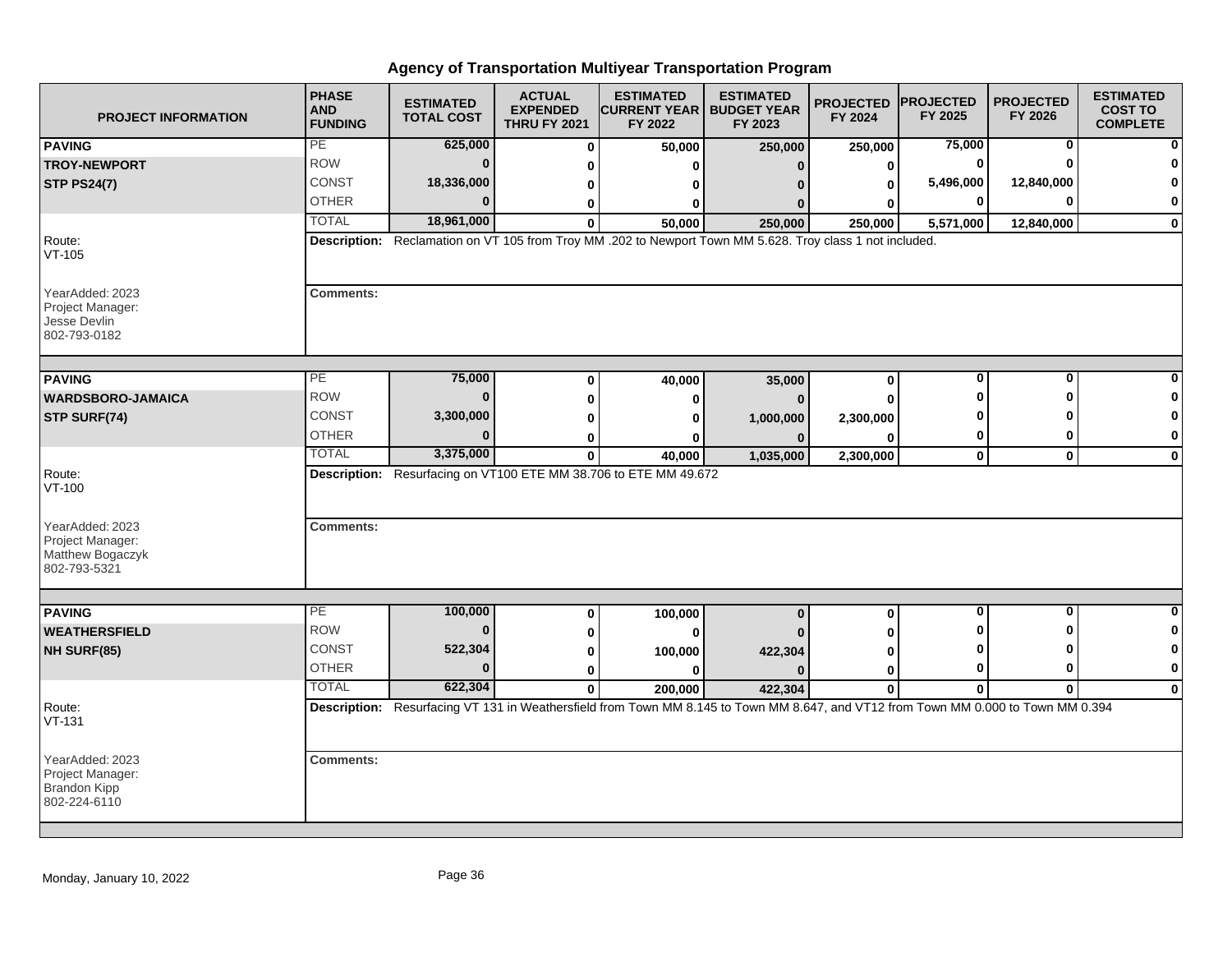| <b>PROJECT INFORMATION</b>                                                 | <b>PHASE</b><br><b>AND</b><br><b>FUNDING</b> | <b>ESTIMATED</b><br><b>TOTAL COST</b> | <b>ACTUAL</b><br><b>EXPENDED</b><br><b>THRU FY 2021</b> | <b>ESTIMATED</b><br><b>CURRENT YEAR   BUDGET YEAR</b><br>FY 2022                                                     | <b>ESTIMATED</b><br>FY 2023 | <b>PROJECTED</b><br>FY 2024 | <b>PROJECTED</b><br>FY 2025 | <b>PROJECTED</b><br>FY 2026 | <b>ESTIMATED</b><br><b>COST TO</b><br><b>COMPLETE</b> |
|----------------------------------------------------------------------------|----------------------------------------------|---------------------------------------|---------------------------------------------------------|----------------------------------------------------------------------------------------------------------------------|-----------------------------|-----------------------------|-----------------------------|-----------------------------|-------------------------------------------------------|
| <b>PAVING</b>                                                              | PE                                           | 140,000                               | $\bf{0}$                                                | 140,000                                                                                                              | $\bf{0}$                    | 0                           | 0                           | 0                           |                                                       |
| <b>WEATHERSFIELD</b>                                                       | <b>ROW</b>                                   | $\bf{0}$                              | 0                                                       | $\Omega$                                                                                                             |                             | U                           | O                           | O                           |                                                       |
| STP SURF(80)                                                               | CONST                                        | 1,660,595                             | 0                                                       | 400,000                                                                                                              | 1,260,595                   | o                           |                             |                             |                                                       |
|                                                                            | <b>OTHER</b>                                 | $\Omega$                              | 0                                                       | 0                                                                                                                    | $\Omega$                    | 0                           | 0                           | O                           | 0                                                     |
|                                                                            | <b>TOTAL</b>                                 | 1,800,595                             | $\bf{0}$                                                | 540,000                                                                                                              | 1,260,595                   | $\bf{0}$                    | $\bf{0}$                    | $\mathbf{0}$                | $\mathbf 0$                                           |
| Route:<br>$VT-131$                                                         |                                              |                                       |                                                         | Description: Resurfacing VT131 in Weathersfield from Town MM 1.324 to Town MM 8.145, including associated approaches |                             |                             |                             |                             |                                                       |
| YearAdded: 2023<br>Project Manager:<br><b>Brandon Kipp</b><br>802-224-6110 | <b>Comments:</b>                             |                                       |                                                         |                                                                                                                      |                             |                             |                             |                             |                                                       |
| <b>PAVING</b>                                                              | PE                                           | 150,000                               | $\bf{0}$                                                | 75,000                                                                                                               | 75,000                      | 0                           | $\bf{0}$                    | $\bf{0}$                    |                                                       |
| <b>WESTMINSTER-SPRINGFIELD</b>                                             | <b>ROW</b>                                   | $\bf{0}$                              | $\bf{0}$                                                | 0                                                                                                                    | n                           | 0                           | ŋ                           | ŋ                           | O                                                     |
| IM 091-1(86)                                                               | CONST                                        | 7,445,000                             | 0                                                       | 0                                                                                                                    | 2,235,000                   | 5,210,000                   |                             |                             | O                                                     |
|                                                                            | <b>OTHER</b>                                 | $\Omega$                              | 0                                                       | 0                                                                                                                    |                             | 0                           | 0                           | 0                           | $\mathbf 0$                                           |
|                                                                            | <b>TOTAL</b>                                 | 7,595,000                             | $\mathbf 0$                                             | 75,000                                                                                                               | 2,310,000                   | 5,210,000                   | $\mathbf 0$                 | $\mathbf 0$                 | $\bf{0}$                                              |
| Route:<br>$I-91$                                                           |                                              |                                       |                                                         | Description: Resurfacing I 91 NB from MM 30.015 to 44.905 including ramps.                                           |                             |                             |                             |                             |                                                       |
| YearAdded: 2023<br>Project Manager:<br>Jesse Devlin<br>802-793-0182        | <b>Comments:</b>                             |                                       |                                                         |                                                                                                                      |                             |                             |                             |                             |                                                       |
|                                                                            | $\overline{PE}$                              | 300,000                               |                                                         |                                                                                                                      |                             |                             | 100,000                     | 75,000                      | ŋ                                                     |
| <b>PAVING</b><br><b>WILLIAMSTOWN</b>                                       | <b>ROW</b>                                   | $\bf{0}$                              | 0                                                       | 0                                                                                                                    | 25,000                      | 100,000                     | $\bf{0}$                    | $\bf{0}$                    | $\bf{0}$                                              |
| <b>STP PS26(3)</b>                                                         | <b>CONST</b>                                 | 5,467,500                             | 0                                                       | 0                                                                                                                    | 0                           | 0                           | 0                           | 1,637,500                   | 3,830,000                                             |
|                                                                            | <b>OTHER</b>                                 | $\Omega$                              | 0                                                       | 0                                                                                                                    |                             | 0                           | 0                           | 0                           | $\bf{0}$                                              |
|                                                                            | <b>TOTAL</b>                                 | 5,767,500                             | 0                                                       | 0                                                                                                                    |                             | 0                           |                             |                             |                                                       |
| Route:<br>VT-64                                                            |                                              |                                       | $\mathbf{0}$                                            | $\bf{0}$<br>Description: Reclamation on VT 64 in Williamstown from MM 0.578 to 4.223                                 | 25,000                      | 100,000                     | 100,000                     | 1,712,500                   | 3,830,000                                             |
| YearAdded: 2023<br>Project Manager:<br>Jesse Devlin<br>802-793-0182        | <b>Comments:</b>                             |                                       |                                                         |                                                                                                                      |                             |                             |                             |                             |                                                       |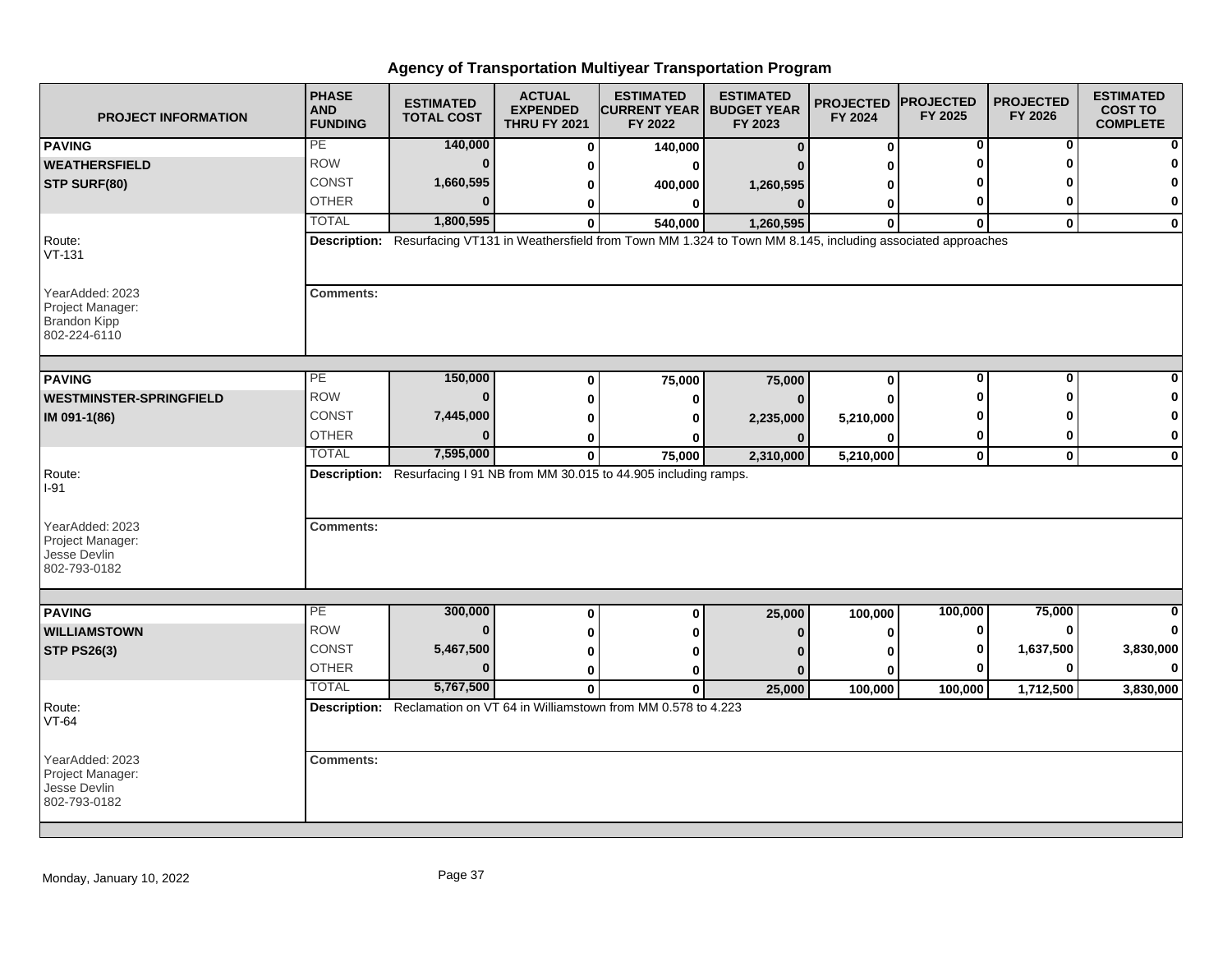| <b>PROJECT INFORMATION</b>                                              | <b>PHASE</b><br><b>AND</b><br><b>FUNDING</b> | <b>ESTIMATED</b><br><b>TOTAL COST</b>            | <b>ACTUAL</b><br><b>EXPENDED</b><br><b>THRU FY 2021</b> | <b>ESTIMATED</b><br><b>CURRENT YEAR   BUDGET YEAR</b><br>FY 2022                      | <b>ESTIMATED</b><br>FY 2023 | <b>PROJECTED</b><br>FY 2024 | <b>PROJECTED</b><br>FY 2025 | <b>PROJECTED</b><br>FY 2026 | <b>ESTIMATED</b><br><b>COST TO</b><br><b>COMPLETE</b> |
|-------------------------------------------------------------------------|----------------------------------------------|--------------------------------------------------|---------------------------------------------------------|---------------------------------------------------------------------------------------|-----------------------------|-----------------------------|-----------------------------|-----------------------------|-------------------------------------------------------|
| <b>PAVING</b>                                                           | PE                                           | 665,000                                          | 661,360                                                 | 3,640                                                                                 | $\bf{0}$                    | 0                           | 0                           | 0                           |                                                       |
| <b>WILMINGTON-BRATTLEBORO</b>                                           | <b>ROW</b>                                   | $\bf{0}$                                         | 0                                                       | $\bf{0}$                                                                              |                             | ŋ                           | O                           | ŋ                           |                                                       |
| NH 2971(1)                                                              | <b>CONST</b>                                 | 27,642,117                                       | 1,900,419                                               | 11,000,000                                                                            | 11,741,697                  | 3,000,000                   |                             |                             | O                                                     |
|                                                                         | <b>OTHER</b>                                 | $\Omega$                                         | 0                                                       | 0                                                                                     | $\bf{0}$                    | 0                           | 0                           | 0                           | 0                                                     |
|                                                                         | <b>TOTAL</b>                                 | 28,307,117                                       | 2,561,780                                               | 11,003,640                                                                            | 11,741,697                  | 3,000,000                   | $\mathbf 0$                 | $\mathbf{0}$                | $\mathbf 0$                                           |
| Route:<br>$VT-9$                                                        |                                              |                                                  |                                                         | Description: Resurfacing along VT 9 from Wilmington MM 7.077 to Brattleboro MM 4.178. |                             |                             |                             |                             |                                                       |
| YearAdded: 2018<br>Project Manager:<br>Matthew Bogaczyk<br>802-793-5321 | <b>Comments:</b>                             |                                                  |                                                         |                                                                                       |                             |                             |                             |                             |                                                       |
| <b>PAVING</b>                                                           | PE                                           | 300,000                                          | 165,747                                                 | 134,253                                                                               | $\bf{0}$                    | 0                           | 0                           | 0                           |                                                       |
| <b>WINOOSKI</b>                                                         | <b>ROW</b>                                   | $\Omega$                                         | 0                                                       | 0                                                                                     |                             | ŋ                           | ŋ                           | ŋ                           |                                                       |
| <b>NH PC22(2)</b>                                                       | <b>CONST</b>                                 | 2,282,338                                        | 0                                                       | 750,000                                                                               | 1,532,338                   | ŋ                           |                             |                             | 0                                                     |
|                                                                         | <b>OTHER</b>                                 |                                                  | ŋ                                                       | ŋ                                                                                     |                             | 0                           | 0                           | 0                           | $\mathbf 0$                                           |
|                                                                         | <b>TOTAL</b>                                 | 2,582,338                                        | 165,747                                                 | 884,253                                                                               | 1,532,338                   | 0                           | $\mathbf 0$                 | $\mathbf 0$                 | $\mathbf 0$                                           |
| Route:<br>$VT-15$                                                       |                                              | Description: Class 1 paving along US 7 and VT 15 |                                                         |                                                                                       |                             |                             |                             |                             |                                                       |
| YearAdded: 2020<br>Project Manager:<br>Matthew Bogaczyk<br>802-793-5321 | <b>Comments:</b>                             |                                                  |                                                         |                                                                                       |                             |                             |                             |                             |                                                       |
|                                                                         |                                              |                                                  |                                                         |                                                                                       |                             |                             |                             |                             |                                                       |
| <b>PAVING</b>                                                           | PE                                           | 35,000                                           | 1,935                                                   | 33,065                                                                                | $\bf{0}$                    | 0                           | 0                           | $\mathbf{0}$                | 0                                                     |
| <b>WOODSTOCK-HARTLAND</b>                                               | <b>ROW</b>                                   | $\bf{0}$                                         | 0                                                       | 0                                                                                     |                             | 0                           | ŋ                           | ŋ                           | 0                                                     |
| NH FPAV(50)                                                             | CONST                                        | 1,514,017                                        | 0                                                       | 750,000                                                                               | 764,017                     | 0                           | ŋ                           | ŋ                           | 0                                                     |
|                                                                         | <b>OTHER</b>                                 | $\bf{0}$                                         | $\bf{0}$                                                | $\bf{0}$                                                                              | n                           | 0                           | 0                           | $\bf{0}$                    | $\mathbf 0$                                           |
|                                                                         | <b>TOTAL</b>                                 | 1,549,017                                        | 1,935                                                   | 783,065                                                                               | 764,017                     | $\mathbf 0$                 | $\mathbf 0$                 | $\mathbf{0}$                | $\mathbf 0$                                           |
| Route:<br>$US-4$                                                        |                                              |                                                  |                                                         | Description: District paving on US 4 from Woodstock MM 6.96 to Hartland MM .5.        |                             |                             |                             |                             |                                                       |
| YearAdded: 2023<br>Project Manager:<br>Matthew Bogaczyk<br>802-793-5321 | <b>Comments:</b>                             |                                                  |                                                         |                                                                                       |                             |                             |                             |                             |                                                       |